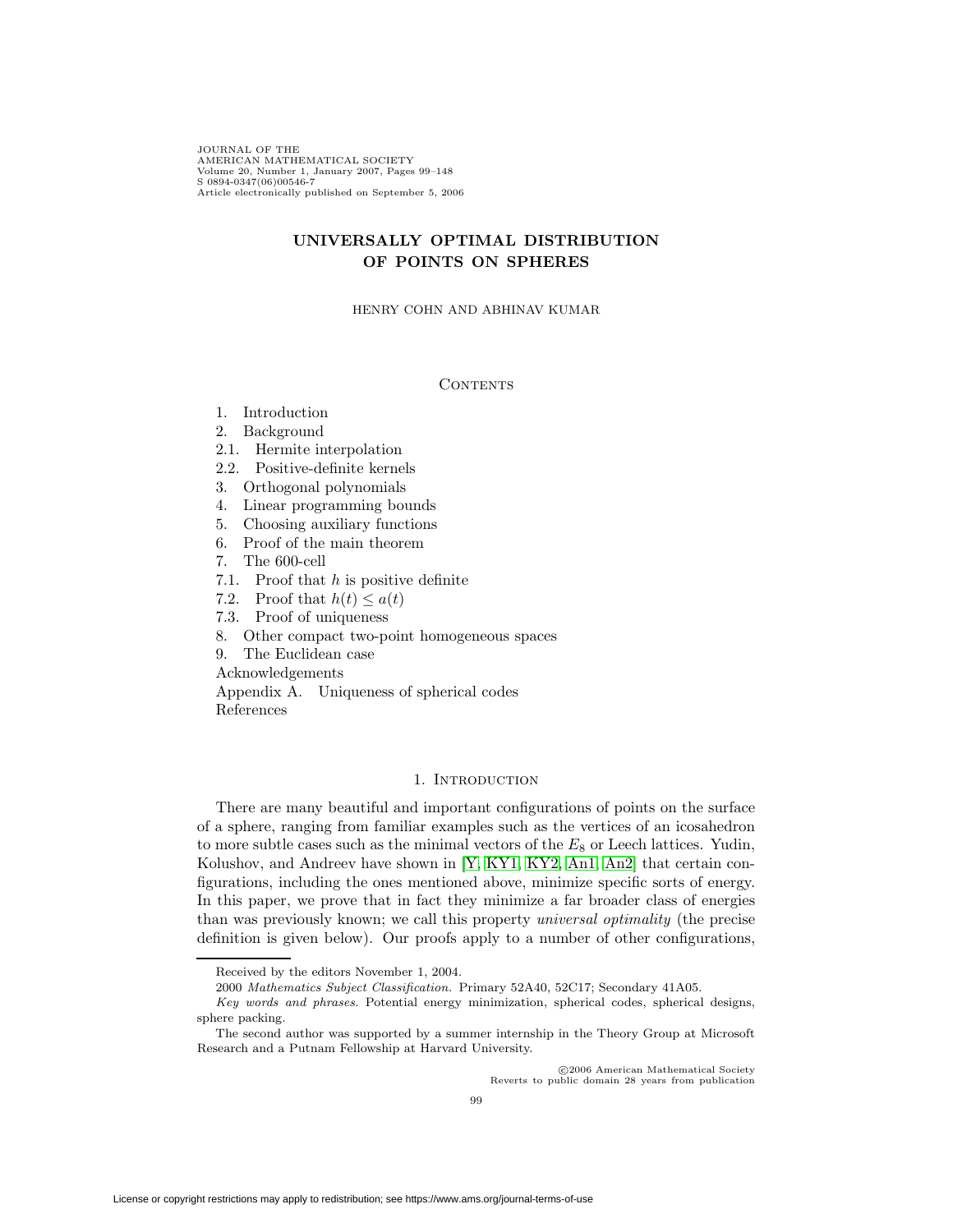enumerated in Table [1](#page-3-0) below, as well as to energy minimization in other compact two-point homogeneous spaces or Euclidean space.

The setting of this paper is potential energy minimization. If one constrains some identically charged particles to move on the surface of a sphere, how will they arrange themselves? They will eventually spread out so as to locally minimize their electrical potential energy, assuming their kinetic energy dissipates according to a force such as viscosity. We will ignore questions of dynamics and simply focus on the relative positions of the particles once they reach a minimum for potential energy. Furthermore, we will focus on global minima, although particles can indeed become trapped in a local minimum.

This question leads to a fundamental problem in extremal geometry, in which we abstract the key points by working in an arbitrary dimension and replacing the electrical potential with an arbitrary radial potential function. Let  $f: (0, 4] \rightarrow$  $[0, \infty)$  be any decreasing, continuous function. Given a finite subset C of the unit sphere  $S^{n-1} \subset \mathbb{R}^n$ , define the *potential energy* (more precisely, the f-potential energy) of  $C$  to be

$$
\sum_{x,y\in\mathcal{C},x\neq y}f(|x-y|^2).
$$

Because each pair  $x, y$  is counted in both orders, our potential energy is twice that from physics. We normalize it this way because it makes the formulas prettier. It is also important to note that we view potential functions as functions of squared distance.

For a fixed number  $N > 1$ , how can one choose C with  $|\mathcal{C}| = N$  so as to minimize the potential energy? (To ensure that a minimum exists, when  $\lim_{r\to 0+} f(r)$  is finite, we must allow degenerations in which points in the configuration coincide.) In most cases the answer is some complicated configuration, but it is remarkable how many important structures minimize potential energy.

In  $\mathbb{R}^3$  the electrical potential corresponds to  $f(r)=1/r^{1/2}$ , and a natural generalization to  $\mathbb{R}^n$  with  $n \geq 3$  is  $f(r)=1/r^{n/2-1}$ . That is an especially important power law, because  $x \mapsto 1/|x|^{n-2}$  is a harmonic function on  $\mathbb{R}^n \setminus \{0\}$ . However, any power law is of interest, as are more general potentials.

Many researchers have studied potential energy minima. One of the most beautiful rigorous approaches is due to Yudin in [\[Y\]](#page-49-0). He studied the harmonic power law and used spherical harmonics to give sharp lower bounds for potential energy for  $n+1$  or 2n points on  $S^{n-1}$  (the optima are the regular simplex and cross polytope). This work was extended by Kolushov and Yudin in [\[KY1\]](#page-48-0). For  $(n, N) = (8, 240)$ , they showed that the minimal vectors in the  $E_8$  root lattice are the unique global minimum. Andreev applied their techniques in [\[An2,](#page-47-1) [An1\]](#page-47-0) to show that the Leech lattice minimal vectors are the unique minimum for  $(n, N) = (24, 196560)$  and the vertices of the regular icosahedron are the unique minimum for  $(n, N) = (3, 12)$ . In the present paper, we extend this approach to much more general potential functions, as well as numerous other point configurations (listed in Table [1\)](#page-3-0).

The paper [\[KY2\]](#page-48-1) analyzed arbitrary power laws for the simplex, cross polytope, and  $E_8$  root system in a closely related maximization problem (maximizing potential energy given an increasing potential function) and raised the question of how generally the techniques could be applied. We will deal with quite general potential functions. Without loss of generality one can assume that the potential function is nonnegative (only distances between 0 and 2 occur on the sphere, and one can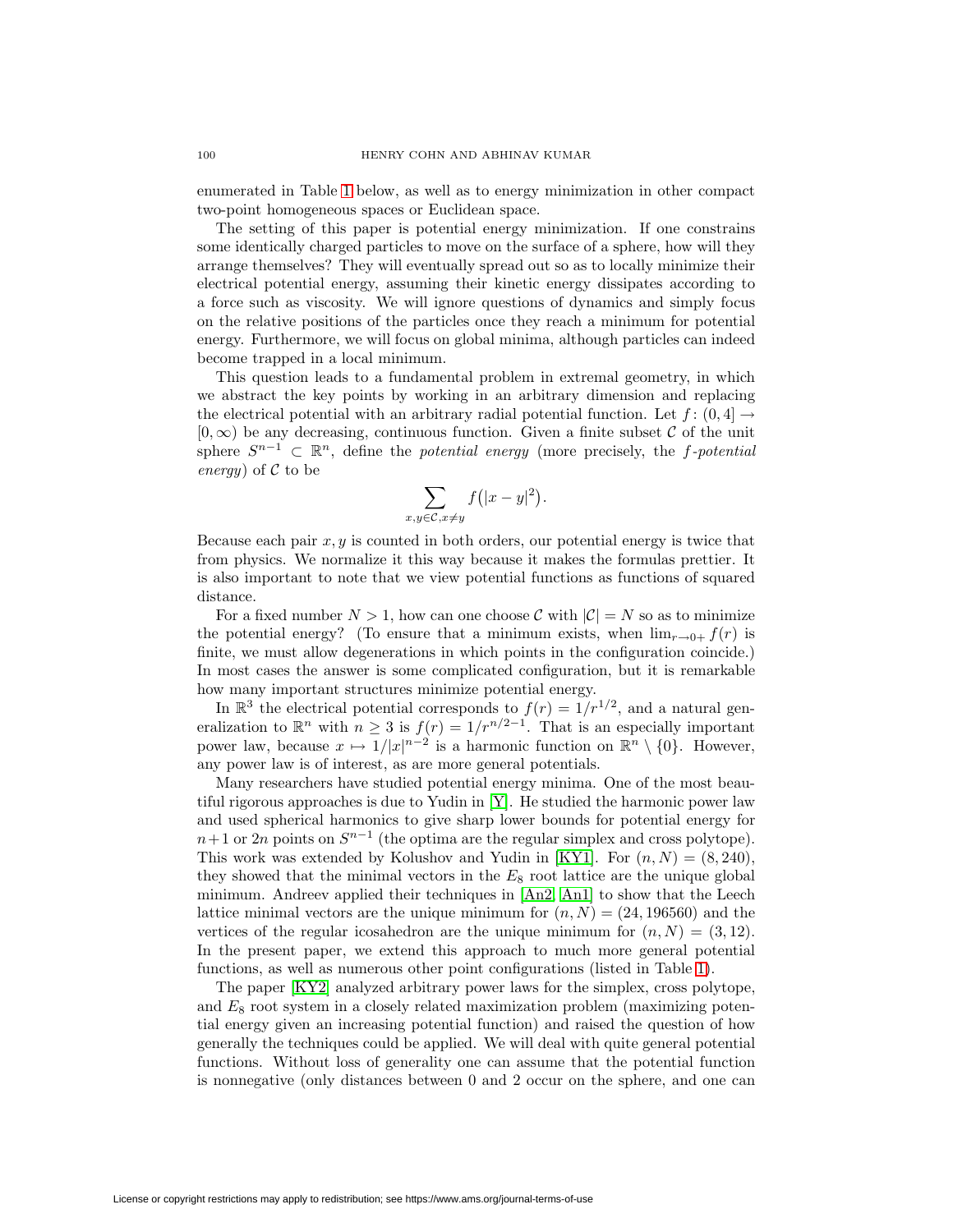add a constant to ensure nonnegativity over that range). The potential function must be decreasing, which corresponds to a repulsive force, and it is natural to require convexity as well. Our results require a strengthening of these conditions, namely complete monotonicity. Recall that a  $C^{\infty}$  function  $f: I \to \mathbb{R}$  on an interval I is completely monotonic if  $(-1)^k f^{(k)}(x) \geq 0$  for all  $x \in I$  and all  $k \geq 0$ (see [\[Wid,](#page-49-1) p. 145]) and strictly completely monotonic if strict inequality always holds in the interior of I. Of course, derivatives at endpoints of intervals denote one-sided derivatives. In this paper, endpoints are irrelevant, because we use halfopen intervals closed on the right, and one can show using the mean value theorem that complete monotonicity on the interior implies that it holds also at the right endpoint.

If a completely monotonic function fails to be strictly completely monotonic, then it must be a polynomial: if  $f^{(k)}(x) = 0$ , then complete monotonicity implies that  $f^{(k)}(y) = 0$  for all  $y > x$ , in which case  $f^{(k)}$  is identically zero because it is analytic (Theorem 3a in [\[Wid,](#page-49-1) p. 146]).

All inverse power laws  $f(r)=1/r^s$  with  $s > 0$  are strictly completely monotonic on  $(0, \infty)$ , and they are the most important cases for our purposes. Other examples include  $f(r) = e^{-cr}$  with  $c > 0$ .

It might seem preferable to use completely monotonic functions of distance, rather than squared distance, but squared distance is in fact more natural than it first appears. It simplifies formulas appearing in later sections of this paper, it fits into the general framework described in Section [8,](#page-30-0) and it is more general than using distance: it is not hard to prove that if  $r \mapsto f(r^2)$  is completely monotonic on a subinterval  $(a, b)$  of  $(0, \infty)$ , then f is completely monotonic on  $(a^2, b^2)$ , but not vice versa.

We will examine certain special configurations of points on high-dimensional spheres, which were introduced by Levenshtein in [\[Lev2\]](#page-48-2) (in which he proved that they are optimal spherical codes). We refer to them as the sharp arrangements, because everything fits into place so perfectly that many bounds turn out to be sharp. Each is a spherical code with certain parameters: an  $(n, N, t)$  spherical code is a set of N points on  $S^{n-1}$  such that no two of them have inner product greater than  $t$  (unless they are equal). In other words, all angles between them are at least  $\cos^{-1} t$ . Each sharp configuration is also a spherical M-design for some M; recall that a spherical M-design is a finite subset of the sphere such that every polynomial on  $\mathbb{R}^n$  of total degree at most M has the same average over the design as over the entire sphere.

<span id="page-2-0"></span>**Definition 1.1.** A finite subset of the unit sphere  $S^{n-1}$  is a *sharp configuration* if there are  $m$  inner products between distinct points in it and it is a spherical  $(2m - 1)$ -design.

Replacing  $2m - 1$  with  $2m + 1$  in Definition [1.1](#page-2-0) would be impossible, for the following reason. If  $t_1, \ldots, t_m$  are the inner products that occur between distinct points in a configuration and  $y$  is a point in the configuration, then the polynomial

$$
x \mapsto (1 - \langle x, y \rangle) \prod_{i=1}^{m} (\langle x, y \rangle - t_i)^2
$$

of degree  $2m+1$  vanishes on the entire configuration. However, its integral over the sphere does not vanish, because the polynomial is nonnegative on the sphere and not identically zero. Thus, sharp configurations are spherical designs of nearly the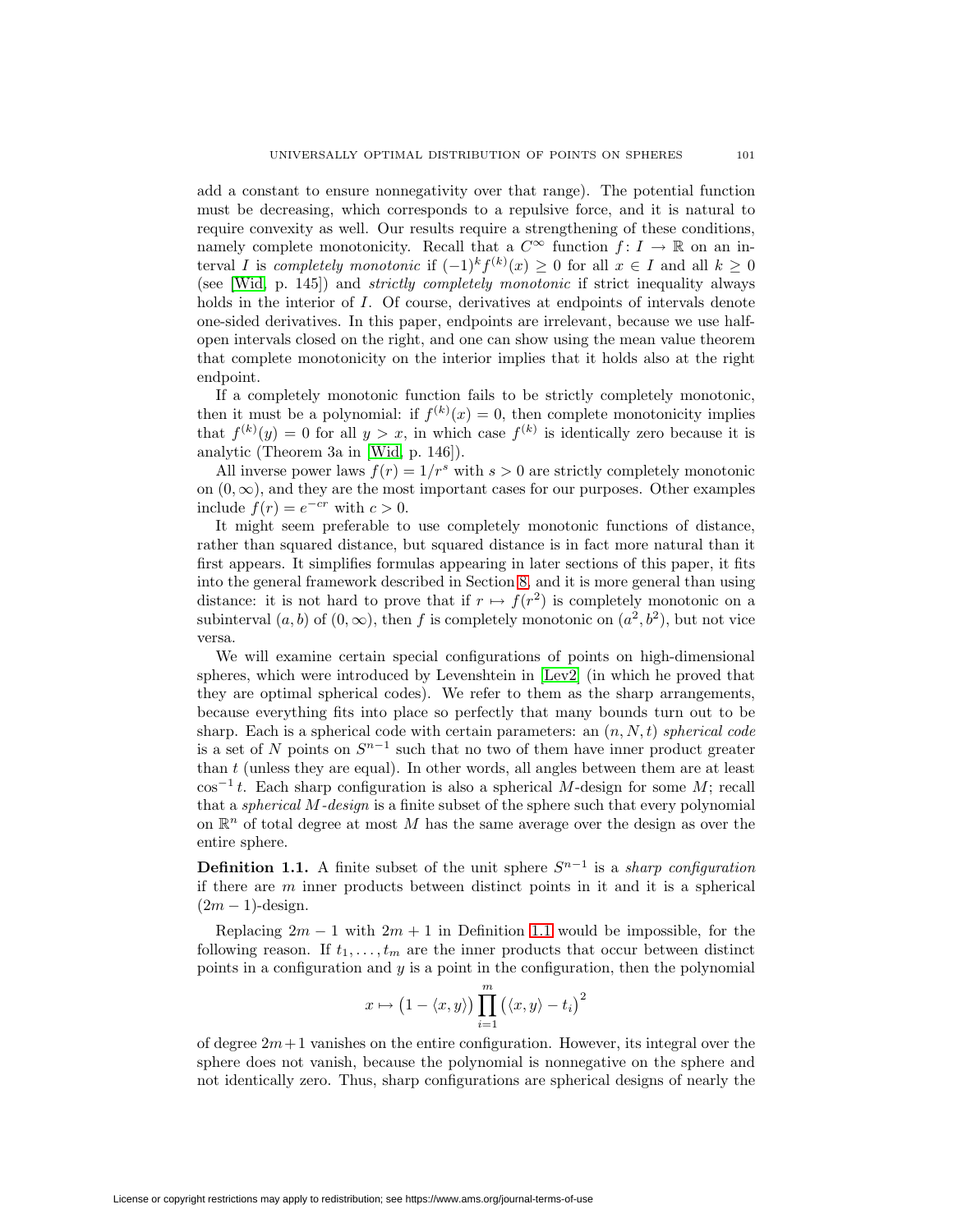| $\boldsymbol{n}$ | N                | М              | Inner products                           | Name                |
|------------------|------------------|----------------|------------------------------------------|---------------------|
| $\overline{2}$   | $\boldsymbol{N}$ | $N-1$          | $\cos(2\pi j/N)$ $(1 \leq j \leq N/2)$   | $N$ -gon            |
| $\boldsymbol{n}$ | $N\leq n$        | 1              | $-1/(N-1)$                               | simplex             |
| $\boldsymbol{n}$ | $n+1$            | $\overline{2}$ | $-1/n$                                   | simplex             |
| $\boldsymbol{n}$ | 2n               | 3              | $-1,0$                                   | cross polytope      |
| 3                | 12               | 5              | $-1, \pm 1/\sqrt{5}$                     | icosahedron         |
| 4                | 120              | 11             | $-1, \pm 1/2, 0, (\pm 1 \pm \sqrt{5})/4$ | $600$ -cell         |
| 8                | 240              | 7              | $-1, \pm 1/2, 0$                         | $E_8$ roots         |
| 7                | 56               | 5              | $-1, \pm 1/3$                            | kissing             |
| 6                | 27               | 4              | $-1/2, 1/4$                              | kissing/Schläfli    |
| 5                | 16               | 3              | $-3/5, 1/5$                              | kissing             |
| 24               | 196560           | 11             | $-1, \pm 1/2, \pm 1/4, 0$                | Leech lattice       |
| 23               | 4600             | 7              | $-1, \pm 1/3, 0$                         | kissing             |
| 22               | 891              | 5              | $-1/2, -1/8, 1/4$                        | kissing             |
| 23               | 552              | $\overline{5}$ | $-1, \pm 1/5$                            | equiangular lines   |
| 22               | 275              | 4              | $-1/4, 1/6$                              | kissing             |
| 21               | 162              | 3              | $-2/7, 1/7$                              | kissing             |
| 22               | 100              | 3              | $-4/11, 1/11$                            | Higman-Sims         |
|                  | $(q+1)(q^3+1)$   | 3              | $-1/q, 1/q2$                             | isotropic subspaces |
|                  |                  | $(4 if q = 2)$ |                                          | $(q$ a prime power) |

<span id="page-3-0"></span>Table 1. The known sharp configurations, together with the 600-cell.

greatest possible strength given the number of distances occurring in them. (Some but not all sharp configurations are actually 2m-designs.)

All sharp arrangements that we know of are listed in Table [1,](#page-3-0) together with the 600-cell (which is not sharp, but to which our techniques nevertheless apply). The columns list the dimension  $n$  of the ambient Euclidean space, the number  $N$  of points, the largest  $M$  such that the code is a spherical  $M$ -design, the inner products other than 1 that occur between points in the code, and the name of the code, if any. If t denotes the largest inner product, then each of these codes is the unique  $(n, N, t)$  spherical code, except for some of those listed on the last line of the table (the isotropic subspace codes). See Appendix [A](#page-46-0) for details about uniqueness.

The first six configurations listed in Table [1](#page-3-0) are the vertices of certain fulldimensional regular polytopes (specifically, those regular polytopes whose faces are simplices), together with lower-dimensional simplices. The next seven cases are derived from the  $E_8$  root lattice in  $\mathbb{R}^8$  and the Leech lattice in  $\mathbb{R}^{24}$ . The 240-point and 196560-point configurations are the minimal (nonzero) vectors in those lattices. In sphere packing terms, they are the kissing configurations, the points of tangency in the corresponding sphere packings. Each arrangement with the label "kissing" is the kissing configuration of the arrangement above it: each configuration yields a sphere packing in spherical geometry by centering congruent spherical caps at the points, with radius as large as possible without making their interiors overlap. The points of tangency on a given cap form a spherical code in a space of one fewer dimension. In general different spheres in a packing can have different kissing configurations, but that does not occur here because each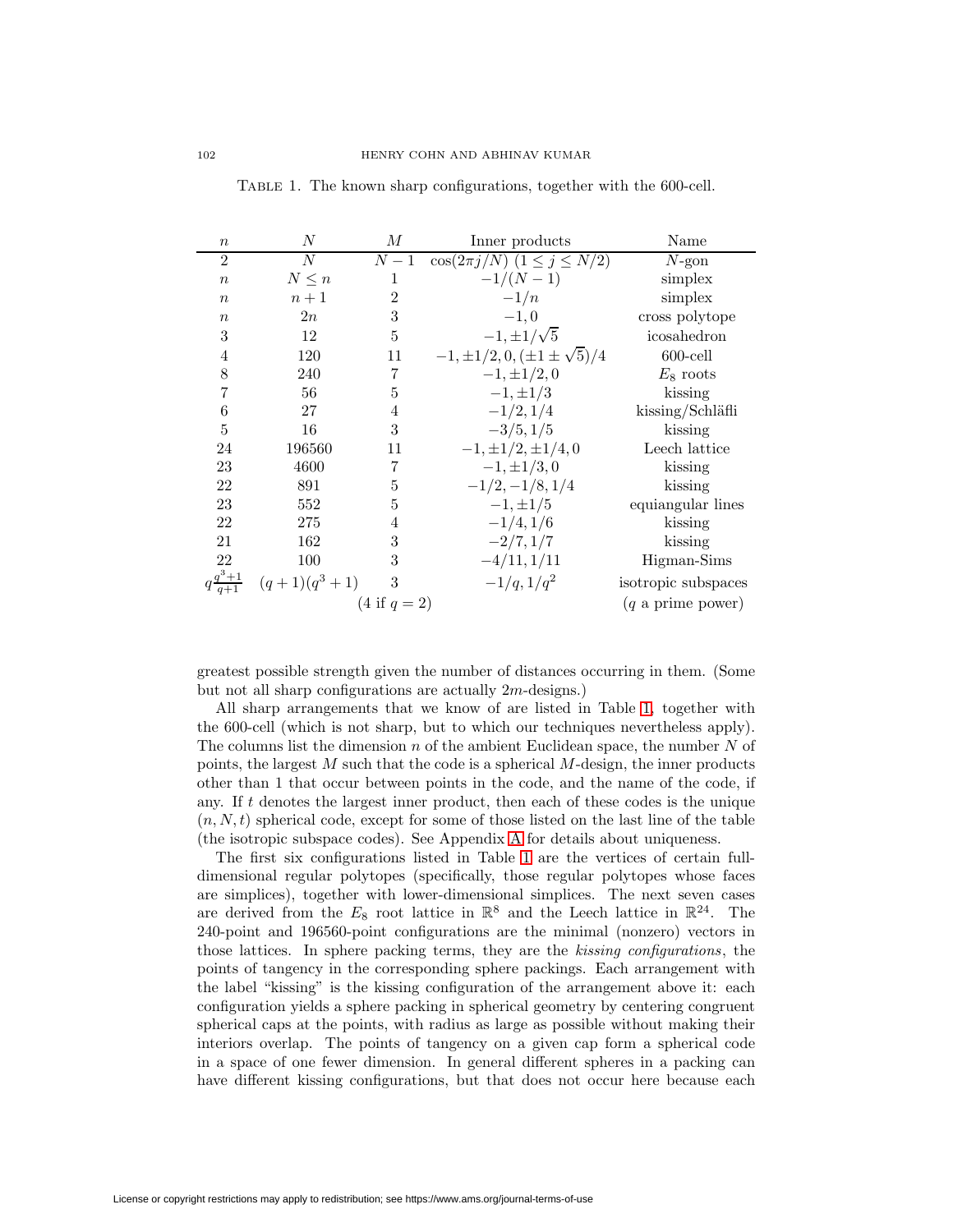configuration's automorphism group acts transitively on it. (See Chapter 14 of [\[CS\]](#page-47-2) for the details of these configurations.) Some of the kissing configurations are of independent interest. For example, the 27 points on  $S<sup>5</sup>$  form the Schläfli arrangement, which is connected as follows with the classical configuration of 27 lines on a cubic surface. Let X be a smooth cubic surface in  $\mathbb{CP}^3$ . Its divisor class group  $Pic(X)$  is a free abelian group of rank 7, equipped with a bilinear form of signature  $(1, 6)$  given by taking intersection numbers (see Proposition 4.8 in [\[H,](#page-48-3) p. 401]). The class h of a hyperplane section has self-intersection number  $h^2 = 3$ , so its orthogonal complement  $h^{\perp}$  is negative definite. Thus, after changing the sign of the metric,  $h^{\perp} \otimes_{\mathbb{Z}} \mathbb{R}$  is naturally a Euclidean space. Orthogonally projecting the divisor classes of the 27 lines on X from Pic(X)  $\otimes_{\mathbb{Z}} \mathbb{R}$  to  $h^{\perp} \otimes_{\mathbb{Z}} \mathbb{R}$  yields 27 points on a sphere, which form the Schläfli configuration (up to scaling). The sharp configurations with 240, 56, or 16 points have similar interpretations via exceptional curves on del Pezzo surfaces; see Corollary 25.1.1 and Theorem 26.2 in [\[Man\]](#page-48-4) for details.

The sharp configuration of 552 points in  $\mathbb{R}^{23}$  comes from an equiangular arrangement of 276 lines in  $\mathbb{R}^{23}$  described by the unique regular two-graph on 276 vertices; see Chapter 11 of [\[GR\]](#page-48-5). It can be derived from the Leech lattice  $\Lambda_{24}$  as follows. Choose any  $w \in \Lambda_{24}$  with  $|w|^2 = 6$ . Then the 552 points are the vectors  $v \in \Lambda_{24}$ satisfying  $|v|^2 = |w - v|^2 = 4$ . These points all lie on a hyperplane, but it does not pass through the origin, so subtract  $w/2$  from each vector to obtain points on a sphere centered at the origin.

The Higman-Sims configuration of 100 points in  $\mathbb{R}^{22}$  can be constructed simi-larly, following [\[Wil\]](#page-49-2). Choose  $w_1$  and  $w_2$  in  $\Lambda_{24}$  satisfying  $|w_1|^2 = |w_2|^2 = 6$  and  $|w_1 - w_2|^2 = 4$ . Then there are 100 points  $v \in \Lambda_{24}$  satisfying  $|v|^2 = |w_1 - v|^2 =$  $|w_2 - v|^2 = 4$ , and they form the Higman-Sims configuration (on an affine subspace as above).

One might imitate the last two constructions by using the  $E_8$  lattice instead of the Leech lattice and replacing the norms 6 and 4 with the smallest two norms in  $E_8$ , namely 4 and 2. That works, but it merely yields the cross polytope in  $\mathbb{R}^7$  and the simplex in  $\mathbb{R}^6$ .

The last line of the table describes a remarkable family of sharp configurations from [\[CGS\]](#page-47-3). They are the only known sharp configurations not derived from regular polytopes, the  $E_8$  lattice, or the Leech lattice. The parameter q must be a prime power. When  $q = 2$ , this arrangement is the Schläfli configuration (and it is a spherical 4-design), but for  $q > 2$  it is different from all the other entries in the table. Points in the configuration correspond to totally isotropic 2-dimensional subspaces of a 4-dimensional Hermitian space over  $\mathbb{F}_{q^2}$ , with the distances between points determined by the dimensions of the intersections of the corresponding subspaces (inner product  $-1/q$  corresponds to intersection dimension 1). This construction generalizes to higher-dimensional Hermitian spaces, but the 891-point configuration in  $\mathbb{R}^{22}$  appears to be the only other sharp configuration that can be obtained in this way, from totally isotropic 3-dimensional subspaces of a 6-dimensional Hermitian space over  $\mathbb{F}_4$ .

Antipodal sharp configurations are the same as antipodal tight spherical designs, by Theorem 6.8 in [\[DGS\]](#page-48-6). Much progress has been made towards classifying such designs; see [\[BMV\]](#page-47-4) for more details. In particular, Table [1](#page-3-0) contains all of the antipodal sharp configurations in at most 103 dimensions.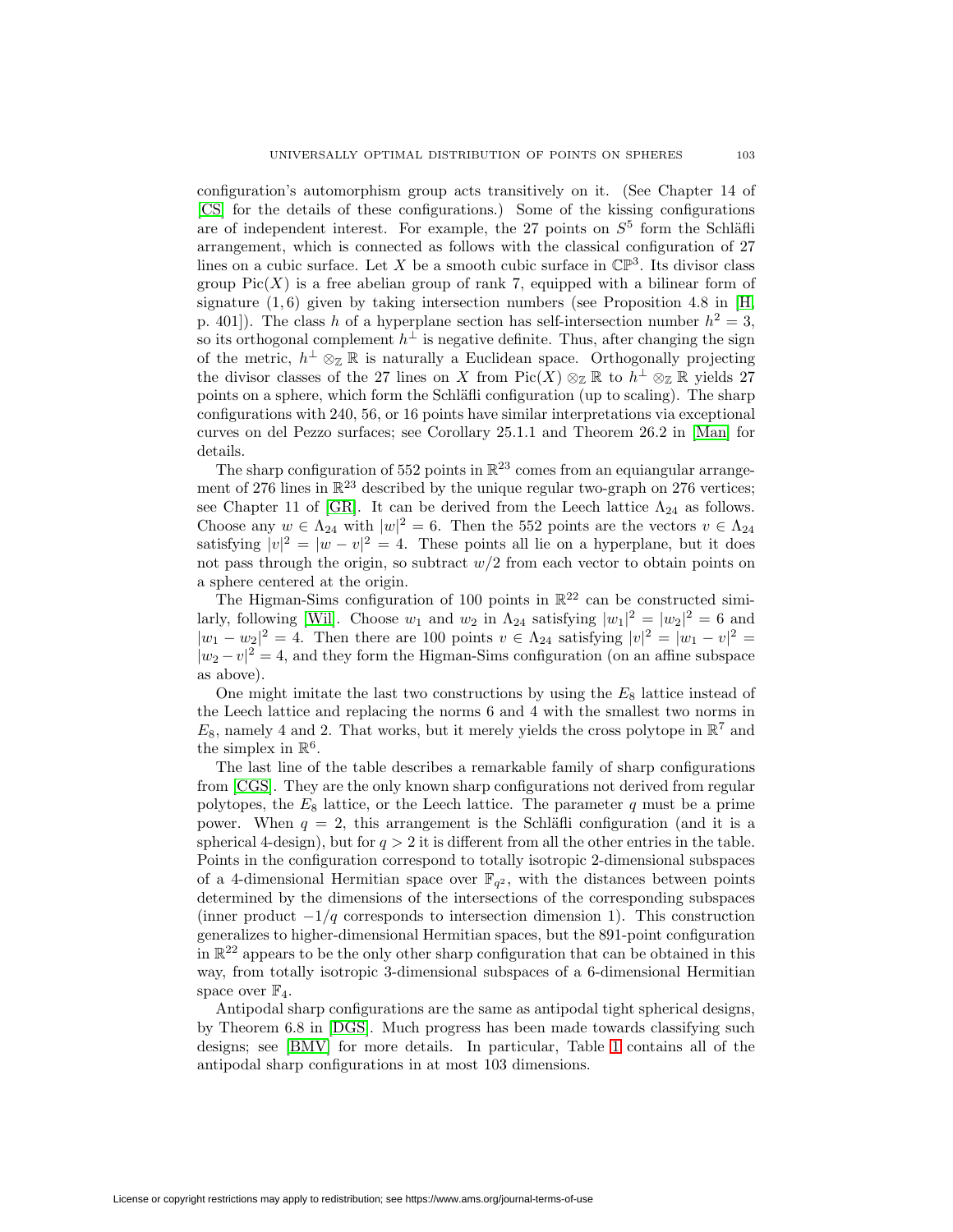Table [1](#page-3-0) coincides with the list of known cases in which the linear programming bounds for spherical codes are sharp; the list comes from [\[Lev3,](#page-48-7) p. 621], except for the 600-cell, which was dealt with in [\[An3\]](#page-47-5) and [\[El\]](#page-48-8). We conjecture that our techniques apply to a configuration if and only if the linear programming bounds for spherical codes prove a sharp bound for it.

<span id="page-5-1"></span>In our main theorem, we prove that sharp arrangements and also the 600-cell are global potential energy minima for every completely monotonic potential function:

**Theorem 1.2.** Let  $f : (0,4] \to \mathbb{R}$  be completely monotonic, and let  $C \subset S^{n-1}$  be a sharp arrangement or the vertices of a regular 600-cell. If  $\mathcal{C}' \subset S^{n-1}$  is any subset satisfying  $|\mathcal{C}'| = |\mathcal{C}|$ , then

<span id="page-5-0"></span>(1.1) 
$$
\sum_{x,y \in \mathcal{C}', x \neq y} f(|x-y|^2) \geq \sum_{x,y \in \mathcal{C}, x \neq y} f(|x-y|^2).
$$

If f is strictly completely monotonic, then equality in  $(1.1)$  implies that C' is also a sharp configuration or the vertices of a 600-cell (whichever  $\mathcal C$  is) and the same distances occur in  $\mathcal C$  and  $\mathcal C'$ . In that case, if  $\mathcal C$  is listed in Table [1](#page-3-0) but not on the last line, then  $C' = AC$  for some  $A \in O(n)$  (i.e., C' and C are isometric).

Uniqueness does not necessarily hold if the hypothesis that  $f$  must be strictly completely monotonic is removed (consider a constant potential function). Furthermore, the configurations from the last line in Table [1](#page-3-0) are not always unique. The construction in [\[CGS\]](#page-47-3) builds such a configuration given any generalized quadrangle with parameters  $(q, q^2)$ . For  $q \leq 3$  such quadrangles are unique (see Section 9) in  $[CGS]$ , as are the spherical codes derived from them, but for larger q that is not always true. Whenever distinct generalized quadrangles exist, the construction yields distinct spherical codes. In particular, as explained in [\[CGS\]](#page-47-3), one can construct such quadrangles from ovoids in  $\mathbb{F}_q\mathbb{P}^3$ . When  $q = 2^k$  with k odd and  $k > 1$ , there are at least two distinct ovoids, namely the elliptic quadric ovoid and the Suzuki-Tits ovoid (see [\[T\]](#page-49-3)). They yield distinct generalized quadrangles and thus distinct universally optimal spherical codes.

To illustrate the techniques used to prove Theorem [1.2,](#page-5-1) in this section we will prove the simplest possible case, namely when  $|\mathcal{C}| \leq n+1$  (in which case C is a simplex). The full proof is in Section [6.](#page-24-0)

*Proof of special case.* Let  $N = |\mathcal{C}|$ , and suppose  $N \leq n+1$ . Then C is a regular simplex with inner product  $-1/(N-1)$  between distinct points, so the squared Euclidean distance between distinct points is  $2 + 2/(N - 1)$  (because  $|x - y|^2 =$  $2-2\langle x,y\rangle$  when  $|x|^2=|y|^2=1$ ). For this special case, we only require f to be decreasing and convex, rather than completely monotonic.

Let

$$
h(x) = f(2 + 2/(N - 1)) + f'(2 + 2/(N - 1))(x - (2 + 2/(N - 1))),
$$

so h is the tangent line to f at  $2 + 2/(N-1)$ . Because f is convex,  $f(x) \ge h(x)$ for all  $x \in (0, 4]$ , and if f is strictly convex, then equality holds if and only if  $x = 2 + 2/(N - 1).$ 

Suppose  $\mathcal{C}'$  is any subset of  $S^{n-1}$  with  $|\mathcal{C}'|=N$ . Then

$$
\sum_{x,y \in \mathcal{C}', x \neq y} f(|x-y|^2) \ge \sum_{x,y \in \mathcal{C}', x \neq y} h(|x-y|^2),
$$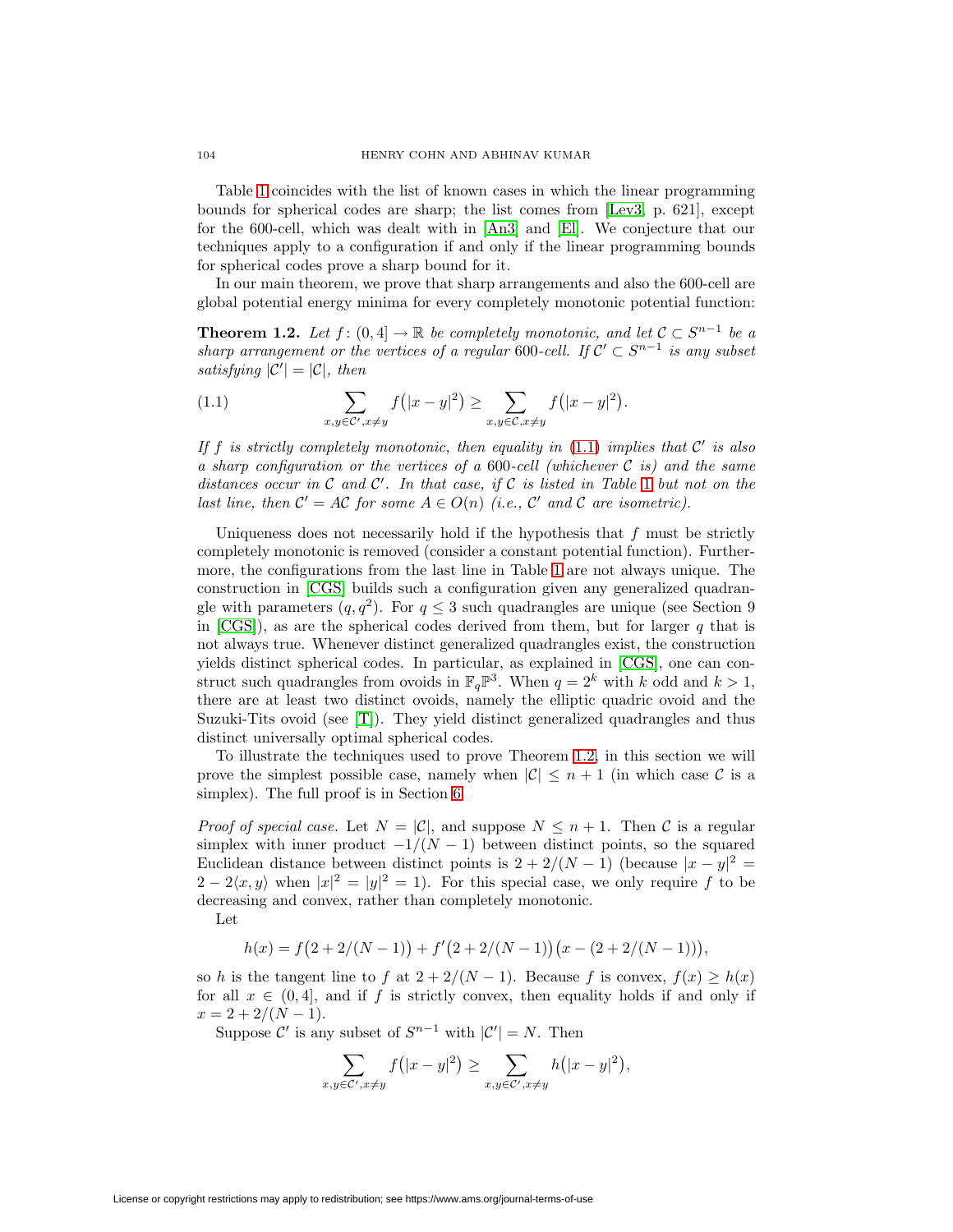and the right side equals

$$
N(N-1) f (2 + 2/(N-1))
$$
  
- (2+2/(N-1))N(N-1) f' (2+2/(N-1))  
+ f' (2+2/(N-1))  $\sum_{x,y \in C'} |x-y|^2$ .

We have

$$
\sum_{x,y \in \mathcal{C}'} |x - y|^2 = \sum_{x,y \in \mathcal{C}'} (2 - 2\langle x, y \rangle)
$$

$$
= 2N^2 - 2 \left| \sum_{x \in \mathcal{C}'} x \right|^2
$$

$$
\leq 2N^2.
$$

Because  $f'(2+2/(N-1)) \leq 0$ , we find that the potential energy of C' is at least

$$
N(N-1) f (2 + 2/(N-1))
$$
  
- (2+2/(N-1))N(N-1) f' (2+2/(N-1))  
+ 2N<sup>2</sup> f' (2+2/(N-1)),

which equals

$$
N(N-1)f(2+2/(N-1))
$$

.

That is the potential energy of  $C$ , so we have proved that

$$
\sum_{x,y\in\mathcal{C}',x\neq y}f(|x-y|^2)\geq \sum_{x,y\in\mathcal{C},x\neq y}f(|x-y|^2).
$$

When f is strictly convex, equality holds only if  $|x - y|^2 = 2 + 2/(N - 1)$  for all  $x, y \in \mathcal{C}'$  with  $x \neq y$ , in which case  $\mathcal{C}'$  is a regular simplex.

We use the term *universal optimality* to describe the conclusion of Theorem [1.2:](#page-5-1)

**Definition 1.3.** A finite subset  $C \subset S^{n-1}$  is universally optimal if it (weakly) minimizes potential energy among all configurations of  $|\mathcal{C}|$  points on  $S^{n-1}$  for each completely monotonic potential function.

As the name suggests, every universally optimal spherical code is indeed an optimal spherical code, in the sense of maximizing the minimal distance between points. For the potential function  $f(r)=1/r^s$ , the leading term in the large-s asymptotics of the potential energy comes from the minimal distance. If there were a spherical code with the same number of points but a larger minimal distance, then it would have lower potential energy when  $s$  is sufficiently large.

As we mentioned above, the optimality of sharp configurations as spherical codes is not new. Levenshtein proved in [\[Lev2\]](#page-48-2) that every sharp configuration is a maximal spherical code, by using linear programming bounds. For the  $E_8$  and Leech minimal vectors, this amounts to the solution of the kissing problem by Levenshtein and independently by Odlyzko and Sloane in [\[Lev1,](#page-48-9) [OS\]](#page-48-10); see [\[Lev3\]](#page-48-7) for an overview of the other cases, except for the 600-cell, for which optimality follows from the bound in [Bő] (see also [\[An3\]](#page-47-5) and [\[El\]](#page-48-8) for a solution using linear programming bounds). Our theorem can thus be viewed as a continuum of optimality results connecting the kissing problem and Levenshtein's theorem to the results of [\[KY1\]](#page-48-0) and [\[An2\]](#page-47-1).

License or copyright restrictions may apply to redistribution; see https://www.ams.org/journal-terms-of-use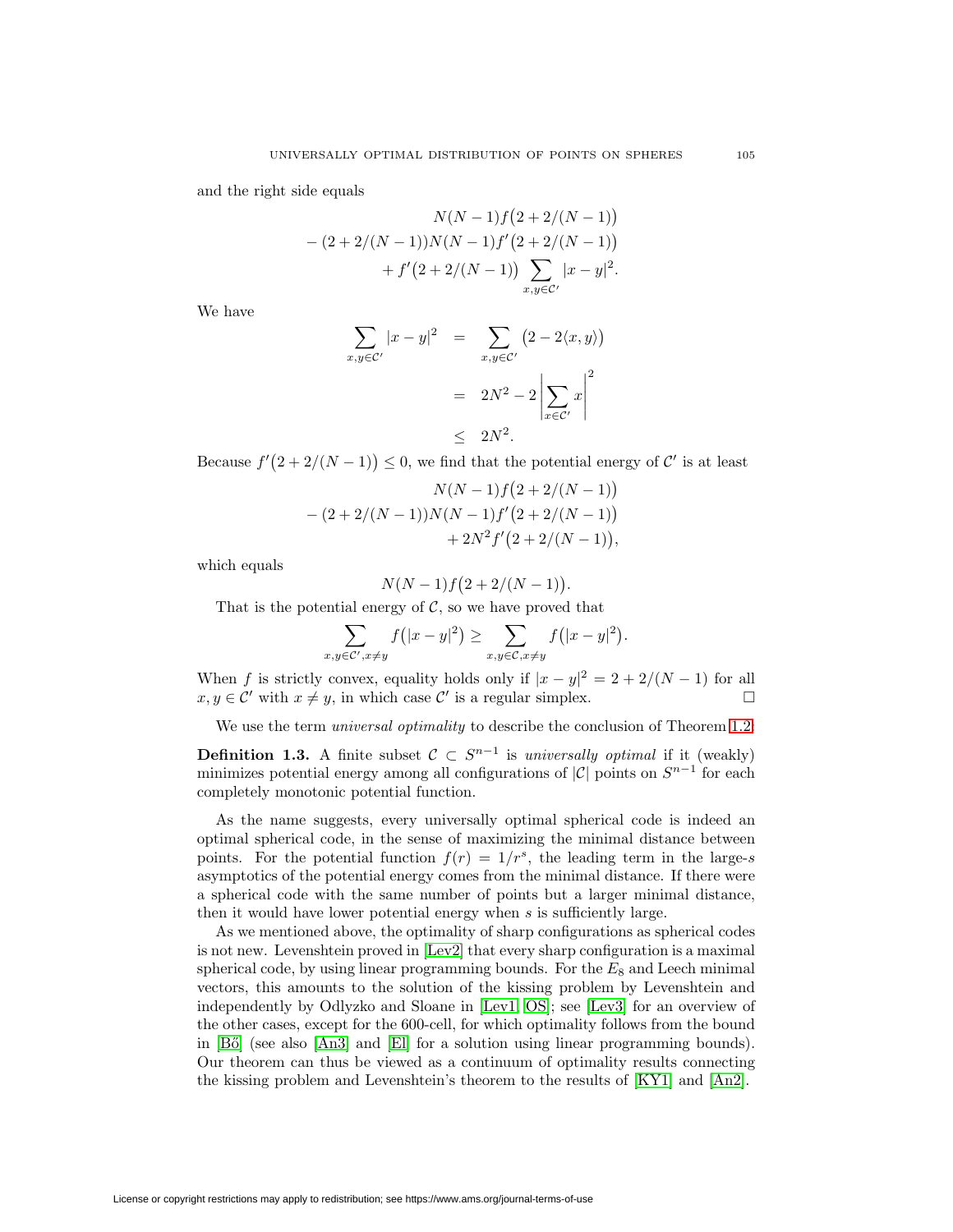Certain other known optimality results can also be derived. For example, [\[KY1\]](#page-48-0) and  $[An2]$  prove that the  $E_8$  and Leech minimal vectors maximize the sum of the distances between pairs of points. That is the case  $f(r)=2 - r^{1/2}$  in Theorem [1.2.](#page-5-1) Similarly, taking  $f(r) = \log(4/r)$  shows that sharp configurations maximize the product of the distances between pairs of distinct points.

When testing whether a configuration is universally optimal, it is helpful to be able to restrict to a smaller class of potential functions. Theorem 9b in [\[Wid,](#page-49-1) p. 154] implies that on each compact subinterval of  $(0, 4]$ , every completely monotonic function on  $(0, 4]$  can be approximated uniformly by nonnegative linear combinations of the functions  $r \mapsto (4 - r)^k$  with  $k \in \{0, 1, 2, \dots\}$ . For example,

$$
\frac{1}{r^{s}} = \sum_{k \ge 0} {s + k - 1 \choose k} \frac{(4 - r)^{k}}{4^{k + s}}.
$$

Thus, a configuration is universally optimal if and only if it is optimal for each of the potential functions  $f(r) = (4 - r)^k$ .

The conclusion of optimality under all completely monotonic potential functions is quite strong, and computer experiments suggest that it is rarely true in other cases. For example, it provably fails in the case of five points on  $S<sup>2</sup>$ . Schütte and van der Waerden proved in [\[SchW\]](#page-49-4) that the minimal angle in such a code cannot be greater than  $\pi/2$ . Their analysis shows that all optimal codes consist of a pair of antipodal points with three points on the orthogonal plane. Among such codes, the only one that could be universally optimal is the one in which the three points form an equilateral triangle. However, when  $f(r) = (4-r)^7$ , there is a configuration with lower energy: take a single point together with four points equidistant from it and forming a square in the opposite hemisphere (the size of the square is chosen so as to minimize energy). Thus, the only candidate for a five-point universal optimum is not universally optimal. Furthermore, it is not even a local minimum for energy when  $f(r) = (4 - r)^k$  with k sufficiently large or  $f(r) = 1/r^s$  with s sufficiently large.

Leech proved a far stronger theorem in [\[Lee\]](#page-48-11). He classified the configurations on  $S<sup>2</sup>$  that are in equilibrium under all force laws, which is a necessary but not sufficient condition for universal optimality. His theorem implies that there are no universal optima in  $\mathbb{R}^3$  beyond those in Table [1,](#page-3-0) by ruling out all cases except for five points (see [\[Lee,](#page-48-11) p. 89]). We conjecture that for each  $n \geq 3$  there are only finitely many universal optima in  $\mathbb{R}^n$ , but we cannot prove it even for  $n = 4$ .

We do not know of any other spherical codes that could be added to Table [1,](#page-3-0) but some may well exist. One surprising case in which universal optimality fails is the vertices of the regular 24-cell on  $S<sup>3</sup>$  (equivalently, the  $D<sub>4</sub>$  root system). It is not a sharp configuration, because it has four inner products besides 1 while it is only a spherical 5-design, but one might still hope that it would be universally optimal. It appears to be optimal for many inverse power law potentials, but even this weaker conclusion is surprisingly subtle: for example, when one simulates 24 randomly chosen points on  $S^3$  under the potential function  $f(r)=1/r$ , more than 90% of the time one reaches a local optimum with potential energy 334.096 ... (an algebraic number of degree 20), which is only slightly worse than the potential energy 334 of the 24-cell. In other words, there is a suboptimal arrangement with a much larger basin of attraction. This arrangement belongs to an explicit one-parameter family of configurations analyzed in [\[CCEK\]](#page-47-7). In that paper, some of them were shown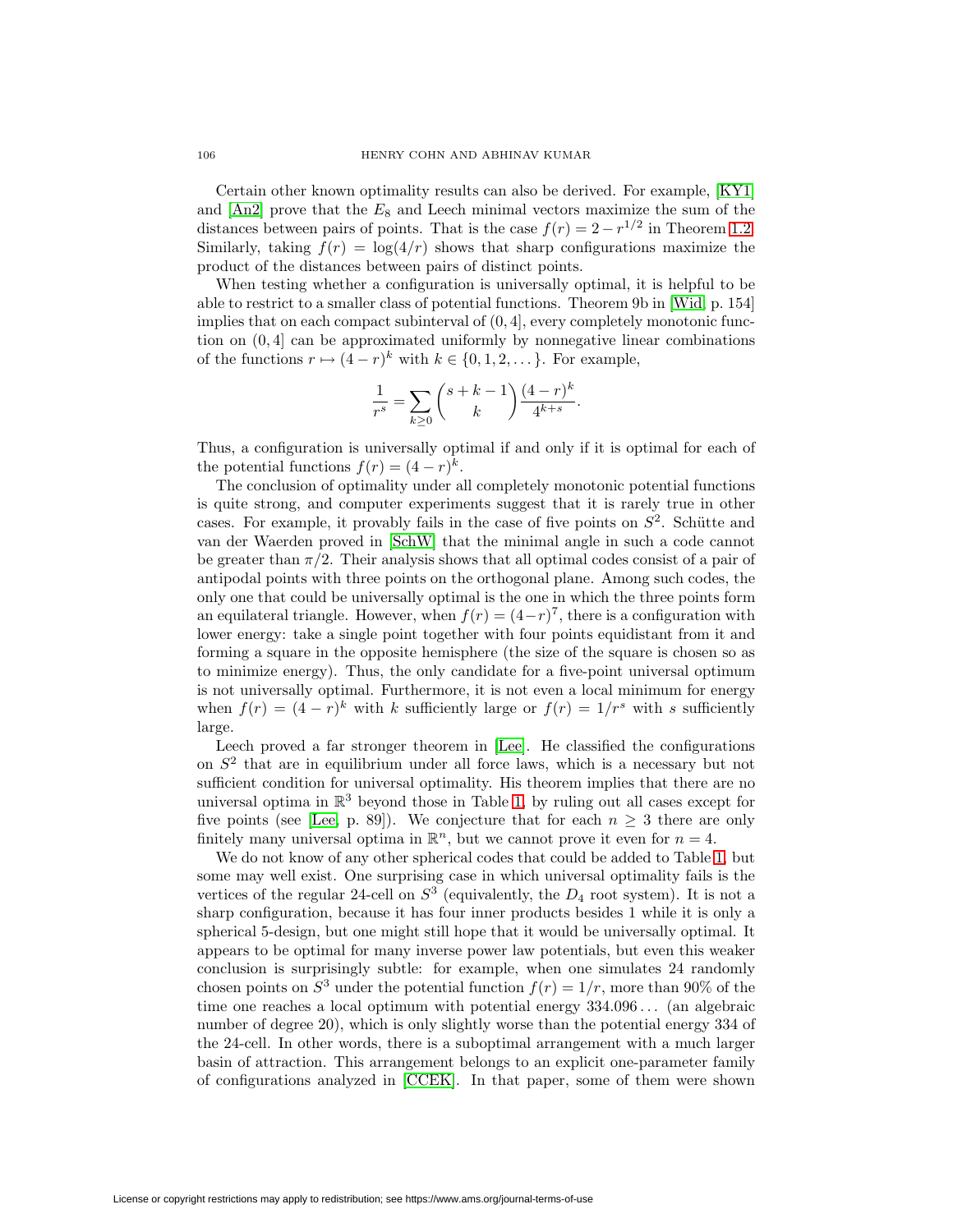to improve on the 24-cell for certain completely monotonic potential functions, including  $f(r) = (4-r)^k$  with  $8 \le k \le 13$  and  $f(r) = e^{-3r}$ . The 24-cell is therefore not universally optimal.

The remaining regular polytopes (the cubes in  $\mathbb{R}^n$  for  $n \geq 3$ , the dodecahedron in  $\mathbb{R}^3$ , and the 120-cell in  $\mathbb{R}^4$ ) are also not universally optimal, for a less interesting reason: they are not even optimal spherical codes. Antiprisms improve on cubes, and [\[Sl\]](#page-49-5) deals with the other two cases. Thus, a full-dimensional regular polytope is universally optimal if and only if all its faces are simplices.

One might also wonder about the  $(4, 10, 1/6)$  code that is the kissing configuration of the universally optimal  $(5, 16, 1/5)$  code. It consists of the midpoints of the edges of a regular simplex. This code is not universally optimal, because for the potential functions  $f(r) = (4 - r)^k$  with  $3 \le k \le 6$ , arranging two regular pentagons on orthogonal planes yields lower potential energy. For  $k \leq 2$  their potential energies agree; for  $k \geq 7$ , the  $(4, 10, 1/6)$  code is superior to the two pentagons, but we do not know whether it is optimal in these cases. Note that the kissing configuration of this  $(4, 10, 1/6)$  code is a  $(3, 6, 1/7)$  code that is not even optimal, let alone universally optimal.

The  $(4, 10, 1/6)$  code described above is a spherical 2-design in which only two inner products occur between distinct points. It follows that replacing the bound  $2m - 1$  with  $2m - 2$  in Definition [1.1](#page-2-0) would make Theorem [1.2](#page-5-1) false.

Probably the  $(21, 336, 1/5)$  kissing configuration of the  $(22, 891, 1/4)$  code is not universally optimal, but in this case we do not know a better configuration. We also do not know whether universal optimality holds for the  $(20, 105, 1/8)$  kissing configuration of the  $(21, 162, 1/7)$  code or the  $(21, 77, 1/12)$  kissing configuration of the  $(22, 100, 1/11)$  code. These configurations are not sharp, so Theorem [1.2](#page-5-1) does not apply.

We do not know whether there exist universally optimal spherical codes whose universal optimality cannot be proved by our methods. It seems likely that such codes exist, but we have no candidates to propose.

Another important question not addressed by our methods is whether there are other local minima for potential energy in the cases listed in Table [1.](#page-3-0) In certain special cases the existence of other minima is trivial; for example, for  $f(r)=4 - r$ , a configuration minimizes potential energy if and only if its centroid is the origin, so there is a positive-dimensional space of global minima (when  $N > 3$ ). In general, that is true for  $f(r) = (4 - r)^k$  if k is small relative to the number of points in the configuration. (It was proved in [\[SZ\]](#page-49-6) that spherical k-designs exist on  $S^{n-1}$  for all sufficiently large numbers of points. Spherical  $k$ -designs automatically minimize energy for  $f(r) = (4 - r)^k$ , and because the set of such designs is closed under rotation and taking unions they exist in positive-dimensional families once the number of points is large enough.) For sufficiently large k or for inverse power laws, the set of local minima appears to be finite, but sometimes there are several. When the number of points is large, there can be vast numbers of local minima. For example, experiments suggest that for 120 points on  $S<sup>3</sup>$  under the harmonic power law potential, there are more than five thousand distinct local minima, and perhaps far more than that.

It is natural to ask whether the requirement of complete monotonicity could be weakened. For example, regular simplices are optimal for all decreasing, convex potential functions, although not for all decreasing potential functions. That does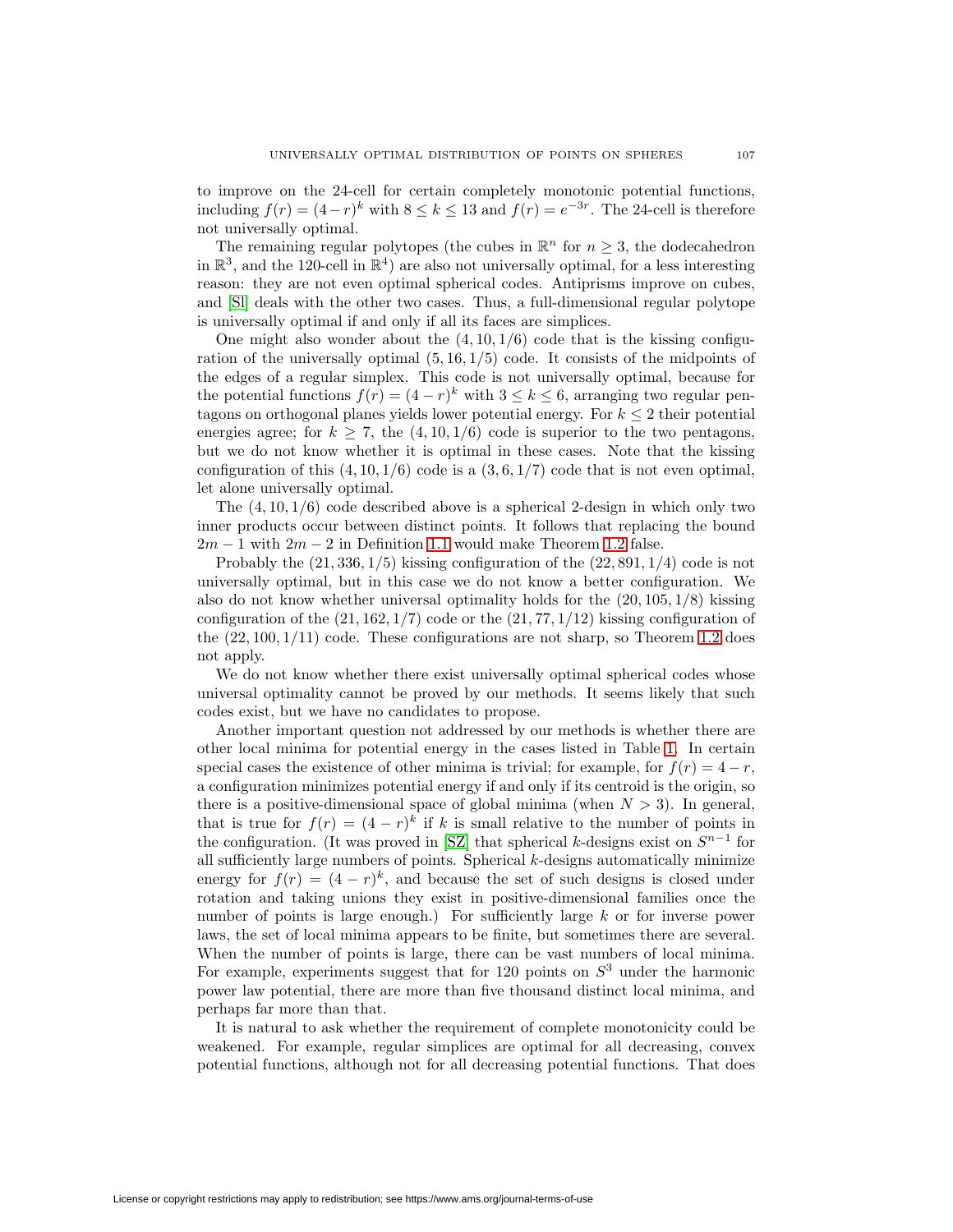not always hold. Specifically, the icosahedron is not even a local minimum for the decreasing, convex potential function  $f(r) = r^3 - 48r + 128$ , but rather a saddle point. One can show using Proposition [4.1](#page-20-0) that the global minimum for twelve points in  $\mathbb{R}^3$  is obtained degenerately by letting them coincide in triples at the vertices of a tetrahedron. More generally, repeating the vertices of a regular simplex in  $\mathbb{R}^n$  is optimal whenever the number of points is a multiple of  $n+1$ . This potential function therefore behaves quite differently from completely monotonic potential functions.

The potential function  $f(r) = r^3 - 48r + 128$  from the previous paragraph is convex, but  $r \mapsto f(r^2)$  is not (so the potential energy is not convex as a function of distance, as opposed to distance squared). At the cost of slightly greater complexity one can obtain that stronger property: if  $f(r) = r^7 - 7 \cdot 2^{14} \cdot \sqrt{r} + 13 \cdot 2^{14}$ , then  $r \mapsto f(r^2)$  is decreasing and convex, as is f, but the icosahedron is not a local minimum for potential energy.

Although it is not enough to assume that the potential function is decreasing and convex, in each case only finitely many derivative conditions are needed. For each sharp configuration, our methods produce an explicit bound  $K$  such that optimality holds for a potential function  $f \in C^K((0, 4])$  whenever  $(-1)^k f^{(k)}(r) \geq 0$ for all  $r \in (0, 4]$  and  $k \leq K$ . We will not discuss this issue further, but it is worth recording the result: for a sharp configuration with  $m$  inner products between distinct points, we can take  $K = 2m$ ; furthermore, if  $(-1)^k f^{(k)}(r) > 0$  for all  $r \in (0, 4)$  and  $k \leq 2m$ , then every configuration of the same size and dimension with this potential energy is sharp (and the same distances occur between points in it as in the original configuration). For antipodal configurations a more refined construction can be used to reduce both of these bounds by 1, but it is implausible that they could be substantially reduced using our methods.

We conclude the introduction with one negative result in arbitrary dimensions, namely that there are no universal optima in between the simplex and cross polytope:

**Proposition 1.4.** If  $n+1 < N < 2n$ , then there is no N-point universally optimal configuration on  $S^{n-1}$ .

Proof. An optimal code of this size has the following structure (see, for example, Theorem 6.2.1 in [BőJr] and the remark following it). There are  $N - n$  pairwise orthogonal subspaces of  $\mathbb{R}^n$  whose span is  $\mathbb{R}^n$ , each containing  $d+1$  points of the code if its dimension is  $d$ . If the code is universally optimal, then each of these subspaces must contain a regular simplex: because of orthogonality, distances between points in different subspaces are constant, so within each subspace we must have a universally optimal code. For the same reason, every union of some of the component simplices must be universally optimal as well. Thus, without loss of generality we can assume that  $N = n + 2$ . We can also assume that  $n \geq 4$  because the case of  $n = 3$  and  $N = 5$  was dealt with earlier in this section.

Suppose the two regular simplices have  $i + 1$  and  $n - i + 1$  points. For the potential function  $f(r) = (4 - r)^k$ , the energy of the configuration equals

$$
i(i+1)\left(2-\frac{2}{i}\right)^k + (n-i)(n-i+1)\left(2-\frac{2}{n-i}\right)^k + (i+1)(n-i+1)2^{k+1}.
$$

For  $k = 2$  that equals  $4n(n + 1) - 4n/(i(n - i))$ , from which it follows that the potential energy is minimized exactly when  $i = |n/2|$  or  $i = \lceil n/2 \rceil$ . As  $k \to \infty$ ,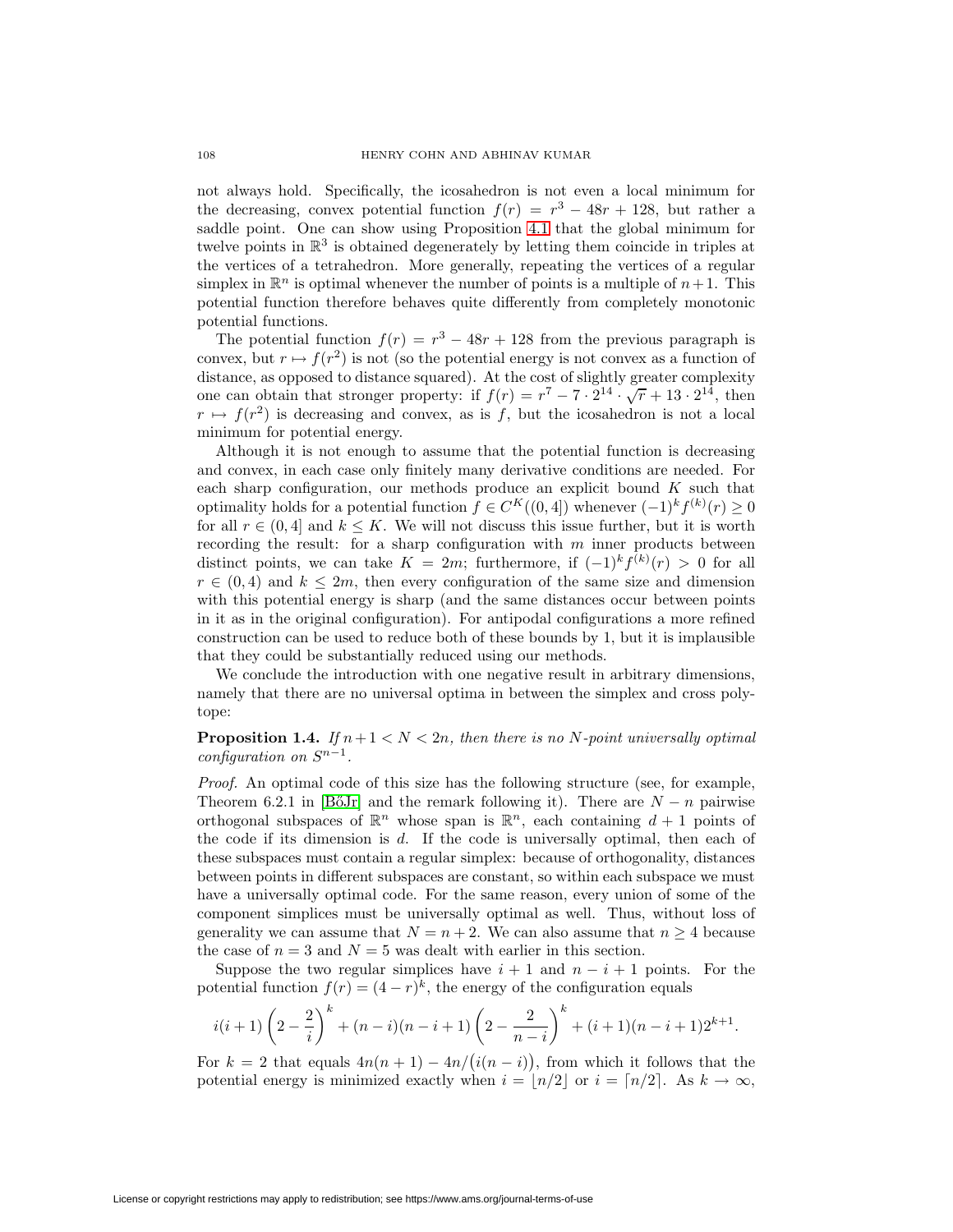the energy is asymptotic to  $(i+1)(n-i+1)2^{k+1}$ , which is minimized exactly when  $i = 1$  or  $i = n - 1$  (and hence not at  $i = \lfloor n/2 \rfloor$  or  $i = \lfloor n/2 \rfloor$ , because  $n \ge 4$ ). Thus, universal optimality fails, as asserted.

## 2. Background

In this section we briefly review the tools required for the proof of Theorem [1.2.](#page-5-1)

2.1. **Hermite interpolation.** Recall that Hermite interpolation is a generalization of Lagrange interpolation in which one computes a polynomial that matches not only the values but also some derivatives of a function at some specified points. More precisely, suppose we are given  $f \in C^{\infty}([a, b])$ , distinct points  $t_1, \ldots, t_m \in$  $[a, b]$ , and positive integers  $k_1, \ldots, k_m$ . We wish to find a polynomial of degree less than  $D = k_1 + k_2 + \cdots + k_m$  such that for  $1 \leq i \leq m$  and  $0 \leq k < k_i$ ,

$$
p^{(k)}(t_i) = f^{(k)}(t_i).
$$

In other words, p and f agree to order  $k_i$  at  $t_i$ . A unique such polynomial always exists, because the linear map that takes a polynomial  $p$  of degree less than  $D$  to

$$
(p(t_1), p'(t_1), \ldots, p^{(k_1-1)}(t_1), p(t_2), p'(t_2), \ldots, p^{(k_m-1)}(t_m))
$$

is injective (and hence surjective as well).

<span id="page-10-0"></span>One fundamental fact about Hermite interpolation is the following remainder formula (see Theorem 3.5.1 in [\[D,](#page-48-12) p. 68]):

**Lemma 2.1.** Under the hypotheses above, for each  $t \in [a, b]$  there exists  $\xi \in (a, b)$ such that  $\min(t, t_1, \ldots, t_m) < \xi < \max(t, t_1, \ldots, t_m)$  and

$$
f(t) - p(t) = \frac{f^{(D)}(\xi)}{D!}(t - t_1)^{k_1} \dots (t - t_m)^{k_m}.
$$

Because the standard proof is short, we reproduce it here for the convenience of the reader:

Proof. Let

$$
g(t) = \frac{f(t) - p(t)}{(t - t_1)^{k_1} \dots (t - t_m)^{k_m}}.
$$

For fixed  $t \in [a, b] \setminus \{t_1, \ldots, t_m\}$  (the lemma is trivial for  $t \in \{t_1, \ldots, t_m\}$ ), consider the function

$$
s\mapsto f(s)-p(s)-g(t)(s-t_1)^{k_1}\ldots(s-t_m)^{k_m}.
$$

By construction, for each i it vanishes at  $t_i$  to order  $k_i$ , and it also vanishes at  $t$ , so it has  $D+1$  roots in the interval

$$
[\min(t, t_1, \ldots, t_m), \max(t, t_1, \ldots, t_m)].
$$

By iterated use of Rolle's theorem, there exists  $\xi$  in the interior of this interval at which the D-th derivative vanishes. At that point,

$$
f^{(D)}(\xi) - g(t)D! = 0,
$$

which gives the desired formula for  $q(t)$ .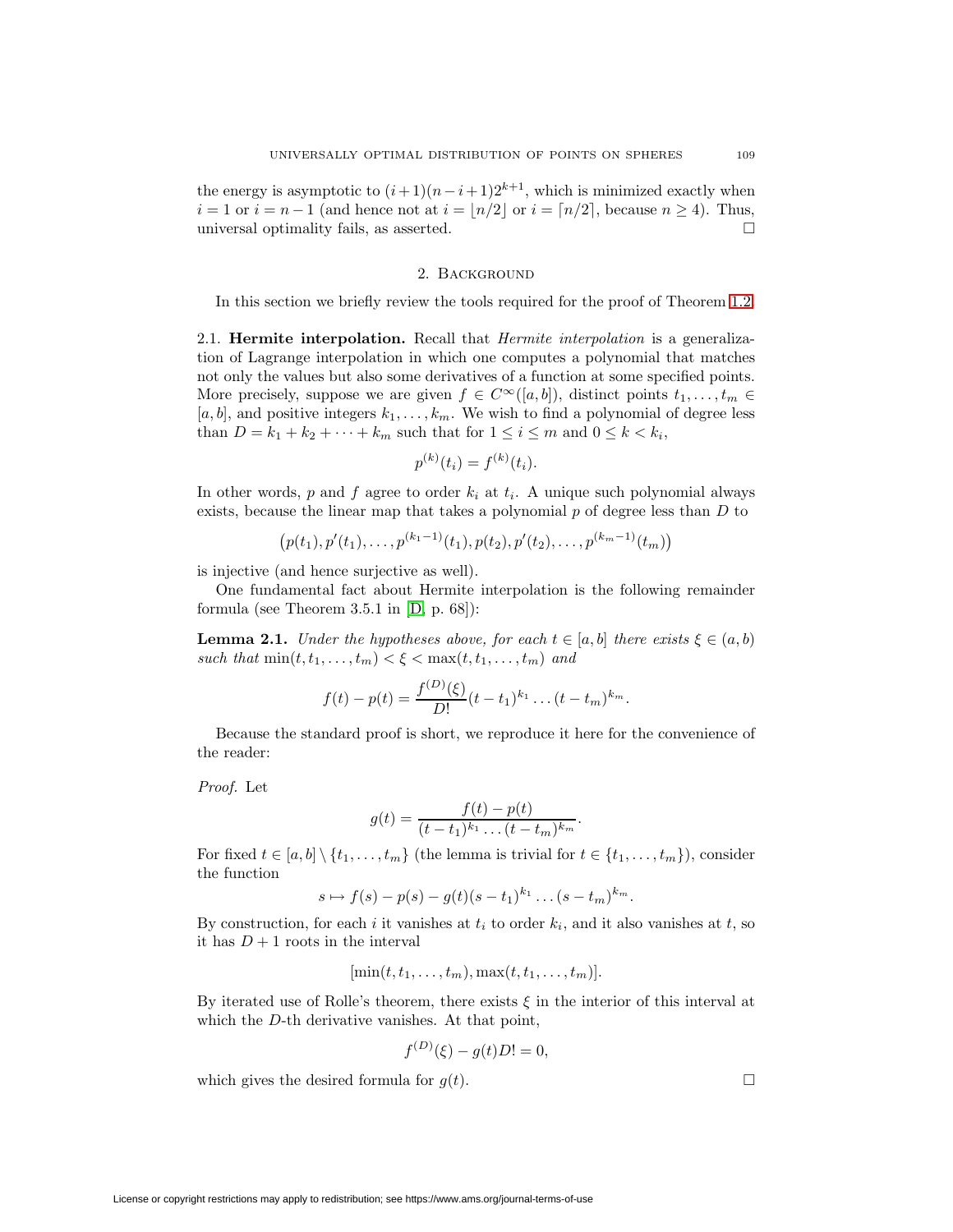This formula will play a fundamental role later in the paper, but we will also need a stronger result. Recall that a function is absolutely monotonic on an interval if it is  $C^{\infty}$  and it and all its derivatives are nonnegative on that interval (see [\[Wid,](#page-49-1) p. 144]). Unfortunately, the terms "completely monotonic" and "absolutely monotonic" are easy to confuse, but they are standard terms. As a mnemonic, associate "absolutely monotonic" with "absolute value" to remember which one has no signs. We call a function *strictly absolutely monotonic* on an interval if it and all its derivatives are nonnegative on the interval and strictly positive on its interior.

<span id="page-11-0"></span>**Proposition 2.2.** Under the hypotheses above, suppose further that f is absolutely monotonic on  $(a, b)$ . Then

$$
\frac{f(t)-p(t)}{(t-t_1)^{k_1}\dots(t-t_m)^{k_m}}
$$

is also absolutely monotonic on  $(a, b)$ . If f is strictly absolutely monotonic, then

$$
\frac{f(t)-p(t)}{(t-t_1)^{k_1}\dots(t-t_m)^{k_m}}
$$

is as well.

Of course, when we write quotients such as this one, we define them by continuity when  $t = t_i$  for some i so that they become  $C^{\infty}$  functions. It seems plausible that Proposition [2.2](#page-11-0) is known, but we do not know where to find it in the literature. The hypothesis that  $t_1,\ldots,t_m$  lie in the interval [a, b] is crucial (it is part of the setup above, but it is worth reiterating it here).

Before proving Proposition [2.2,](#page-11-0) it is convenient to introduce systematic notation for Hermite interpolations. Given a polynomial g with  $\deg(g) \geq 1$ , let  $H(f,g)$ denote the polynomial of degree less than  $deg(g)$  that agrees with f at each root of g to the order of that root. (If f is a polynomial, then  $H(f,g)$  is its remainder modulo g in polynomial division.) In other words, if  $g(t)$  vanishes to order k at  $t = s$ , then

$$
f(t) - H(f, g)(t) = O((t - s)^k)
$$

as  $t \to s$ . It follows that the function  $Q(f, g)$  defined by

$$
Q(f,g)(t) = \frac{f(t) - H(f,g)(t)}{g(t)}
$$

extends to a  $C^{\infty}$  function at the roots of g. Proposition [2.2](#page-11-0) is the assertion that if  $g(t)=(t-t_1)^{k_1} \dots (t-t_m)^{k_m}$ , then  $Q(f,g)$  is absolutely monotonic.

Proof. The proof rests on two key properties. The first is that

$$
Q(f, g_1g_2) = Q(Q(f, g_1), g_2),
$$

which follows from the uniqueness of the Hermite interpolation:

$$
Q(Q(f,g_1),g_2) = \frac{f - H(f,g_1) - g_1 H(Q(f,g_1),g_2)}{g_1 g_2},
$$

but  $H(f,g_1g_2)$  is the unique polynomial of degree less than  $deg(g_1) + deg(g_2)$ such that  $(f - H(f, g_1g_2))/(g_1g_2)$  extends to a  $C^{\infty}$  function everywhere. Thus,  $H(f,g_1g_2) = H(f,g_1) + g_1H(Q(f,g_1),g_2)$  and  $Q(f,g_1g_2) = Q(Q(f,g_1),g_2)$ .

The second property is that if  $g_0(t)=(t - s_0)^n$ , then

$$
Q(f, g_0)(s_0) = \frac{f^{(n)}(s_0)}{n!}.
$$

License or copyright restrictions may apply to redistribution; see https://www.ams.org/journal-terms-of-use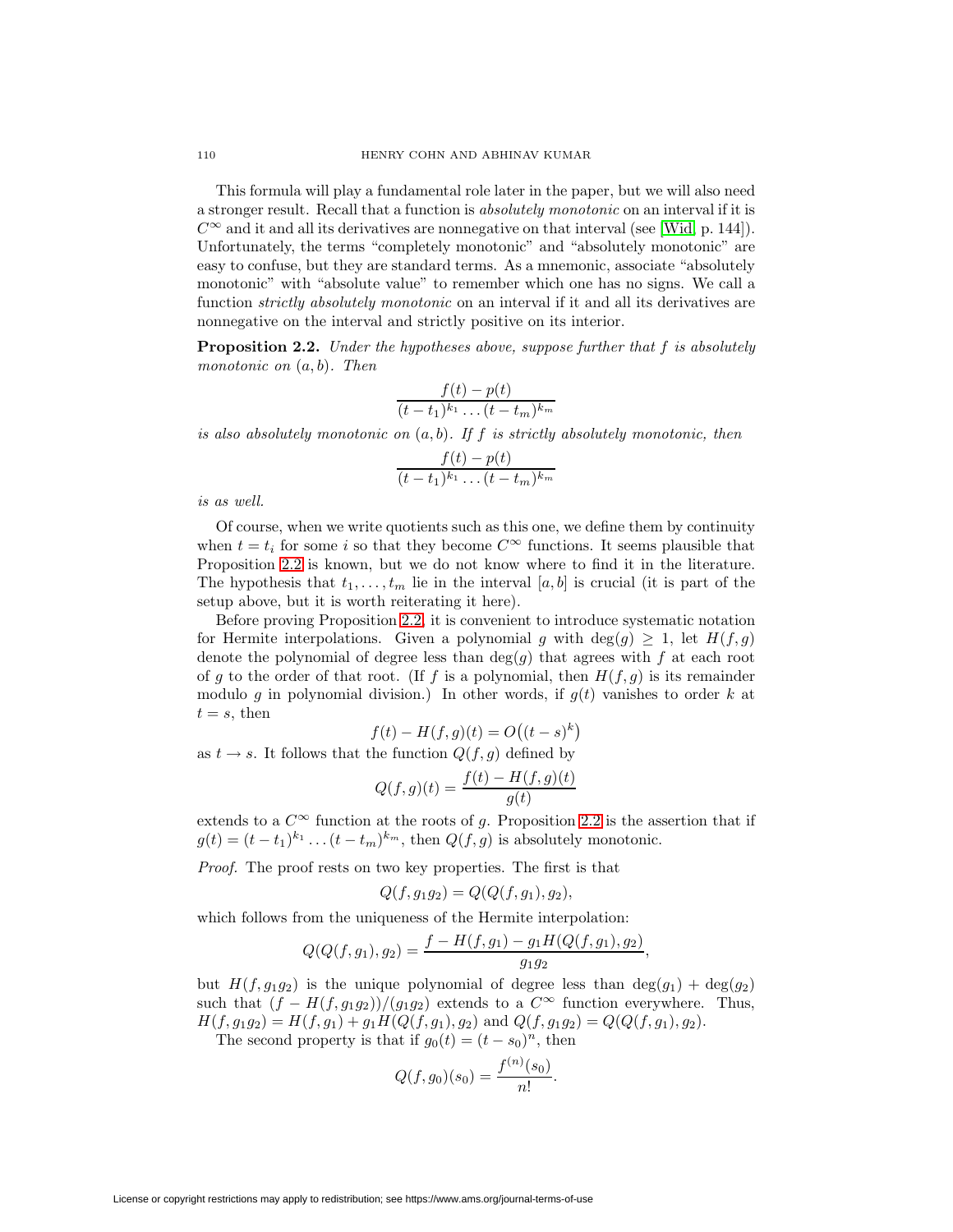This follows immediately from the Taylor expansion.

We must show that for  $n \geq 0$  and  $t \in (a, b)$ ,

$$
Q(f,g)^{(n)}(t) \ge 0.
$$

When  $n = 0$ , that follows from Lemma [2.1,](#page-10-0) which asserts the existence of  $\xi \in (a, b)$ (depending on  $t$ ) such that

$$
Q(f,g)(t) = \frac{f^{(\deg(g))}(\xi)}{\deg(g)!} \ge 0.
$$

For larger n, given  $s_0 \in (a, b)$ , define  $g_0(t)=(t - s_0)^n$ . Then

$$
\frac{Q(f,g)^{(n)}(s_0)}{n!} = Q(Q(f,g),g_0)(s_0) = Q(f,gg_0)(s_0) \ge 0.
$$

This completes the proof when  $f$  is absolutely monotonic. The case of strictly absolutely monotonic functions works exactly the same way.  $\Box$ 

It follows immediately from continuity that the statement of Proposition [2.2](#page-11-0) also holds when the open interval  $(a, b)$  is replaced with a half-open or closed interval.

<span id="page-12-0"></span>2.2. **Positive-definite kernels.** A continuous function  $K: S^{n-1} \times S^{n-1} \to \mathbb{R}$  is a positive-definite kernel if for all k and all  $x_1, \ldots, x_k \in S^{n-1}$ , the  $k \times k$  matrix whose i, j entry is  $K(x_i, x_j)$  is positive semidefinite. In other words, for all  $t_1, \ldots, t_k \in \mathbb{R}$ ,

$$
\sum_{1 \le i,j \le k} t_i t_j K(x_i, x_j) \ge 0.
$$

The most important special case is when  $t_1 = \cdots = t_k = 1$ : for every finite subset  $C \subset S^{n-1}$ ,

$$
\sum_{x,y \in \mathcal{C}} K(x,y) \ge 0.
$$

Positive-definite kernels K such that  $K(x, y)$  depends only on the distance  $|x-y|$ between x and y will be particularly important. There is a simple representationtheoretic construction of such kernels, which Schoenberg proved gives all of them (see [\[Sch\]](#page-49-7)). As a unitary representation of  $O(n)$ , the Hilbert space  $L^2(S^{n-1})$  breaks up as a completed orthogonal direct sum of infinitely many finite-dimensional representations:

$$
L^2(S^{n-1}) = \widehat{\bigoplus_{\ell \ge 0} V_{\ell}},
$$

where  $V_{\ell}$  is the space of spherical harmonics of degree  $\ell$  (i.e., restrictions to  $S^{n-1}$  of homogeneous polynomials on  $\mathbb{R}^n$  of degree  $\ell$  that are in the kernel of the Euclidean Laplacian). Note that spherical harmonics of different degrees are orthogonal, which will play a useful role later. It is also important to know that every polynomial on  $\mathbb{R}^n$  has the same restriction to  $S^{n-1}$  as some unique linear combination of spherical harmonics. For more details on spherical harmonics, see §2 of Chapter IV in [\[StW\]](#page-49-8).

For each  $\ell \geq 0$  and each  $x \in S^{n-1}$ , there is a unique *reproducing kernel* ev<sub> $\ell, x \in V_{\ell}$ ,</sub> defined by requiring that for all  $f \in V_{\ell}$ ,

$$
\langle f, \text{ev}_{\ell,x} \rangle = f(x).
$$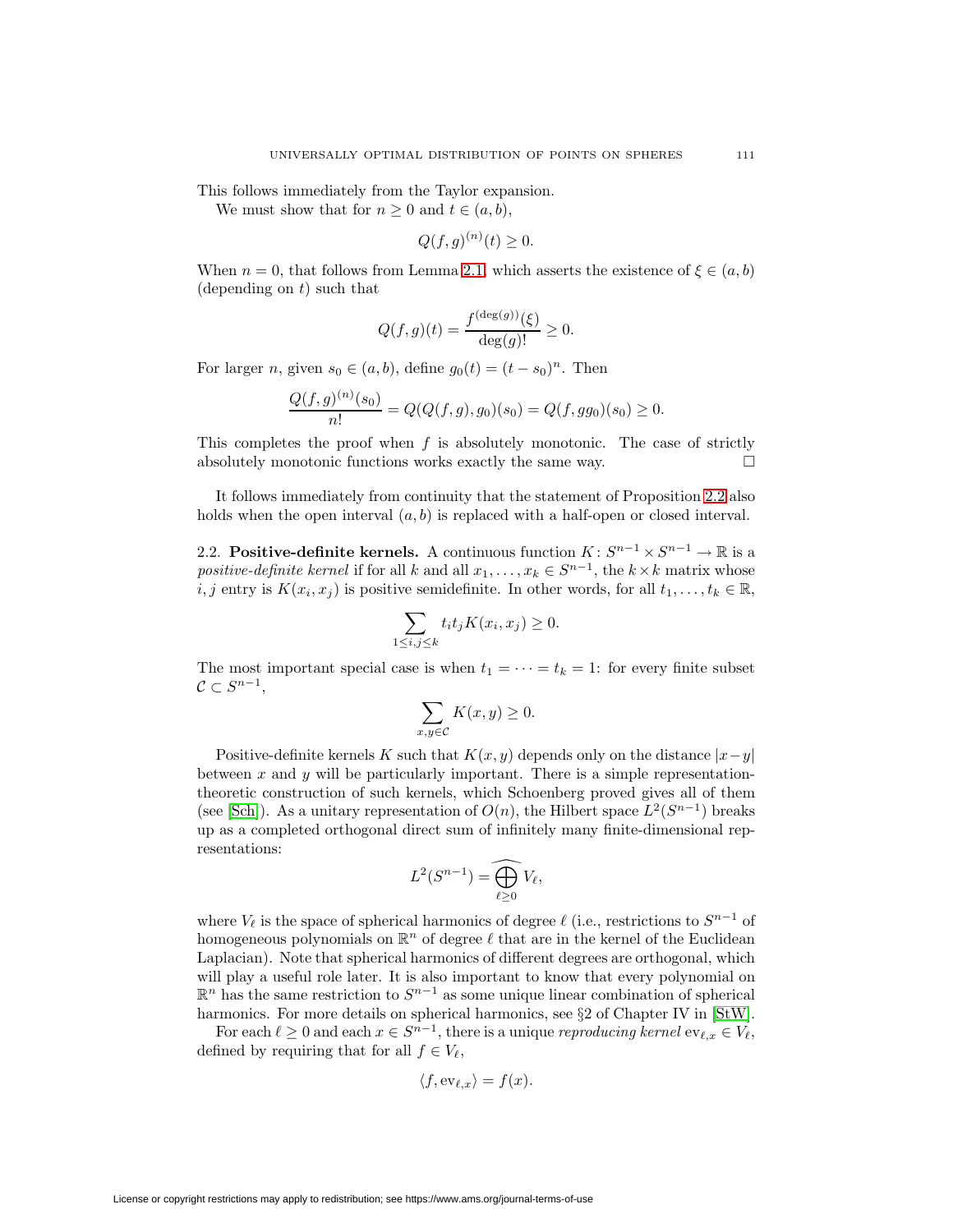(We use Hermitian forms that are conjugate-linear in the second variable.) To construct  $ev_{\ell,x}$  explicitly, choose an orthonormal basis  $e_{\ell,1},\ldots,e_{\ell,\dim V_{\ell}}$  of  $V_{\ell}$  and define

$$
\mathrm{ev}_{\ell,x}(y) = \overline{e_{\ell,1}(x)} e_{\ell,1}(y) + \cdots + \overline{e_{\ell,\dim V_{\ell}}(x)} e_{\ell,\dim V_{\ell}}(y).
$$

Define the function  $K_{\ell}: S^{n-1} \times S^{n-1} \to \mathbb{C}$  by

$$
K_{\ell}(x, y) = \langle \text{ev}_{\ell,x}, \text{ev}_{\ell,y} \rangle = \text{ev}_{\ell,x}(y).
$$

It is straightforward to check that  $ev_{\ell,Ax} = ev_{\ell,x} \circ A^{-1}$  for  $A \in O(n)$ . Because  $O(n)$  acts distance-transitively on  $S^{n-1}$  (i.e., if  $|u - v| = |x - y|$ , then there exists  $A \in O(n)$  such that  $Au = x$  and  $Av = y$ ,  $K_{\ell}(x, y)$  depends only on the distance between  $x$  and  $y$ . That implies that it is real-valued, since

$$
K_{\ell}(x,y) = K_{\ell}(y,x)
$$

follows immediately from the definition while  $K_{\ell}(x, y) = K_{\ell}(y, x)$  since  $|x - y|$  $|y-x|$ .

The key property of  $K_{\ell}$  is that it is a positive-definite kernel:

$$
\sum_{1 \le i,j \le k} t_i t_j K_\ell(x_i, x_j) = \left| \sum_{1 \le i \le k} t_i \operatorname{ev}_{\ell,x_i} \right|^2 \ge 0.
$$

All convergent nonnegative infinite linear combinations of these functions are still positive-definite kernels, and Schoenberg proved that those are the only continuous positive-definite kernels that depend only on the distance between points.

One can compute  $K_{\ell}$  explicitly. Because  $K_{\ell}(x, y)$  depends only on the distance between x and y, we can write  $K_{\ell}(x, y) = C_{\ell}(\langle x, y \rangle)$  for some function  $C_{\ell}$ . To compute  $C_{\ell}$ , we use the orthogonality between spherical harmonics of different degrees. If we fix a point on the sphere and project orthogonally onto the line through the origin and that point, then the surface measure on the sphere projects to a constant times the measure

$$
(1-t^2)^{(n-3)/2} dt
$$

on the interval  $[-1, 1]$ , and the orthogonality property amounts to saying that  $C_0, C_1, \ldots$  are orthogonal polynomials with respect to that measure, with  $C_i$  having degree *i*. That determines these functions up to multiplication by a positive scalar (positive because  $C_i(1) > 0$ ), and pinning down that factor is irrelevant for our purposes.

These orthogonal polynomials are known as the ultraspherical (or Gegenbauer) polynomials. The standard notation is  $C_i^{\lambda}(t)$  for the degree i polynomial orthogonal with respect to  $(1-t^2)^{\lambda-1/2} dt$  on  $[-1,1]$  (for  $S^{n-1}, \lambda = n/2-1$ ). These polynomials are normalized so that  $C_0^{\lambda}(t) = 1$  and  $C_1^{\lambda}(t) = 2\lambda t$ , and they satisfy the recurrence

$$
iC_i^{\lambda}(t) = 2(i + \lambda - 1)tC_{i-1}^{\lambda}(t) - (i + 2\lambda - 2)C_{i-2}^{\lambda}(t)
$$

for  $i \geq 2$ . See [\[AAR,](#page-47-9) p. 303] for more details on ultraspherical polynomials, as well as Chapter 9 of [\[AAR\]](#page-47-9) for spherical harmonics. We always assume  $\lambda \geq 0$ (equivalently,  $n \geq 2$ ), because the one-dimensional case is trivial and its ultraspherical polynomials are poorly normalized: above degree 0 they have negative leading coefficients, and  $C_1^{-1/2}$  is not a positive-definite kernel.

Whenever we refer to the *ultraspherical coefficients* of a function, we mean its coefficients in terms of ultraspherical polynomials (where the parameter  $\lambda$  is implicit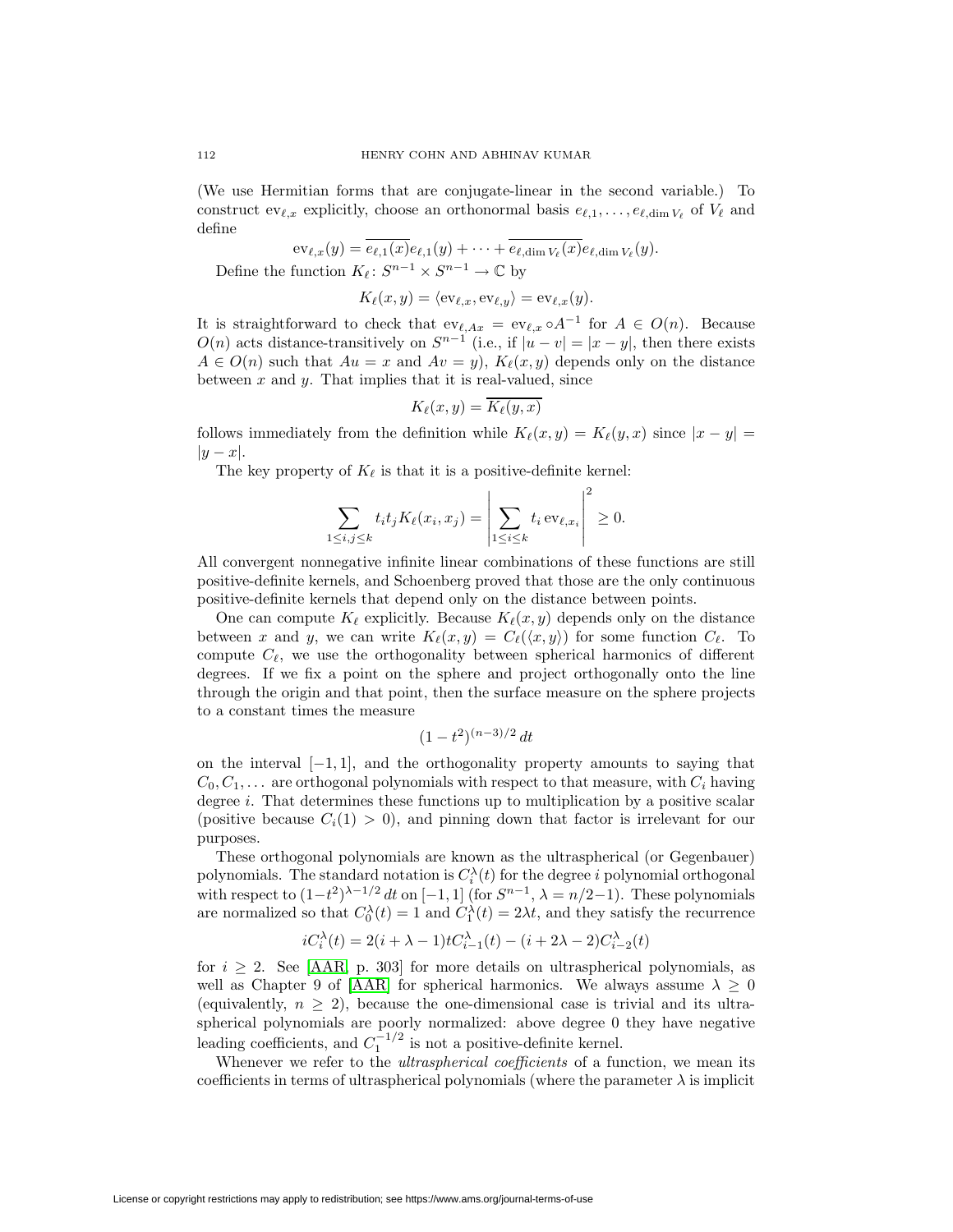in the context). A positive-definite function will be a function whose ultraspherical coefficients are nonnegative.

One fundamental fact about positive-definite functions is that they are closed under taking products. Equivalently, the product of two ultraspherical polynomials is a nonnegative linear combination of ultraspherical polynomials (for  $\lambda \geq 0$ ). By orthogonality, proving that amounts to showing that

(2.1) 
$$
\int_{-1}^{1} C_i(t)C_j(t)C_k(t) (1-t^2)^{(n-3)/2} dt \ge 0
$$

for all *i*, *j*,  $k \geq 0$ . Let  $\mu$  denote the surface measure on  $S^{n-1}$ . Then using the expansion

<span id="page-14-0"></span>
$$
K_{\ell}(x,y) = \sum_{m=1}^{\dim V_{\ell}} \overline{e_{\ell,m}(x)} e_{\ell,m}(y)
$$

in terms of a choice of orthonormal basis  $e_{\ell,1},\ldots,e_{\ell,\dim V_{\ell}}$  for each  $V_{\ell}$  shows that [\(2.1\)](#page-14-0) holds if and only if

$$
\sum_{a=1}^{\dim V_i} \sum_{b=1}^{\dim V_j} \sum_{c=1}^{\dim V_k} \int e_{i,a}(x) e_{j,b}(x) e_{k,c}(x) d\mu(x) \overline{e_{i,a}(y)} \overline{e_{j,b}(y)} \overline{e_{k,c}(y)} \ge 0
$$

for some (equivalently, all)  $y \in S^{n-1}$ . Integrating over y yields

$$
\sum_{a=1}^{\dim V_i} \sum_{b=1}^{\dim V_j} \sum_{c=1}^{\dim V_k} \left| \int e_{i,a}(x) e_{j,b}(x) e_{k,c}(x) \, d\mu(x) \right|^2,
$$

which is visibly nonnegative.

This result also follows from the Schur product theorem: the set of positive semidefinite matrices of a given size is closed under taking Hadamard products (i.e., taking the product entry by entry). See Theorem 7.5.3 in [\[HJ,](#page-48-13) p. 458]. That approach leads to the proof of Schoenberg's characterization of positive-definite kernels. Suppose  $(x, y) \mapsto f(\langle x, y \rangle)$  is a positive-definite kernel. By the Schur product theorem, the same is true for  $(x, y) \mapsto f(\langle x, y \rangle)C_i(\langle x, y \rangle)$  for each i. It follows that the integral of this function over  $(x, y) \in S^{n-1} \times S^{n-1}$  is nonnegative, and hence for fixed y the integral over  $x \in S^{n-1}$  is nonnegative (because it is independent of y). In other words, the *i*-th ultraspherical coefficient of f must be nonnegative.

We call a polynomial *strictly positive definite* if all its ultraspherical coefficients are strictly positive (up to its degree, of course). The product of strictly positivedefinite polynomials is strictly positive definite; the proof rests on the fact that in the expansion of  $C_i^{\lambda} C_j^{\lambda}$ , the coefficient of  $C_{i+j}^{\lambda}$  is positive (because all these polynomials have positive leading coefficients).

One useful application of ultraspherical polynomials is the following simple test for spherical design strength (Theorem 5.5 in [\[DGS\]](#page-48-6)): a configuration  $C \subset S^{n-1}$  is a spherical M-design if and only if

<span id="page-14-1"></span>(2.2) 
$$
\sum_{x,y \in \mathcal{C}} C_i^{n/2-1}(\langle x,y \rangle) = 0
$$

for  $1 \leq i \leq M$ . That property depends only on the distance distribution of C (i.e, which distances occur between points in  $\mathcal C$  and the multiplicities of those distances).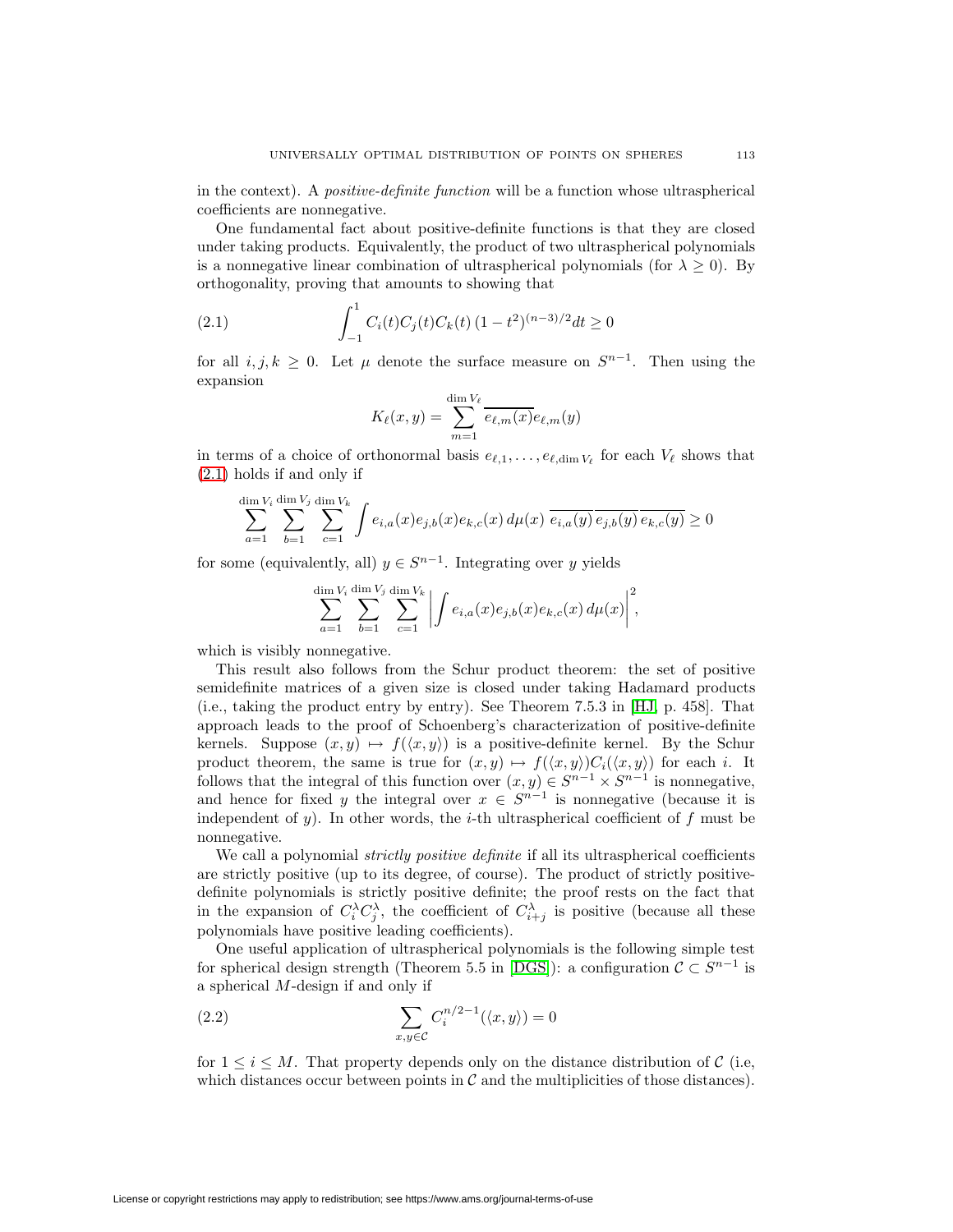To prove this characterization of designs, observe that the identity

$$
\sum_{x,y \in \mathcal{C}} C_i^{n/2-1}(\langle x,y \rangle) = \sum_{x,y \in \mathcal{C}} \langle \text{ev}_{i,x}, \text{ev}_{i,y} \rangle = \left| \sum_{x \in \mathcal{C}} \text{ev}_{i,x} \right|^2
$$

shows that  $(2.2)$  holds if and only if all of the degree i spherical harmonics sum to zero over C.

## 3. Orthogonal polynomials

The proof of Theorem [1.2](#page-5-1) involves expansions as nonnegative linear combinations of orthogonal polynomials. In this section we prove a theorem about such expansions that will play a fundamental role later in the paper. We prove it in greater generality than is required for Theorem [1.2,](#page-5-1) because it is no more difficult and the proof is of independent interest.

Let  $\mu$  be any Borel measure on  $\mathbb R$  such that all polynomials are integrable with respect to  $\mu$  and for all polynomials  $p$ ,

$$
\int p(t)^2 \, d\mu(t) > 0
$$

if p is not identically zero. Equivalently, for all polynomials p such that  $p(t) \geq 0$ for all  $t$  but  $p$  is not identically zero,

$$
\int p(t) \, d\mu(t) > 0.
$$

(Every such polynomial is a sum of two squares of polynomials; see for example Problem 44 in Part VI of [\[PS\]](#page-48-14) and its solution.)

Let  $p_0, p_1,...$  be the monic orthogonal polynomials for  $\mu$ , with  $\deg(p_i) = i$ . In other words, for  $i \neq j$ 

$$
\int p_i(t)p_j(t)\,d\mu(t)=0.
$$

<span id="page-15-1"></span>It is known that for each  $\alpha \in \mathbb{R}$ , the polynomial  $p_n + \alpha p_{n-1}$  has n distinct real roots, which are interlaced with the roots of  $p_{n-1}$  (see Theorem 3.3.4 in [\[Sz\]](#page-49-9)).

**Theorem 3.1.** Let  $\alpha$  be any real number, and let

$$
r_1 < r_2 < \cdots < r_n
$$

be the roots of  $p_n + \alpha p_{n-1}$ . Then for  $k < n$ ,

$$
\prod_{i=1}^{k} (t - r_i)
$$

has positive coefficients in terms of  $p_0(t), p_1(t), \ldots, p_k(t)$ .

<span id="page-15-0"></span>The proof is conceptually simple, but it involves some technicalities. We begin with the simplest case, namely  $k = n - 1$ :

**Proposition 3.2.** Let  $\alpha$  be any real number, and let r be the largest root of  $p_n$  +  $\alpha p_{n-1}$ . Then

$$
\frac{p_n(t) + \alpha p_{n-1}(t)}{t - r}
$$

has positive coefficients in terms of  $p_0(t), p_1(t), \ldots, p_{n-1}(t)$ .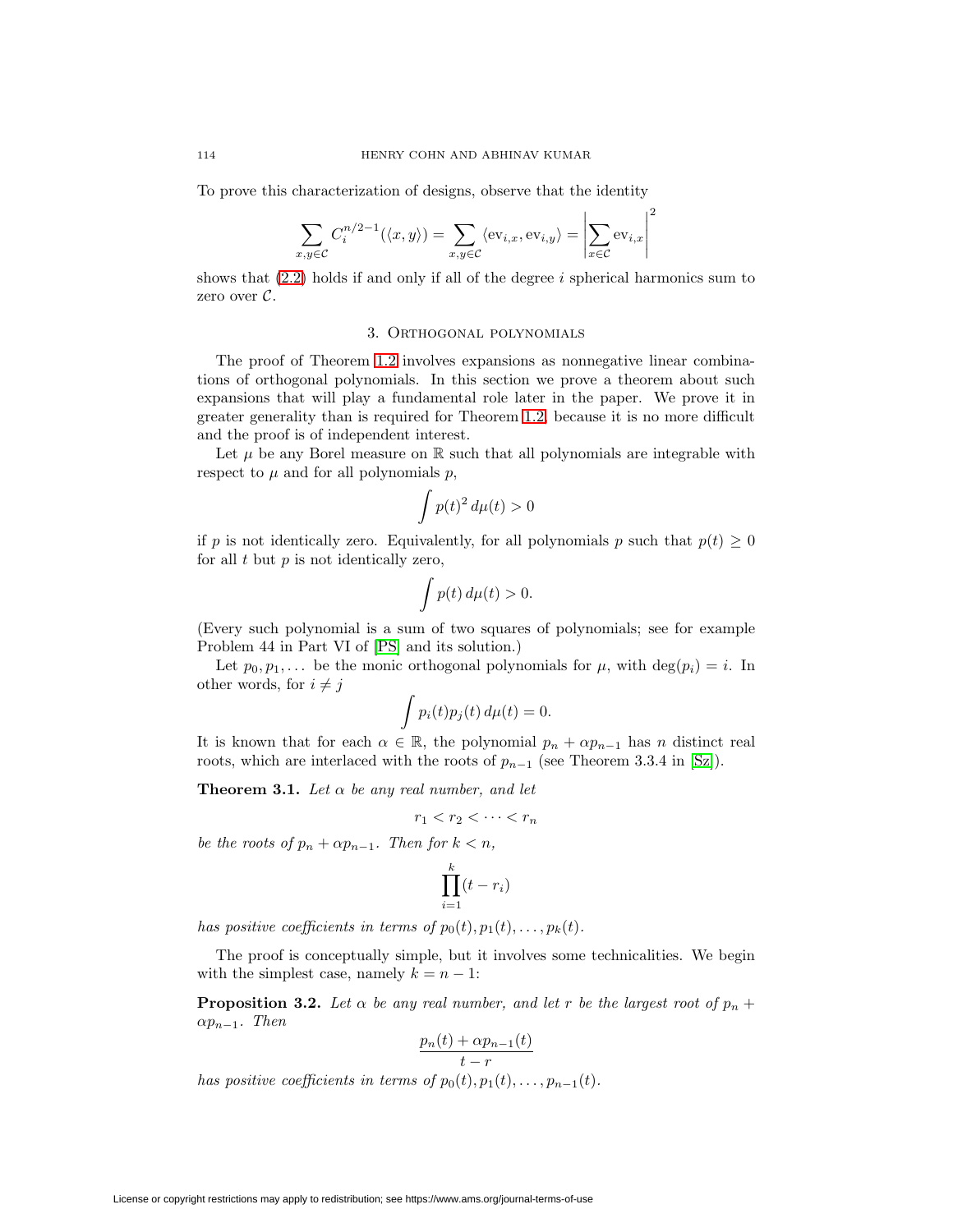Proposition [3.2](#page-15-0) follows from the Christoffel-Darboux formula (Theorem 5.2.4 in [\[AAR\]](#page-47-9)), but we prove it directly to illustrate the technique we will apply to the general case.

*Proof.* Define  $c_0, \ldots, c_{n-1}$  so that

$$
\frac{p_n(t) + \alpha p_{n-1}(t)}{t - r} = \sum_{\ell=0}^{n-1} c_{\ell} p_{\ell}(t).
$$

For  $\ell \leq n-1$ , it follows from orthogonality that

$$
\int (p_n(t) + \alpha p_{n-1}(t)) \frac{p_\ell(t) - p_\ell(r)}{t - r} d\mu(t) = 0,
$$

because

$$
\frac{p_{\ell}(t)-p_{\ell}(r)}{t-r}
$$

is a polynomial of degree  $\ell - 1$  and hence orthogonal to both  $p_n(t)$  and  $p_{n-1}(t)$ . Thus,

$$
\int \frac{p_n(t) + \alpha p_{n-1}(t)}{t - r} p_{\ell}(t) d\mu(t) = p_{\ell}(r) \int \frac{p_n(t) + \alpha p_{n-1}(t)}{t - r} d\mu(t).
$$

In terms of the coefficients  $c_0, \ldots, c_{n-1}$ ,

$$
c_{\ell} \int p_{\ell}(t)^2 d\mu(t) = c_0 p_{\ell}(r) \int d\mu(t).
$$

Because the roots of  $p_n + \alpha p_{n-1}$  and  $p_{n-1}$  are interlaced, r is greater than the largest root of  $p_{n-1}$  and hence greater than the largest root of  $p_{\ell}$ . It follows that  $p_{\ell}(r) > 0$ , and thus  $c_0, \ldots, c_{n-1}$  all have the same sign. Comparing leading coefficients shows that  $c_{n-1} = 1$ , so every coefficient must be positive.  $□$ 

There is a natural generalization of this proof to the case of arbitrary  $k$  in Theorem [3.1.](#page-15-1) The key idea is to use orthogonality with respect to a signed measure, because for  $k < n$ ,

$$
\prod_{i=1}^{k} (t - r_i)
$$

is the monic orthogonal polynomial of degree  $k$  for the signed measure

$$
(t-r_{k+1})\ldots (t-r_n) d\mu(t),
$$

assuming there is a unique such polynomial, as we prove below in Lemma [3.5](#page-17-0) and Lemma [3.7.](#page-19-0) To verify that, we simply need to show that it is orthogonal to all polynomials of degree less than k, which is equivalent with the orthogonality of  $p_n(t) + \alpha p_{n-1}(t)$  to all such polynomials with respect to  $d\mu(t)$ . (For  $k = n$  the conclusion is false unless  $\alpha = 0$ .) More generally, we have the following lemma:

<span id="page-16-0"></span>**Lemma 3.3.** Suppose  $\nu$  is a signed measure that has monic orthogonal polynomials  $q_0, q_1, \ldots, q_{N+1}$ , where  $\deg(q_i) = i$ . For  $i \leq N$ , if  $q_i(r) \neq 0$  and  $(t - r) d\nu(t)$  has a unique degree i monic orthogonal polynomial, then it equals

$$
\frac{q_{i+1}(t) + \alpha_i q_i(t)}{t-r},
$$

where  $\alpha_i$  is chosen so that  $q_{i+1}(r) + \alpha_i q_i(r) = 0$ .

License or copyright restrictions may apply to redistribution; see https://www.ams.org/journal-terms-of-use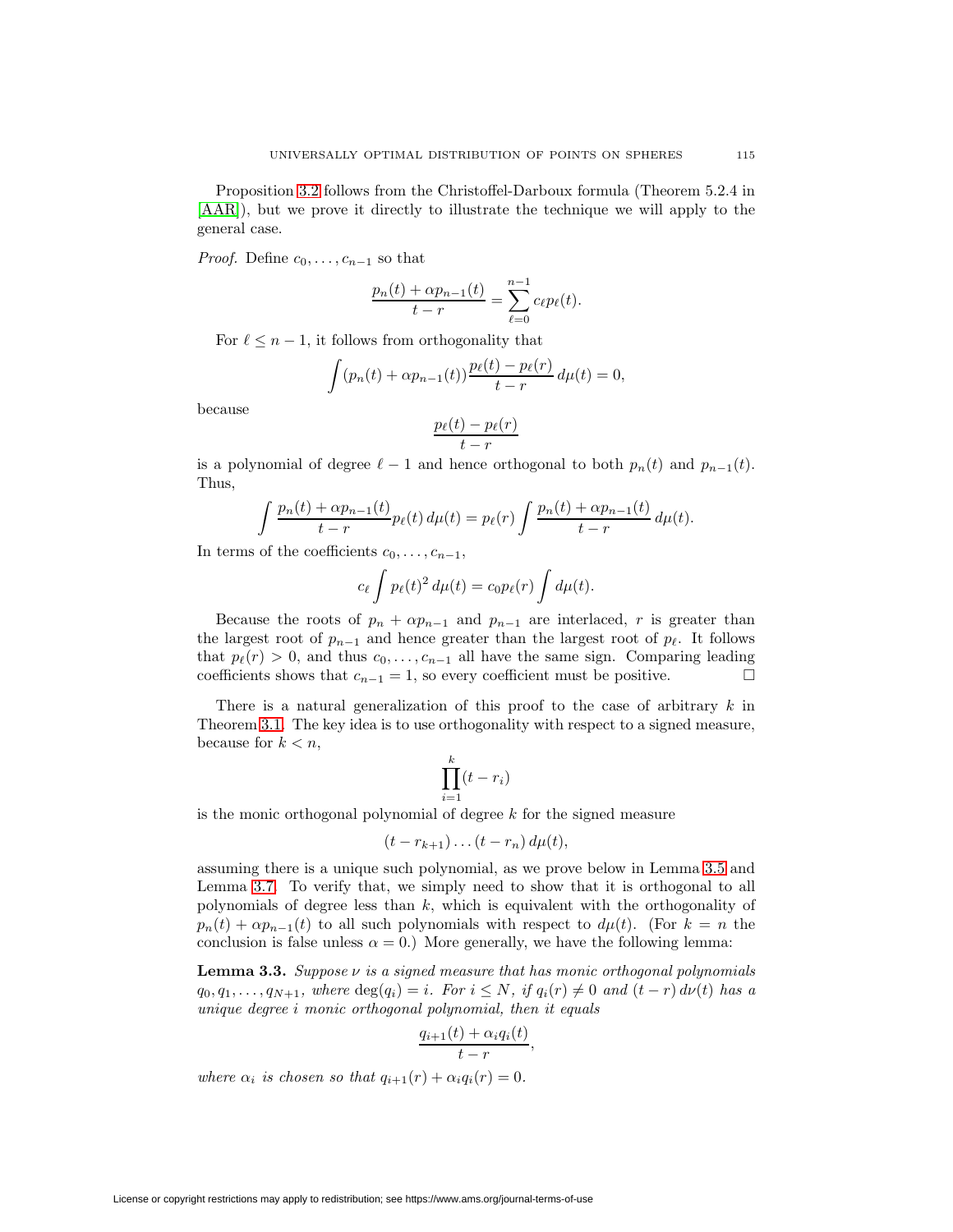*Proof.* The orthogonality of this polynomial with respect to  $(t - r) d\nu(t)$  amounts to the orthogonality with respect to  $d\nu(t)$  of  $q_{i+1}(t) + \alpha_i q_i(t)$  to all polynomials of degree at most  $i - 1$ .

One might hope to imitate the proof of Proposition [3.2](#page-15-0) as one removes successive roots of  $p_n + \alpha p_{n-1}$ . In fact, this approach works, but it is not obvious that it works, because of a fundamental technical difficulty. As soon as one introduces linear factors such as  $t - r$  into the measure, it is no longer a positive measure but rather a signed measure. Many of the basic properties of orthogonal polynomials fail in the case of a signed measure. Monic orthogonal polynomials may not exist or be unique, and the roots of  $p_i$  and  $p_{i+1}$  may not be interlaced. In addition, there is an even more dramatic problem: the proof of Proposition [3.2](#page-15-0) depends on the positivity of

$$
\int p_{\ell}(t)^2 d\mu(t)
$$

$$
\int d\mu(t),
$$

and

neither of which is generally positive for a signed measure.

Fortunately, the measures that actually arise in the proof will be considerably better behaved than a typical signed measure. In particular, they will all have the following property for some N:

**Definition 3.4.** Let  $\nu$  be a signed Borel measure on  $\mathbb{R}$  with respect to which all polynomials are integrable. We say  $\nu$  is positive definite up to degree N if for all polynomials f such that  $\deg(f) \leq N$ ,

$$
\int f(t)^2 \, d\nu(t) \ge 0,
$$

with equality only if  $f$  is identically zero.

If  $\nu$  is positive definite up to degree N, then many of the usual properties hold for orthogonal polynomials of degrees up to  $N+1$ . Lemma [3.5](#page-17-0) covers the properties we will require.

<span id="page-17-0"></span>**Lemma 3.5.** Let  $\nu$  be positive definite up to degree N. Then there are unique monic polynomials  $q_0, q_1, \ldots, q_{N+1}$  such that  $deg(q_i) = i$  for each i and

$$
\int q_i(t)q_j(t) d\nu(t) = 0
$$

for  $i \neq j$ . For each i,  $q_i$  has i distinct real roots, and the roots of  $q_i$  and  $q_{i-1}$  are interlaced.

The standard proofs for orthogonal polynomials from Chapter 5 of [\[AAR\]](#page-47-9) can be adapted, if one uses the trick of writing a nonnegative polynomial as a sum of two squares. Here we use instead a particularly elegant proof from [\[Si,](#page-49-10) p. 14]:

*Proof.* The orthogonal polynomials for  $\nu$  are obtained by applying Gram-Schmidt orthogonalization to  $1, t, \ldots, t^{N+1}$ :

$$
q_i(t) = t^i - \sum_{j=0}^{i-1} q_j(t) \frac{\int s^i q_j(s) d\nu(s)}{\int q_j(s)^2 d\nu(s)},
$$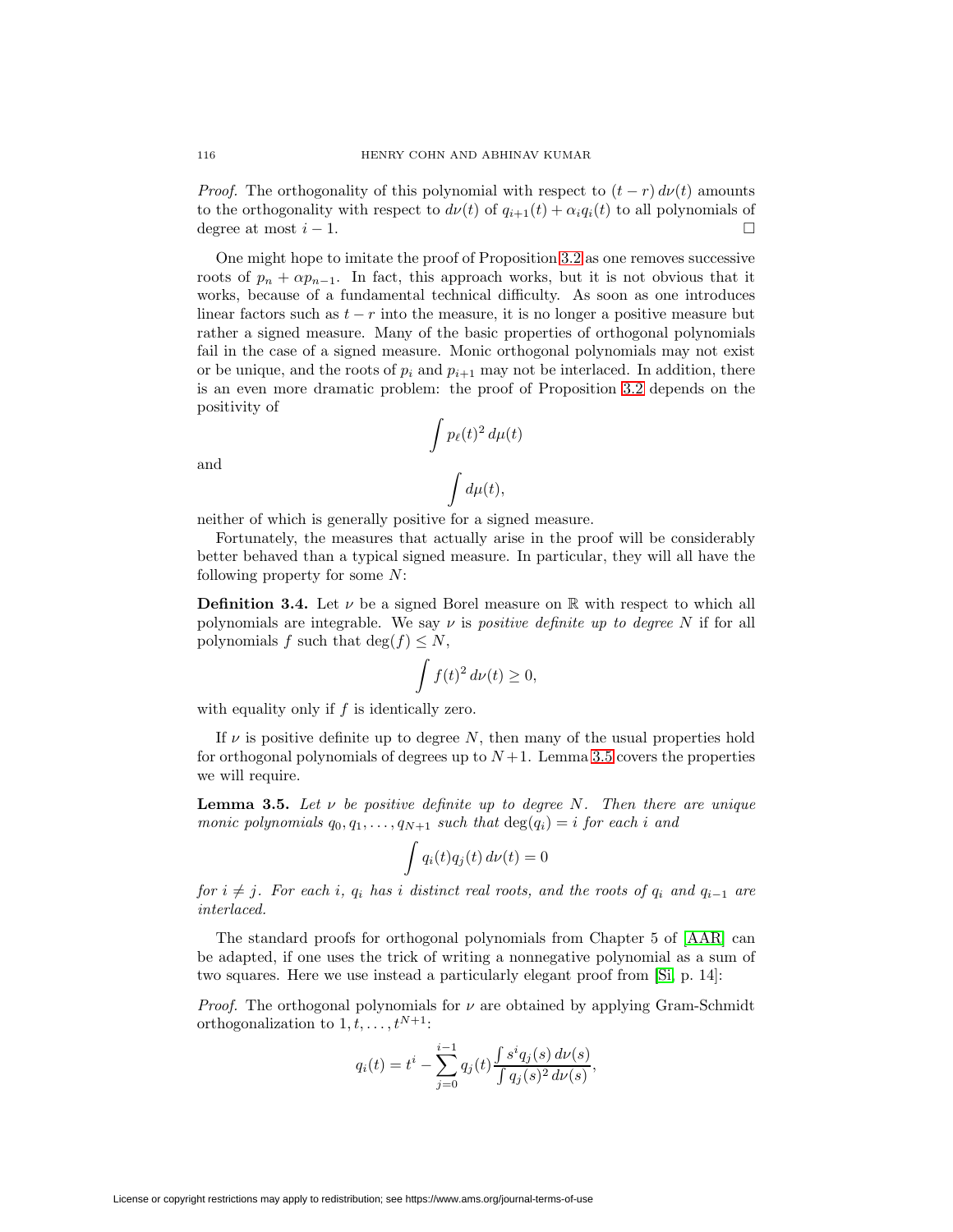which makes sense for  $i \leq N+1$  because the norm of  $q_i$  in the denominator is always nonzero. They are unique because the quotients of integrals are the only coefficients in such an expansion that yield orthogonality.

The next step is to prove the three-term recurrence relation. The polynomial  $q_i(t) - tq_{i-1}(t)$  is orthogonal to all polynomials of degree less than  $i-2$ , and hence there exist constants  $a_i$  and  $b_i$  such that

$$
q_i(t) = (t + a_i)q_{i-1}(t) + b_iq_{i-2}(t).
$$

Multiplying by  $q_{i-2}(t)$  and integrating yields

$$
b_i \int q_{i-2}(t)^2 d\nu(t) = - \int q_{i-1}(t) t q_{i-2}(t) d\nu(t),
$$

by orthogonality. The polynomials  $tq_{i-2}(t)$  and  $q_{i-1}(t)$  differ by a polynomial of degree at most  $i - 2$ , and hence

$$
\int q_{i-1}(t) t q_{i-2}(t) d\nu(t) = \int q_{i-1}(t)^2 d\nu(t).
$$

Combining the last two equations shows that  $b_i < 0$ .

We now prove by induction that the roots of  $q_i$  and  $q_{i-1}$  are real and interlaced. The base case of  $i = 1$  is trivial. For the induction step, suppose the roots of  $q_{i-1}$ and  $q_{i-2}$  are real and interlaced. For each root r of  $q_{i-1}$ ,

$$
q_i(r) = b_i q_{i-2}(r),
$$

by the three-term recurrence relation. By hypothesis,  $q_{i-2}$  alternates in sign at the roots of  $q_{i-1}$ . Because  $b_i$  is negative,  $q_i$  and  $q_{i-2}$  have opposite signs at the roots of  $q_{i-1}$ . That implies that  $q_i$  must have a root between each pair of consecutive roots of  $q_{i-1}$ . Because  $q_i(t)$  and  $q_{i-2}(t)$  have the same sign when |t| is sufficiently large,  $q_i$  must also have a root greater than every root of  $q_{i-1}$  and a root less than every root of  $q_{i-1}$ . All i roots of  $q_i$  are now accounted for, so all the roots of  $q_i$  are real and interlaced with those of  $q_{i-1}$ . That completes the proof.  $\Box$ 

The following minor variant of Gauss-Jacobi quadrature (see Theorem 5.3.2 in [\[AAR\]](#page-47-9)) will prove crucial for understanding the signed measures that arise in our proof.

<span id="page-18-0"></span>**Lemma 3.6.** Let  $\alpha$  be any real number, and let

$$
r_1 < r_2 < \cdots < r_n
$$

be the roots of  $p_n + \alpha p_{n-1}$ . Then there are positive numbers  $\lambda_1, \ldots, \lambda_n$  such that for every polynomial f of degree at most  $2n-2$ ,

$$
\int f(t) d\mu(t) = \sum_{i=1}^{n} \lambda_i f(r_i).
$$

*Proof.* There exist coefficients  $\lambda_1, \ldots, \lambda_n$  such that

$$
\int f(t) d\mu(t) = \sum_{i=1}^{n} \lambda_i f(r_i)
$$

whenever  $\deg(f) < n$ , because a polynomial of degree less than n is completely determined by its values at  $r_1, \ldots, r_n$  and the map taking these values to the integral is linear.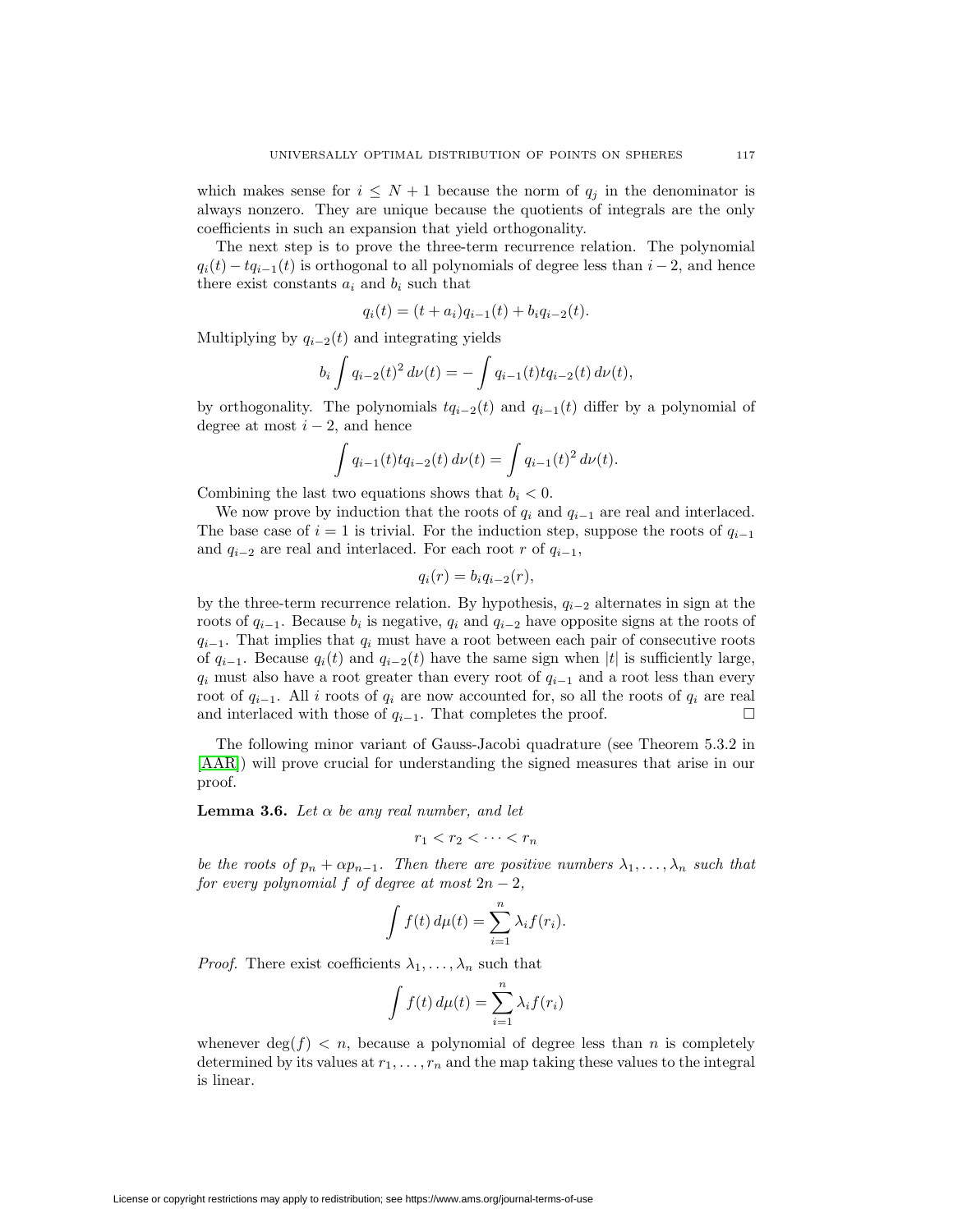For deg(f)  $\leq 2n-2$ , there exist polynomials g and h satisfying

$$
f = (p_n + \alpha p_{n-1})g + h
$$

with  $\deg(q) \leq n-2$  and  $\deg(h) < n$ . By orthogonality,  $\mathcal{L}$ 

$$
\int f(t) d\mu(t) = \int h(t) d\mu(t),
$$

and  $f(r_i) = h(r_i)$  for each i because  $p_n(r_i) + \alpha p_{n-1}(r_i) = 0$  by definition. It follows that

$$
\int f(t) d\mu(t) = \sum_{i=1}^{n} \lambda_i f(r_i)
$$

holds whenever deg( $f$ )  $\leq 2n-2$ .

All that remains is to prove positivity for the coefficients. For fixed  $i$ , let

$$
f(t) = \prod_{j \neq i} (t - r_j)^2.
$$

Then

$$
\int f(t) d\mu(t) = \lambda_i f(r_i)^2,
$$

from which it follows that  $\lambda_i > 0$ .

Let  $r_1 < \cdots < r_n$  be the roots of  $p_n + \alpha p_{n-1}$ , and for  $0 \leq j \leq n$  define the measure  $\mu_i$  by

$$
d\mu_j(t) = \prod_{i=0}^{j-1} (r_{n-i} - t) d\mu(t)
$$

<span id="page-19-0"></span>(of course  $\mu_0 = \mu$ ).

**Lemma 3.7.** For  $0 \leq j \leq n-1$ , the measure  $\mu_j$  is positive definite up to degree  $n - j - 1$ .

*Proof.* If  $\deg(f) \leq n - 1 - j/2$ , then by Lemma [3.6,](#page-18-0)

$$
\int f(t)^2 \prod_{i=0}^{j-1} (r_{n-i} - t) d\mu(t) = \sum_{i=1}^n \lambda_i f(r_i)^2 \prod_{\ell=0}^{j-1} (r_{n-\ell} - r_i) \ge 0;
$$

equality holds if and only if f vanishes at  $r_1, \ldots, r_{n-j}$ , which is impossible for a polynomial of degree at most  $n - j - 1$  unless it vanishes identically.  $\Box$ 

Let  $q_{j,i}$  be the monic orthogonal polynomial of degree i for  $\mu_j$ . (Note that  $q_{0,i} = p_i$ .) The polynomial  $q_{j,i}$  is simplest when  $i = n - j$ , in which case we have

$$
q_{j,n-j}(t) = (t - r_1) \dots (t - r_{n-j}),
$$

as pointed out earlier. That implies that for  $i < n-j$ , the largest root of  $q_{i,i}$  is less than  $r_{n-j}$ , because the roots are interlaced.

Equivalently, for  $i \leq n - j$ , the largest root of  $q_{j-1,i}$  is less than  $r_{n-j+1}$ , so  $q_{j-1,i}(r_{n-j+1}) \neq 0$ . Hence Lemma [3.3](#page-16-0) implies that for  $i \leq n-j$ , there are constants  $\alpha_{j,i}$  such that

$$
q_{j,i}(t) = \frac{q_{j-1,i+1}(t) + \alpha_{j,i}q_{j-1,i}(t)}{t - r_{n-j+1}}
$$

.

<span id="page-19-1"></span>**Lemma 3.8.** For  $1 \leq j \leq n$  and  $i \leq n - j$ , the polynomial  $q_{j,i}$  is a positive linear combination of  $q_{j-1,0},\ldots,q_{j-1,i}$ .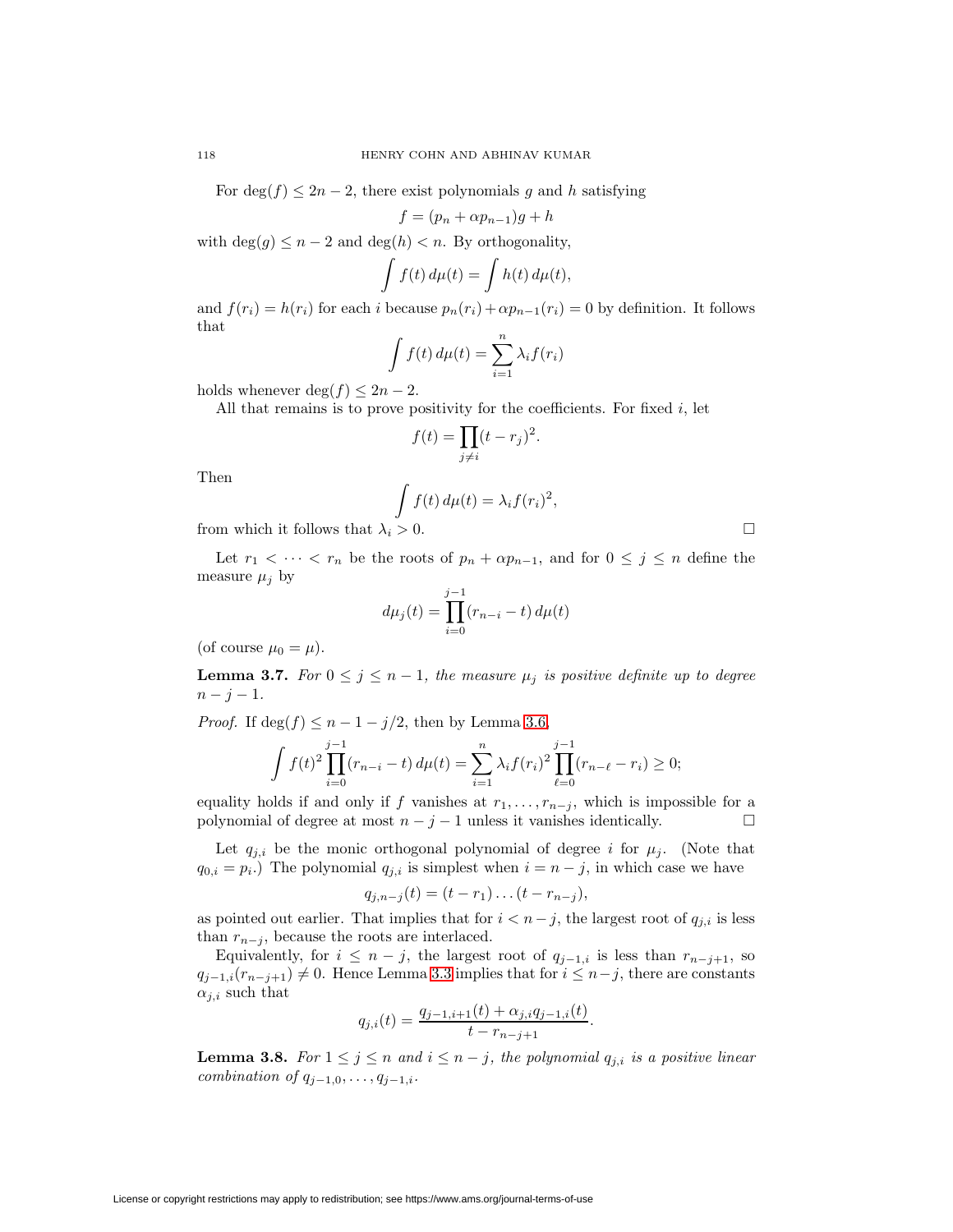*Proof.* Define  $c_0, \ldots, c_i$  so that

<span id="page-20-1"></span>
$$
q_{j,i}(t) = \sum_{\ell=0}^i c_\ell q_{j-1,\ell}(t).
$$

We argue as in the proof of Proposition [3.2.](#page-15-0) For  $\ell \leq i$ ,

$$
(3.1) \qquad \int \left( q_{j-1,i+1}(t) + \alpha_{j,i} q_{j-1,i}(t) \right) \frac{q_{j-1,\ell}(t) - q_{j-1,\ell}(r_{n-j+1})}{t - r_{n-j+1}} d\mu_{j-1}(t) = 0
$$

by orthogonality, because

$$
\frac{q_{j-1,\ell}(t) - q_{j-1,\ell}(r_{n-j+1})}{t - r_{n-j+1}}
$$

is a polynomial of degree  $\ell - 1$ , which is less than i. It now follows from

$$
q_{j,i}(t) = \frac{q_{j-1,i+1}(t) + \alpha_{j,i}q_{j-1,i}(t)}{t - r_{n-j+1}}
$$

and [\(3.1\)](#page-20-1) that

$$
\int q_{j,i}(t)q_{j-1,\ell}(t) d\mu_{j-1}(t) = q_{j-1,\ell}(r_{n-j+1}) \int q_{j,i}(t) d\mu_{j-1}(t).
$$

Thus,

$$
c_{\ell} \int q_{j-1,\ell}(t)^2 d\mu_{j-1}(t) = c_0 q_{j-1,\ell}(r_{n-j+1}) \int d\mu_{j-1}(t).
$$

Because  $\ell \leq i \leq n-j$ , both integrals are positive by Lemma [3.7.](#page-19-0) The largest root of  $q_{j-1,\ell}$  is less than  $r_{n-j+1}$ , so

$$
q_{j-1,\ell}(r_{n-j+1}) > 0.
$$

Thus,  $c_0, \ldots, c_i$  all have the same sign, which is positive because  $c_i = 1$ .

Theorem [3.1](#page-15-1) follows from applying Lemma [3.8](#page-19-1) repeatedly, starting with  $q_{k,n-k}$ .

## 4. Linear programming bounds

<span id="page-20-2"></span>Theorem [1.2](#page-5-1) is deduced from the following proposition, which originates in [\[Y\]](#page-49-0) and is the key technique in [\[Y,](#page-49-0) [KY1,](#page-48-0) [KY2,](#page-48-1) [An1,](#page-47-0) [An2\]](#page-47-1) (here we give a somewhat different proof from the one in  $[Y]$ , along the lines of  $[An2]$ :

<span id="page-20-0"></span>**Proposition 4.1.** Let  $f : (0, 4] \to \mathbb{R}$  be any function. Suppose  $h : [-1, 1] \to \mathbb{R}$  is a polynomial such that

$$
h(t) \le f(2 - 2t)
$$

for all  $t \in [-1, 1)$ , and suppose there are nonnegative coefficients  $\alpha_0, \ldots, \alpha_d$  such that h has the expansion

$$
h(t) = \sum_{i=0}^{d} \alpha_i C_i^{n/2 - 1}(t)
$$

in terms of ultraspherical polynomials. Then every set of N points on  $S^{n-1}$  has potential energy at least

$$
N^2\alpha_0 - Nh(1)
$$

with respect to the potential function f.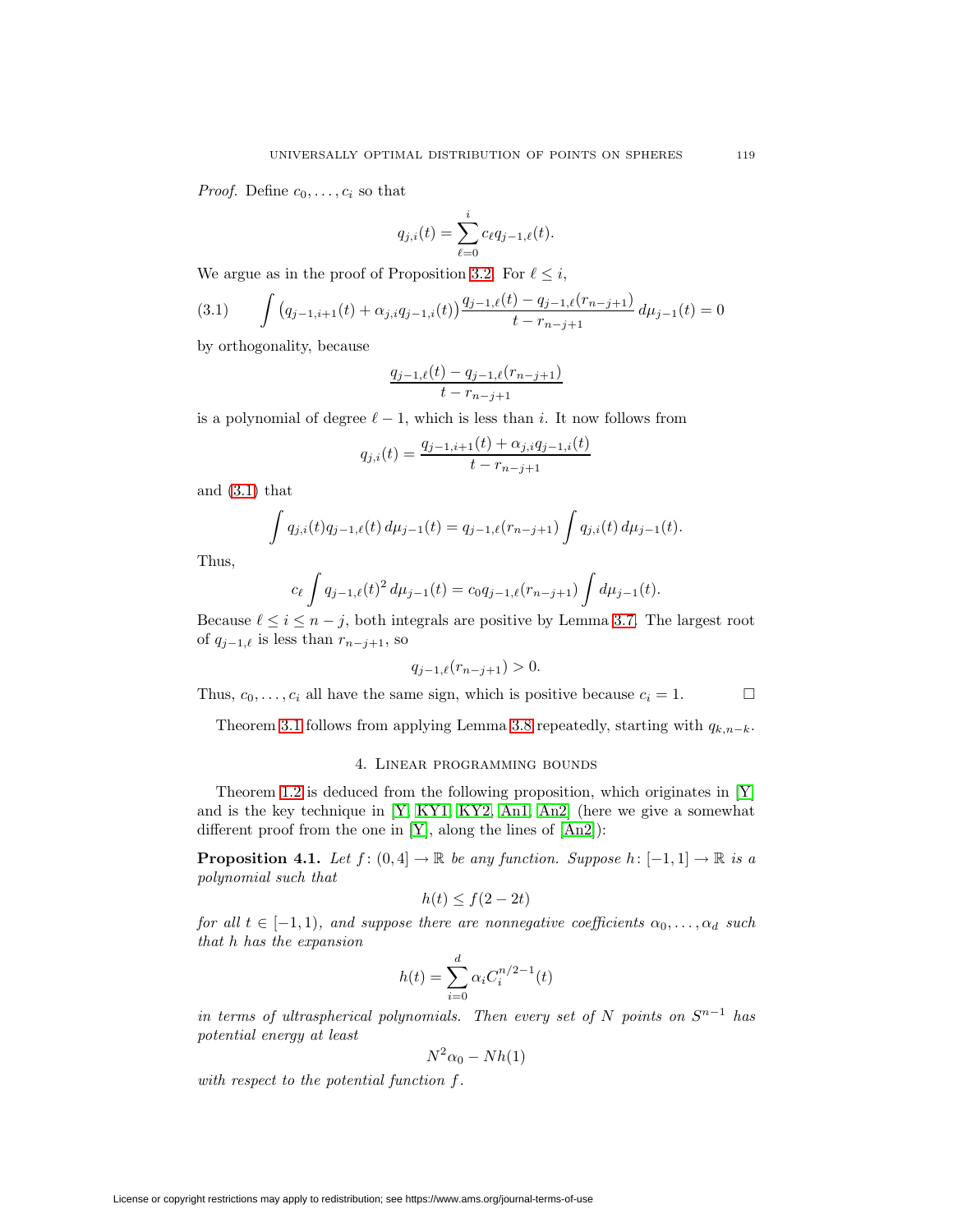Fundamentally, this proposition is a generalization of the linear programming bounds for spherical codes due independently to Kabatiansky and Levenshtein in [\[KL\]](#page-48-15) and Delsarte, Goethals, and Seidel in [\[DGS\]](#page-48-6) (see also Chapter 9 in [\[CS\]](#page-47-2)). As is pointed out in  $[Y]$ , one can derive those bounds for spherical codes with minimal angle  $\theta$  from Proposition [4.1](#page-20-0) by setting

$$
f(2 - 2t) = \begin{cases} \infty & \text{if } t > \cos \theta, \text{ and} \\ 0 & \text{otherwise.} \end{cases}
$$

(Of course, f takes values in  $\mathbb{R} \cup \{\infty\}$ , but that is not a problem.) The potential energy is then 0 for a spherical code with minimal angle at least  $\theta$  and  $\infty$  otherwise; Proposition [4.1](#page-20-0) implies that no such code can exist if  $N > h(1)/\alpha_0$ .

Choosing the optimal function  $h$  amounts to solving an infinite-dimensional linear programming problem: the potential energy bound is a linear functional of  $h$ , and the only restrictions on  $h$  are the linear constraints on its values and ultraspherical coefficients. As in the case of the traditional linear programming bounds, it is not hard to approximate the optimum numerically (by solving a finite-dimensional linear programming problem in which one imposes the constraint  $h(t) \le f(2-2t)$  for only finitely many values of t). Even though the bound is usually not sharp, it is often quite close. For example, for twenty points on  $S<sup>2</sup>$  and the Coulomb potential function  $f(r)=1/r^{1/2}$ , the minimal-energy configuration, which incidentally is not the vertices of a regular dodecahedron, appears to have potential energy 301.763 ... . The polynomial

$$
h(t) = 0.8729C_0^{1/2}(t) + 0.634C_1^{1/2}(t) + 0.425C_2^{1/2}(t) + 0.258C_3^{1/2}(t) + 0.135C_4^{1/2}(t) + 0.0569C_5^{1/2}(t) + 0.016C_6^{1/2}(t)
$$

proves a lower bound of 301.204. It is not the best possible choice of  $h$ , but we have found no polynomial that beats 301.5.

What is remarkable is that in the case of the sharp arrangements, for every completely monotonic potential function there is an auxiliary function that proves a sharp bound, as we show in the proof of Theorem [1.2.](#page-5-1)

*Proof of Proposition* [4.1](#page-20-0). Suppose  $C \subset S^{n-1}$  has cardinality N. By assumption,

$$
\sum_{x,y\in\mathcal{C},x\neq y} f(|x-y|^2) \ge \sum_{x,y\in\mathcal{C},x\neq y} h(\langle x,y\rangle),
$$

because  $|x-y|^2 = 2 - 2\langle x, y \rangle$ . On the other hand,

$$
\sum_{x,y \in \mathcal{C}, x \neq y} h(\langle x, y \rangle) = -Nh(1) + \sum_{x,y \in \mathcal{C}} h(\langle x, y \rangle)
$$
  
=  $-Nh(1) + \sum_{i=0}^{d} \alpha_i \sum_{x,y \in \mathcal{C}} C_i^{n/2-1}(\langle x, y \rangle).$ 

Because  $C_i^{n/2-1}$  is a positive-definite kernel (see Subsection [2.2\)](#page-12-0),

$$
\sum_{x,y\in\mathcal{C}}C_i^{n/2-1}(\langle x,y\rangle)\geq 0.
$$

License or copyright restrictions may apply to redistribution; see https://www.ams.org/journal-terms-of-use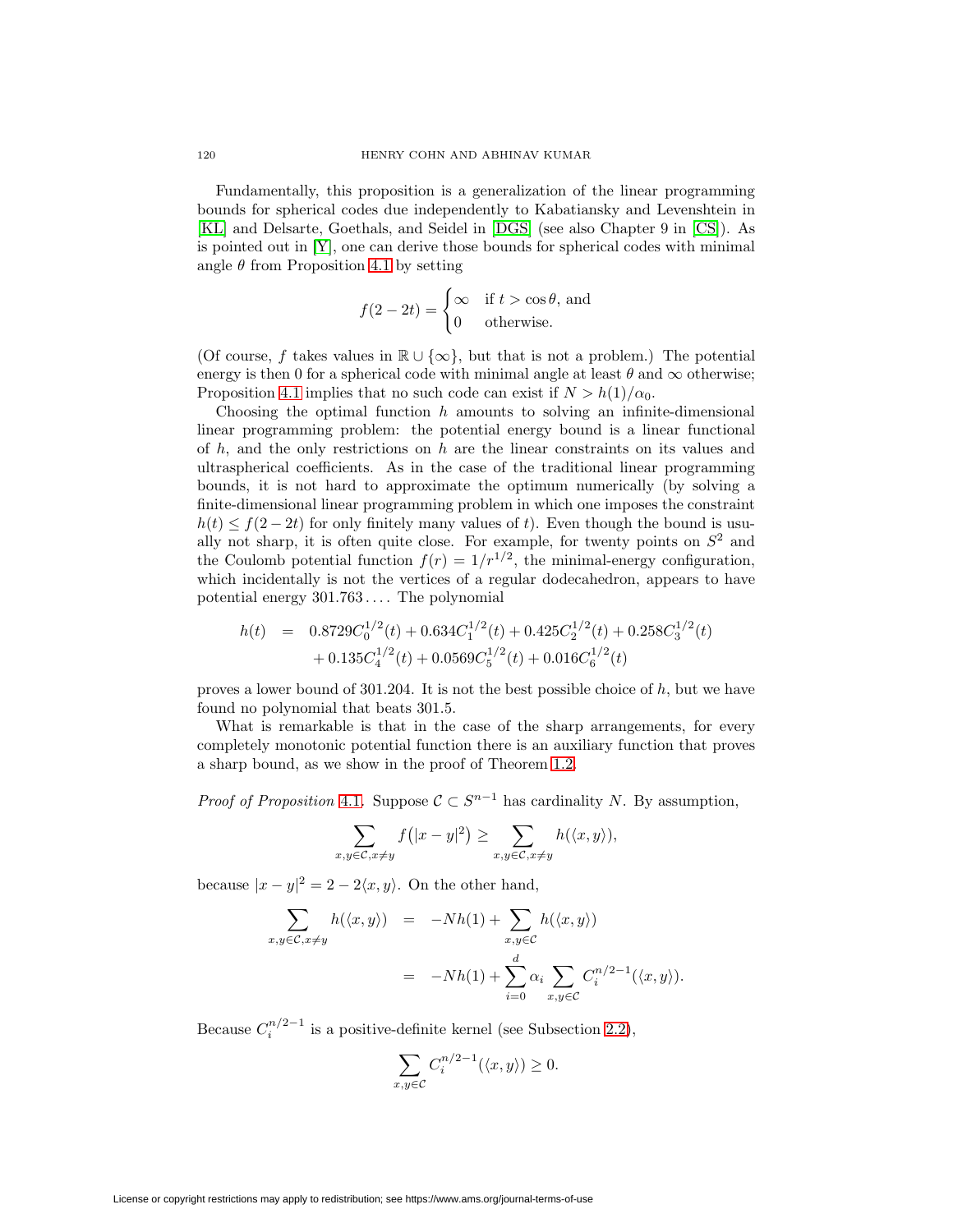It follows that

$$
\sum_{x,y\in\mathcal{C},x\neq y} h(\langle x,y\rangle) \ge -Nh(1) + \alpha_0 \sum_{x,y\in\mathcal{C}} C_0^{n/2-1}(\langle x,y\rangle) = N^2 \alpha_0 - Nh(1),
$$
as desired.

The bound proved by an auxiliary polynomial h is sharp for a configuration  $\mathcal C$ and potential function f if and only if two conditions hold:  $h(t)$  must equal  $f(2-2t)$ at every inner product t that occurs between distinct points in  $\mathcal{C}$ , and whenever the ultraspherical coefficient  $\alpha_i$  is positive with  $i > 0$ , we must have

$$
\sum_{x,y \in \mathcal{C}} C_i^{n/2 - 1}(\langle x, y \rangle) = 0.
$$

In particular, if h is strictly positive definite, then C must be a spherical deg(h)design, by Theorem 5.5 in [\[DGS\]](#page-48-6).

One can easily generalize Proposition [4.1](#page-20-0) to deal with the case of unequally charged particles (this was pointed out in Theorem 1 of  $[Y]$ ). Suppose we have N real numbers  $c_1, \ldots, c_N$ , which we refer to as charges; they must all have the same sign. Given a potential function f and an ordered N-tuple  $(x_1, \ldots, x_N) \in (S^{n-1})^N$ , define the potential energy to be

$$
\sum_{1 \le i,j \le N, i \ne j} c_i c_j f(|x_i - x_j|^2).
$$

Under the conditions in Proposition [4.1,](#page-20-0) no such configuration can have potential energy less than

$$
\left(\sum_{i=1}^N c_i\right)^2 \alpha_0 - \left(\sum_{i=1}^N c_i^2\right) h(1).
$$

<span id="page-22-0"></span>We know of few beautiful configurations with unequal charges and none for which linear programming bounds are sharp, but they may well exist.

## 5. Choosing auxiliary functions

In this section, we describe an explicit choice for the auxiliary function  $h$  in Proposition [4.1;](#page-20-0) it is analogous to the constructions using the Christoffel-Darboux formula in [\[KL,](#page-48-15) [MRRW\]](#page-48-16). We will not require this function later in the paper, but it provides a simple way to apply Proposition [4.1,](#page-20-0) and the techniques used in analyzing it will be important in the proof of Theorem [1.2.](#page-5-1)

Let  $f : (0, 4] \to \mathbb{R}$  be completely monotonic. From the proof of Proposition [4.1](#page-20-0) we know that it is more natural to look at  $a(t) = f(2-2t)$ , because  $|x-y|^2 = 2-2\langle x, y \rangle$ . The function a is absolutely monotonic on  $[-1, 1)$  because f is completely monotonic on  $(0, 4]$ , and a is strictly absolutely monotonic if and only if f is strictly completely monotonic.

Our construction of h requires three inputs: the dimension  $n-1$  of the sphere  $S^{n-1}$ , a natural number  $m \ge 1$ , and a real number  $\alpha \ge 0$ . Let

$$
t_1 < \cdots < t_m
$$

be the roots of the polynomial  $C_m^{n/2-1} + \alpha C_{m-1}^{n/2-1}$ . We require that  $t_1 \geq -1$ and thus  $\{t_1,\ldots,t_m\} \subset [-1,1)$ ; by Theorem 3.3.4 in [\[Sz\]](#page-49-9), that amounts to  $\alpha \leq$  $-C_m^{n/2-1}(-1)/C_{m-1}^{n/2-1}(-1)$  (which is positive because  $C_i^{n/2-1}(-1)$  has sign  $(-1)^i$ ).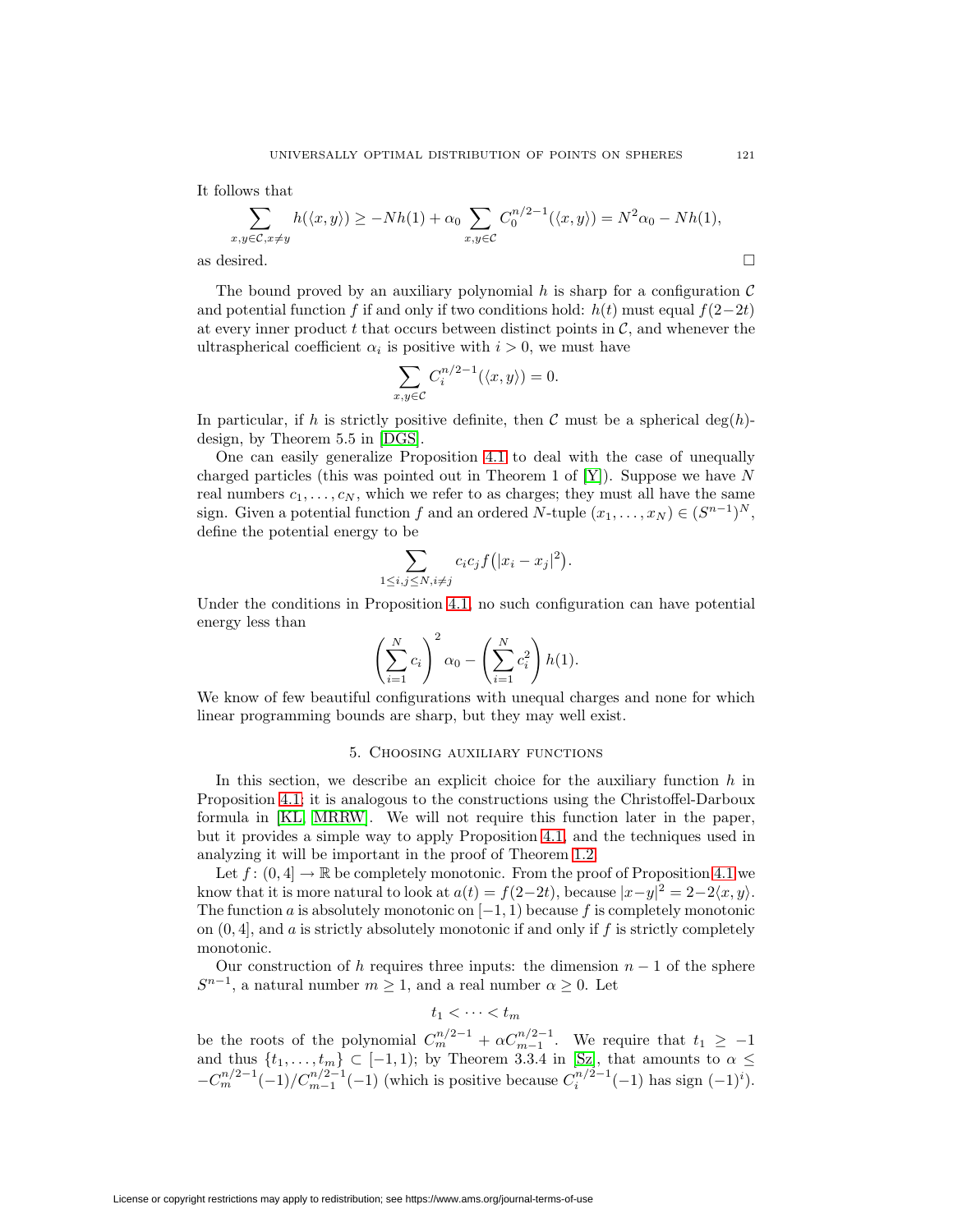Let  $h(t)$  be the Hermite interpolating polynomial that agrees with  $a(t)$  to order 2 at each  $t_i$  (i.e.,  $h(t_i) = a(t_i)$  and  $h'(t_i) = a'(t_i)$ ). The idea of constructing auxiliary functions via Hermite interpolation originates in [\[Y\]](#page-49-0).

<span id="page-23-1"></span>**Lemma 5.1.** For all  $t \in [-1, 1)$ ,

 $h(t) \leq a(t)$ .

*Proof.* By Lemma [2.1,](#page-10-0) there exists a point  $\xi$  such that

$$
\min(t, t_1, \dots, t_m) < \xi < \max(t, t_1, \dots, t_m)
$$

and

$$
a(t) - h(t) = \frac{a^{(2m)}(\xi)}{(2m)!} (t - t_1)^2 \dots (t - t_m)^2.
$$

The right side is nonnegative, and hence  $a(t) \geq h(t)$ .

The last requirement before we can apply Proposition [4.1,](#page-20-0) namely that  $h$  must be a positive-definite function, is more subtle. Let

$$
F(t) = C_m^{n/2-1}(t) + \alpha C_{m-1}^{n/2-1}(t) = \prod_{i=1}^m (t - t_i).
$$

In the notation introduced before Proposition [2.2,](#page-11-0)  $h = H(a, F^2)$ . We will show that  $F<sup>2</sup>$  has a strong property that we refer to as conductivity:

**Definition 5.2.** A nonconstant polynomial g with all its roots in  $[-1, 1)$  is conductive if for all absolutely monotonic functions a on  $[-1,1)$ ,  $H(a,g)$  is positive definite. It is strictly conductive if it is conductive and for all strictly absolutely monotonic a,  $H(a, g)$  is strictly positive definite of degree  $\deg(g) - 1$ .

<span id="page-23-0"></span>**Lemma 5.3.** If  $g_1$  and  $g_2$  are conductive and  $g_1$  is positive definite, then  $g_1g_2$ is conductive. If  $g_1$  is conductive and strictly positive definite and  $g_2$  is strictly conductive, then  $g_1g_2$  is strictly conductive.

Proof. As noted in the proof of Proposition [2.2,](#page-11-0) for every absolutely monotonic function  $a$  on  $[-1, 1)$ ,

$$
H(a, g_1g_2) = H(a, g_1) + g_1H(Q(a, g_1), g_2).
$$

The lemma now follows from Proposition [2.2](#page-11-0) and the fact that the set of positivedefinite (or strictly positive-definite) functions is closed under taking products.  $\Box$ 

For  $r \in [-1, 1)$ , let  $\ell_r$  denote the linear polynomial  $\ell_r(t) = t - r$ . Clearly  $\ell_r$  is conductive, and even strictly conductive if  $r \neq -1$ , because  $H(a, \ell_r)$  is the constant polynomial  $a(r)$ , which is nonnegative. Lemma [5.3](#page-23-0) implies that if g is conductive and positive definite, then  $g\ell_r$  is conductive.

Consider the partial products

$$
\prod_{i=1}^j (t - t_i)
$$

for  $j \leq m$ . By Theorem [3.1,](#page-15-1) this product is positive definite for  $j < m$  (even strictly positive definite), and for  $j = m$  it is positive definite because  $\alpha \geq 0$ . It follows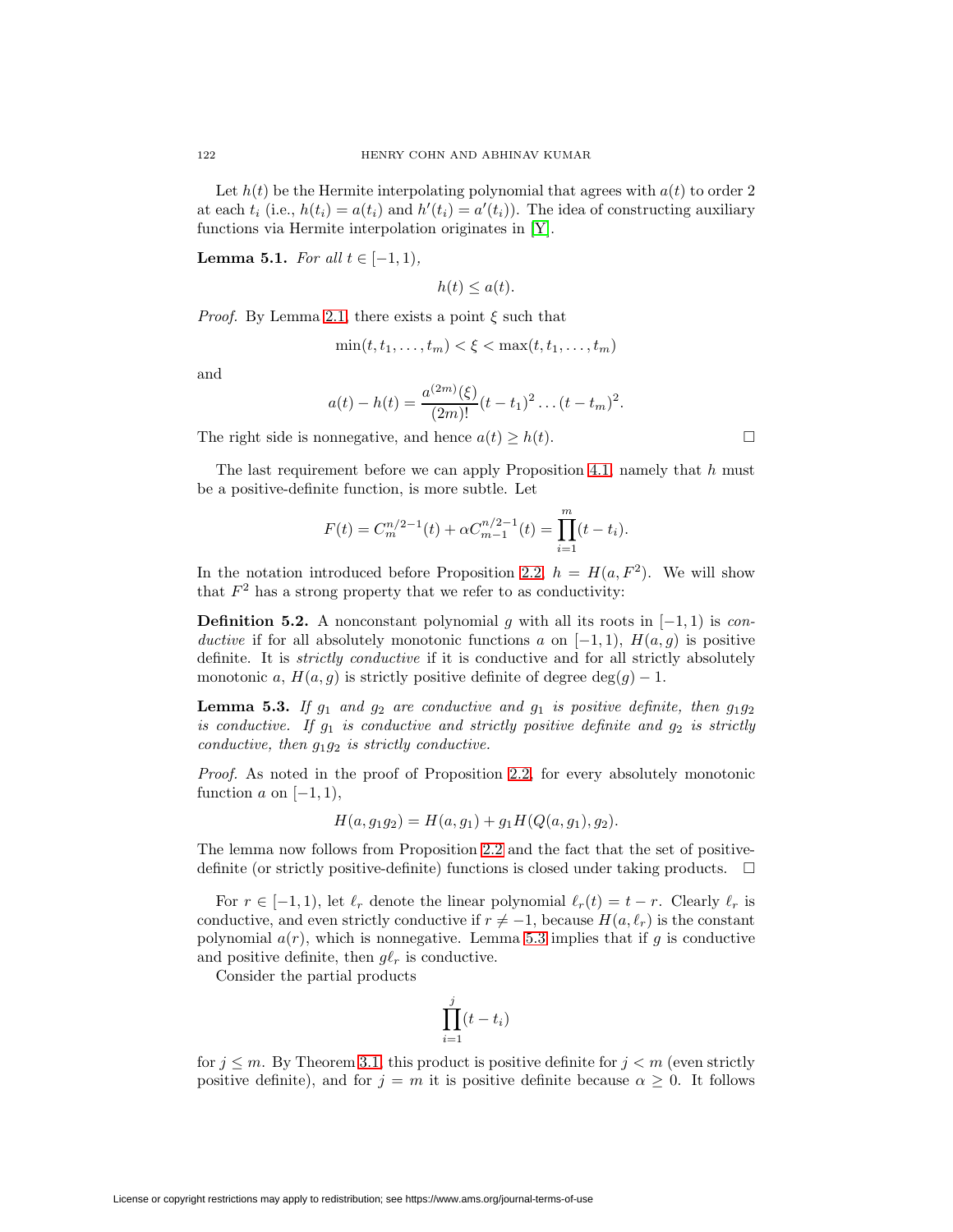from Lemma [5.3](#page-23-0) and the remarks in the previous paragraph that each product is conductive. Thus,

$$
\prod_{i=1}^{m} (t - t_i)
$$

is conductive, so Lemma [5.3](#page-23-0) implies that its square is as well. Because  $h =$  $H(a, F<sup>2</sup>)$ , we conclude that h is positive definite, as desired.

These auxiliary polynomials are rarely optimal. For example, consider the case  $n = 3$ ,  $N = 20$ , and  $f(r) = 1/r^{1/2}$  that was discussed in Section [4.](#page-20-2) Numerical calculations suggest that the best bound is obtained by taking  $m = 3$  and  $\alpha =$ 0.752718117 ... (an algebraic number of degree 22). That yields a lower bound of 299.708 ... , which is worse than the bound of 301.204 derived in Section [4.](#page-20-2) However, it is reasonably close, especially given how simple and systematic the construction of h was.

The connection between our construction and those used in [\[MRRW\]](#page-48-16) and [\[KL\]](#page-48-15) may not be immediately apparent. Those constructions are equivalent to using the polynomial

$$
(t - t_m) \prod_{i=1}^{m-1} (t - t_i)^2
$$

in the linear programming bounds for spherical codes with minimal angle  $\theta$  satisfying  $\cos \theta = t_m$ . The fact that

$$
\prod_{i=1}^{m-1} (t - t_i)
$$

is positive definite is proved in those papers using the Christoffel-Darboux formula. Unlike in our construction,  $\alpha$  can be arbitrarily large.

One can generalize the construction from this section as follows. Let  $p_0, p_1, \ldots$ be any family of orthogonal polynomials such that each is positive definite. Given m and  $\alpha$ , choose  $t_1, \ldots, t_m$  to be the roots of  $p_m + \alpha p_{m-1}$ . The construction and proof are essentially the same as before. The proof of Theorem [1.2](#page-5-1) will be based on this approach.

#### 6. Proof of the main theorem

<span id="page-24-0"></span>Let  $f: (0, 4] \to \mathbb{R}$  be completely monotonic, define  $a(t) = f(2-2t)$  as in Section [5,](#page-22-0) and let  $C \subset S^{n-1}$  be a sharp arrangement with  $|C| = N$ . To prove Theorem [1.2,](#page-5-1) we will construct an auxiliary polynomial  $h$  that satisfies the hypotheses of Propo-sition [4.1](#page-20-0) and proves a sharp bound. The case when  $\mathcal C$  is the set of vertices of the 600-cell is qualitatively more difficult than the other cases, so for the time being we assume that we are in the sharp case. (We deal with the 600-cell in Section [7.](#page-27-0))

Suppose that the possible inner products that occur between distinct points in C are  $t_1,\ldots,t_m$ , ordered so that

$$
-1 \leq t_1 < \cdots < t_m < 1.
$$

Let  $h(t)$  be the Hermite interpolating polynomial that agrees with  $a(t)$  to order 2 at each  $t_i$ .

When  $t_1 = -1$ , it might seem more natural to interpolate only to first order at that point. The purpose of second-order interpolation is to avoid sign changes in  $h(t) - a(t)$  when  $t = t_i$ , and that is not a concern when  $t = -1$ . In fact, firstorder interpolation works there, but we will omit the details here, because the only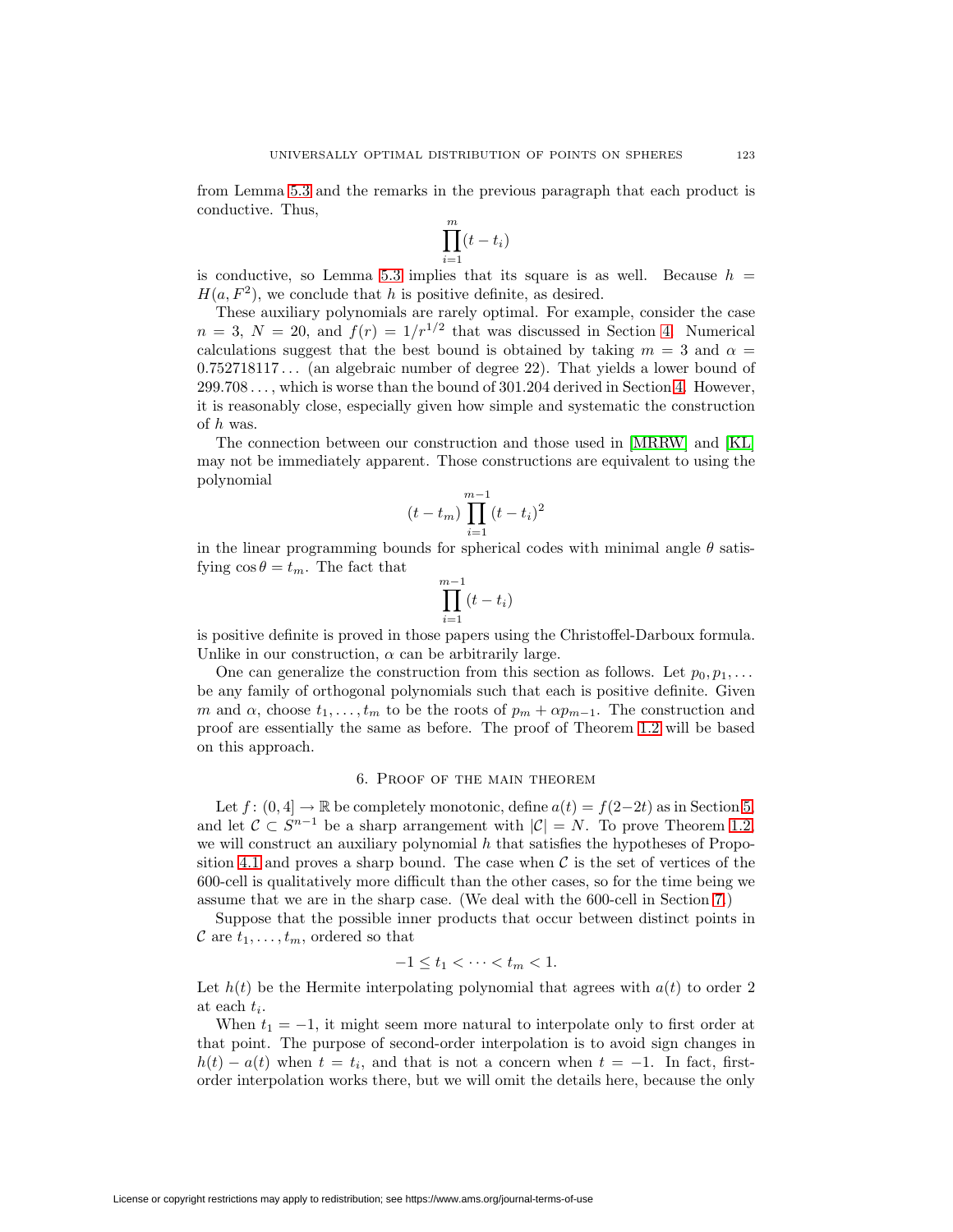advantage we see in it is that it leads to a slightly improved bound on the number of derivative sign conditions one must impose on the potential function (it decreases by 1 the bound K mentioned in Section [1\)](#page-0-0). See Section [8](#page-30-0) for the details of that approach in a context in which it is more useful.

<span id="page-25-1"></span>**Lemma 6.1.** For all  $t \in [-1, 1)$ ,

 $h(t) \leq a(t)$ .

The proof is identical to that of Lemma [5.1.](#page-23-1) Thus, the first hypothesis of Propo-sition [4.1](#page-20-0) is satisfied. What remains to be shown is that  $h$  is a positive-definite function and that the bound is sharp. (The bound derived from this function  $h$ is not sharp for the 600-cell, which is why that case is more subtle and we have postponed it until later.)

The sharpness of the lower bound is simple, because it follows from the definition of a sharp arrangement that  $\mathcal C$  is a spherical deg(h)-design. Thus,

$$
\sum_{x,y \in \mathcal{C}} C_i^{n/2-1}(\langle x,y \rangle) = 0
$$

whenever  $0 < i \leq \deg(h)$ ; in fact, for each fixed y, the polynomial  $C_i^{n/2-1}(\langle x, y \rangle)$ has the same average over C as over the entire sphere  $S^{n-1}$ , and it integrates to 0 over the sphere because it is a positive-degree spherical harmonic and thus orthogonal to the constant functions. Because  $h$  agrees with  $a$  at the inner products  $t_1,\ldots,t_m$  from C, the conditions for a sharp bound that were listed after the proof of Proposition [4.1](#page-20-0) are satisfied.

The proof that  $h$  is positive definite is analogous to the proof in Section [5,](#page-22-0) but it will involve more elaborate lemmas. Define

$$
F(t) = \prod_{i=1}^{m} (t - t_i).
$$

<span id="page-25-0"></span>Then  $h = H(a, F^2)$ , and we will prove that  $F^2$  is conductive. In fact, we will show that  $F<sup>2</sup>$  is strictly conductive, which will be important in the proof of uniqueness.

**Lemma 6.2.** The function F is strictly positive definite.

This lemma is a standard fact in the theory of linear programming bounds. We prove it as in [\[El\]](#page-48-8).

*Proof.* The leading coefficient of  $F$  in terms of powers of  $t$  is positive, which implies that its leading ultraspherical coefficient is also positive. For the others, we apply orthogonality to see that the *i*-th ultraspherical coefficient of  $F$  equals a positive constant (depending on  $i$ ) times

$$
\int_{S^{n-1}} F(\langle x, y \rangle) C_i^{n/2-1}(\langle x, y \rangle) dx,
$$

where y is an arbitrary point on  $S^{n-1}$  and of course dx denotes surface measure on  $S^{n-1}$ . Choose  $y \in \mathcal{C}$ .

Because we know that the leading ultraspherical coefficient in  $F$  is positive, we can take  $i < \deg(F)$ . Thus,  $\deg(F) + i \leq 2 \deg(F) - 1$ . Because C is a sharp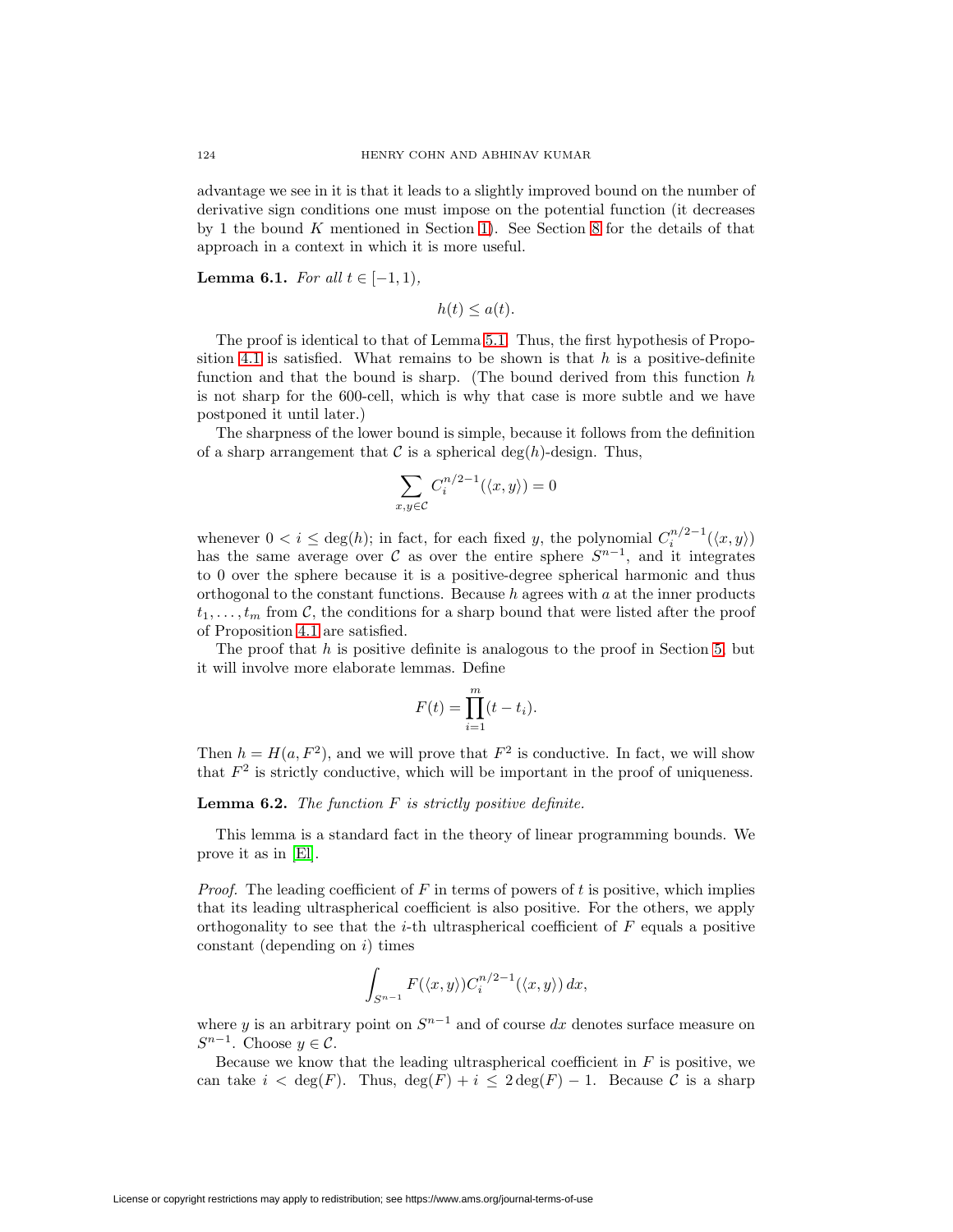configuration, it is a spherical  $(2 \deg(F) - 1)$ -design. It follows that the integral above equals a positive constant times

$$
\sum_{x \in \mathcal{C}} F(\langle x, y \rangle) C_i^{n/2 - 1}(\langle x, y \rangle).
$$

By the construction of F, each term in the sum vanishes except for  $x = y$ , so the sum equals  $F(1)C_i^{n/2-1}(1)$ . Both factors are positive, as desired.  $\Box$ 

In order to deal with the partial products

$$
\prod_{i=1}^j (t-t_i),
$$

we must express  $F$  in terms of orthogonal polynomials. Recall that the ultraspherical polynomials  $C_i^{n/2-1}$  are orthogonal with respect to the measure

$$
(1-t^2)^{(n-3)/2} dt
$$

on [-1, 1]. Call that measure  $d\mu(t)$ . Let  $p_0, p_1,...$  denote the monic orthogonal polynomials with respect to  $(1 - t) d\mu(t)$ . These polynomials are a special case of Jacobi polynomials, but we will require only one fact about them: they are nonnegative linear combinations of the ultraspherical polynomials  $C_i^{n/2-1}$ . That follows from Lemma [3.3](#page-16-0) and Proposition [3.2.](#page-15-0)

<span id="page-26-0"></span>**Lemma 6.3.** There exists a constant  $\alpha$  such that  $F = p_m + \alpha p_{m-1}$ .

*Proof.* We simply need to show that  $F$  is orthogonal to all polynomials of degree at most  $m-2$  with respect to the measure  $(1-t) d\mu(t)$ . That is equivalent to showing that  $(1-t)F(t)$  is orthogonal to all such polynomials with respect to  $d\mu(t)$ .

Let p be any polynomial of degree at most  $m-2$ . Because C is a sharp configuration, it must be a spherical  $(2m - 1)$ -design. It follows as in the previous proof that

$$
\int (1-t)F(t)p(t)\,d\mu(t)
$$

equals a positive linear combination of

$$
(1-t1)F(t1)p(t1),...,(1-tm)F(tm)p(tm),(1-1)F(1)p(1).
$$

Each of these vanishes because F vanishes at  $t_1, \ldots, t_m$ . Thus,

$$
\int F(t)p(t) (1-t)d\mu(t) = 0,
$$

as desired.  $\Box$ 

Combining Lemma [6.3](#page-26-0) with Theorem [3.1](#page-15-1) shows that for  $j < m$ , the polynomial

$$
\prod_{i=1}^{j} (t - t_i)
$$

is strictly positive definite, and the case  $j = m$  is Lemma [6.2.](#page-25-0) Now the proof that F and  $F^2$  are conductive concludes as in Section [5,](#page-22-0) by using Lemma [5.3](#page-23-0) repeatedly.

We must still prove the additional uniqueness results when  $f$  is strictly completely monotonic. For that, we use the following lemma:

**Lemma 6.4.** If a satisfies  $a^{(k)}(t) > 0$  for all  $k \ge 0$  and  $t \in (-1,1)$ , then  $a(t) - h(t)$ has at most  $\deg(h)+1$  roots in  $[-1, 1)$ , counted with multiplicity.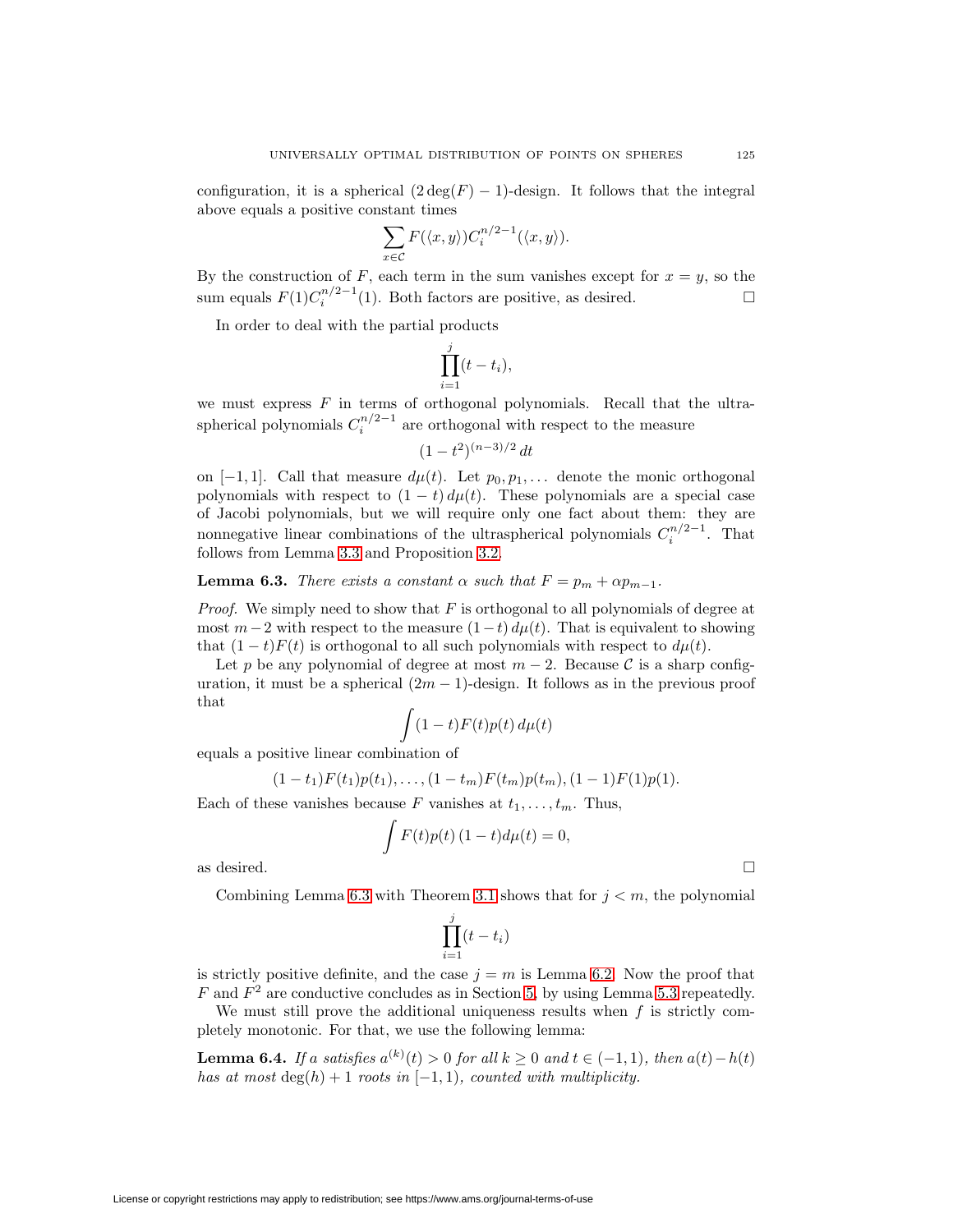*Proof.* By Rolle's theorem,  $a(t) - h(t)$  has at most one more root than  $a'(t)$  –  $h'(t)$ . Repeated differentiation reduces to the case in which deg(h) = 0, which is trivial.

Thus, the only roots of  $a(t) - h(t)$  in  $[-1, 1)$  are at  $t = t_i$  for some i. It follows from the proof of Proposition [4.1](#page-20-0) that if  $\mathcal{C}'$  is any other potential energy minimum with  $|\mathcal{C}'| = |\mathcal{C}|$ , then all inner products between distinct points of  $\mathcal{C}'$  occur among  $t_1,\ldots,t_m$ . Thus C' is a spherical code with the same parameters as C, and each sharp configuration listed in Table [1](#page-3-0) except on the last line is known to be the unique spherical code with its parameters, up to orthogonal transformations, of course. See Appendix [A](#page-46-0) for details and references.

Even when the spherical code is not unique, one can still conclude from the strict absolute monotonicity of a that  $\mathcal{C}'$  must be sharp. The key observation is that  $F^2$ is strictly conductive (except in the trivial case when  $\mathcal C$  consists of two antipodal points), which follows easily from Lemma [5.3.](#page-23-0) It implies that  $h$  is a strictly positivedefinite polynomial of degree  $2m-1$ . Then the sharpness in Proposition [4.1](#page-20-0) implies that C' must be a spherical deg(h)-design (by Theorem 5.5 in [\[DGS\]](#page-48-6)) and hence a sharp configuration. Furthermore, each of  $t_1, \ldots, t_m$  must occur as an inner product in  $\mathcal{C}'$ , from switching the roles of  $\mathcal C$  and  $\mathcal C'$ .

### 7. The 600-cell

<span id="page-27-0"></span>The final configuration is the vertices of the regular 600-cell. The construction in Section [6](#page-24-0) does not work in this case, and overall the 600-cell appears to be intrinsically more complicated than the sharp configurations. The fundamental problem is that it is only a spherical 11-design, but the polynomial  $h$  constructed as in the previous section would have degree 15 (or 14 if one uses the alternate construction for antipodal configurations). Recall that being a spherical deg(h)design was crucial to having a sharp bound. In fact, h does turn out to be a positive-definite function in this case, but it proves a suboptimal bound.

Andreev and Elkies have shown in [\[An3,](#page-47-5) [El\]](#page-48-8) that a degree 17 polynomial with Andreev and Eikles have shown in [An3, Ei] that a degree 17 polynomial with coefficients in  $\mathbb{Q}(\sqrt{5})$  proves a sharp bound for the number of points in a spherical coencients in  $\mathbb{Q}(\sqrt{3})$  proves a snarp bound for the number of points in a spherical code with minimal angle  $\pi/5 = \cos^{-1}(1 + \sqrt{5})/4$  on  $S^3$ , although polynomials of lower degree do not work. A similar phenomenon occurs in our problem. What saves the proof is that although the 600-cell is not a spherical 12-design, all spherical harmonics of degrees from 13 to 19 do indeed sum to 0 over the 600-cell. Degree 12 is the only problem, and that can be addressed by ensuring that the 12-th ultraspherical coefficient of  $h$  vanishes. The fact that spherical harmonics of degrees 13 through 19 sum to 0 over the 600-cell is easily checked using the distance distribution from Table [2,](#page-28-0) which tells for each vertex how many others have a given inner product with it. One can also prove it using invariant theory as follows. The symmetry group of the 600-cell is the  $H_4$  reflection group, for which the ring of invariant polynomials has generators of degrees 2 (the trivial invariant  $x \mapsto |x|^2$ ), 12, 20, and 30. Summing a polynomial over the vertices of the 600-cell amounts to averaging it with respect to  $H_4$ . For any degree that is not a nonnegative integer combination of 12, 20, and 30, averaging must yield a polynomial that is constant on  $S<sup>3</sup>$ , and that constant vanishes for spherical harmonics because they are orthogonal to the constant polynomials.

For the 600-cell, we have  $m = 8$  and  $\{t_1, \ldots, t_m\} = \{-1, 0, \pm 1/2, (\pm 1 \pm \sqrt{5})/4\};$ we order the inner products so that  $t_1 < \cdots < t_8$ . Let  $h(t)$  be the unique polynomial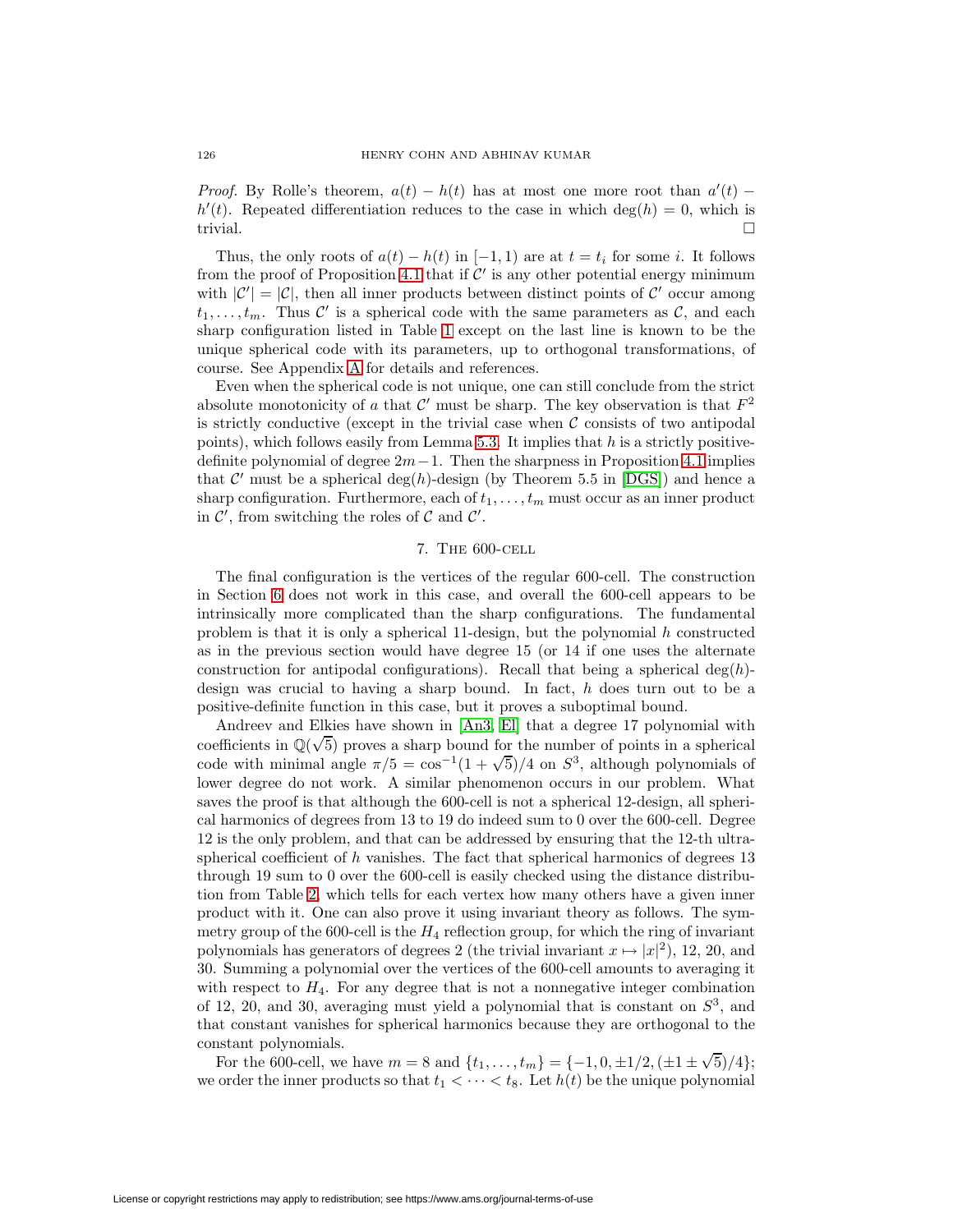<span id="page-28-0"></span>Table 2. The distance distribution of the 600-cell.

| Inner Product Count      |    |
|--------------------------|----|
| $+1$                     |    |
| $(\pm 1 \pm \sqrt{5})/4$ | 12 |
| $\pm 1/2$                | 20 |
|                          | 30 |

of degree at most 17 such that  $h(t_i) = a(t_i)$  for  $1 \leq i \leq 8$ ,  $h'(t_i) = a'(t_i)$  for  $2 \leq i \leq 8$ , and  $\alpha_{11} = \alpha_{12} = \alpha_{13} = 0$ , where  $\alpha_i$  denotes the *i*-th ultraspherical coefficient of h. Note that we do not require that  $h'(-1) = a'(-1)$ .

It might seem more natural to use a polynomial of degree 15 and simply set  $\alpha_{12} = 0$ , but that does not work. We have no conceptual explanation for why it fails or why our slightly more complicated approach succeeds.

If  $h(t) \leq a(t)$  for all t and h is positive definite, then it proves a sharp bound (as pointed out above, because  $\alpha_{12} = 0$ ). Unfortunately, we know of no simple reason why these inequalities hold. We have proved them using a computer algebra system. The proof is completely rigorous, in the sense that it uses no floating point arithmetic or other unrigorous approximations; all computations are performed arithmetic or other unrigorous a<br>using exact arithmetic in  $\mathbb{Q}(\sqrt{5})$ .

7.1. **Proof that** h **is positive definite.** We wish to prove that  $h(t)$  is a nonnegative linear combination of the ultraspherical polynomials  $C_i^1(t)$ . Each ultraspherical coefficient of  $h(t)$  is a linear function of  $a(t_i)$  and  $a'(t_i)$  for  $1 \leq i \leq m$ . Let  $u_i$  denote the coefficient of  $a(t_i)$  in this linear function, and let  $v_i$  denote the coefficient of  $a'(t_i)$ .

As explained in Section [1,](#page-0-0) it suffices to consider the potential functions  $f(r)$  =  $(4-r)^k$  with  $k \in \{0, 1, 2, \ldots\}$ ; up to scaling, that amounts to taking  $a(t) = (1+t)^k$ . The linear combination

$$
\sum_{i=1}^{m} (u_i a(t_i) + v_i a'(t_i))
$$

then becomes

$$
\sum_{i=1}^{m} (u_i(1+t_i)^k + v_i k(1+t_i)^{k-1}).
$$

If  $v_8 > 0$ , then this expression is positive for all sufficiently large k. To prove that it is nonnegative for all k, we simply compute a bound  $\ell$  such that it is guaranteed to be positive for all  $k \geq \ell$  and then check nonnegativity for  $0 \leq k < \ell$ .

Let

$$
\chi(x) = \begin{cases} x & \text{if } x \le 0, \text{ and} \\ 0 & \text{if } x > 0. \end{cases}
$$

<span id="page-28-1"></span>If  $\ell$  is chosen so that

(7.1) 
$$
\sum_{i=1}^{m} (\chi(u_i)(1+t_i)^{\ell} + \chi(v_i)\ell(1+t_i)^{\ell-1}) + v_8\ell(1+t_8)^{\ell-1} \geq 0,
$$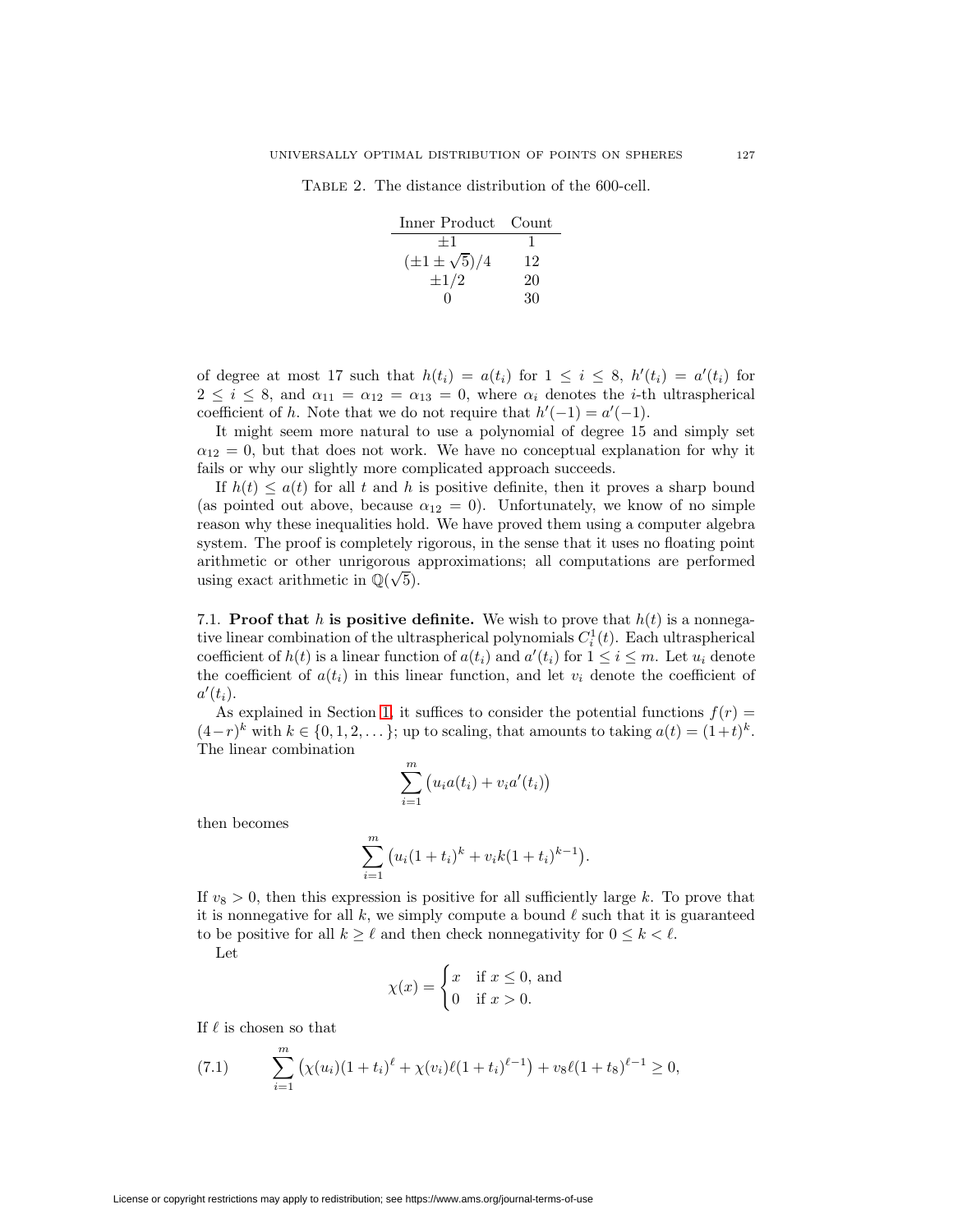then

$$
\sum_{i=1}^{m} (u_i(1+t_i)^k + v_i k(1+t_i)^{k-1}) \ge 0
$$

for all  $k \geq \ell$ . In other words, once the asymptotically dominant term outweighs all the negative terms, it continues to do so forever (because whenever  $k$  increases, the dominant term increases by a larger factor than any other term does).

To prove that  $h$  is positive definite, we deal with eighteen cases, one for each ultraspherical coefficient of  $h$ . In each case, we compute the coefficients

$$
u_1,\ldots,u_8,v_1,\ldots,v_8
$$

explicitly as elements of  $\mathbb{Q}(\sqrt{5})$ . We then check that  $v_8 > 0$  and that [\(7.1\)](#page-28-1) holds with  $\ell = 32$ . Finally, we check that the ultraspherical coefficient is nonnegative for  $k \in \{0, 1, \ldots, 31\}$ . These calculations are too cumbersome to carry out by hand, but they are easily done using a computer algebra system.

7.2. **Proof that**  $h(t) \leq a(t)$ . Unfortunately, the inequality  $h(t) \leq a(t)$  no longer has as simple a proof as in the case of the sharp configurations. To prove it, we will use Proposition [2.2.](#page-11-0) Let

$$
F(t) = (t+1) \prod_{i=2}^{m} (t+t_i)^2,
$$

and let h be the usual Hermite interpolation  $H(a, F)$  of a (without requiring any ultraspherical coefficients to vanish). By Proposition [2.2,](#page-11-0)

$$
\frac{a(t)-\tilde{h}(t)}{F(t)}
$$

is absolutely monotonic on  $[-1, 1)$ . Let  $q(t)$  be the quadratic Taylor polynomial for this quotient about  $t = -1$ . Then it follows from absolute monotonicity that

$$
\frac{a(t)-\tilde{h}(t)}{F(t)}\geq q(t)
$$

for all  $t \in [-1, 1)$ . Thus,

$$
\frac{a(t) - h(t)}{F(t)} \ge q(t) + \frac{\tilde{h}(t) - h(t)}{F(t)}.
$$

The right side of this inequality is a quadratic polynomial. If we verify that it is nonnegative over  $[-1, 1)$ , then  $a(t) \geq h(t)$  over that range (because  $F(t) \geq$ 0). To check this, we simply check that it is nonnegative at  $t = \pm 1$  and has nonpositive leading coefficient. Each of these calculations amounts to checking that a certain explicit linear combination of  $a(t_1),..., a(t_8), a'(t_1),..., a'(t_8), a^{(2)}(-1),$ and  $a^{(3)}(-1)$  is nonnegative. We prove it using the method from the previous subsection, with  $\ell = 36$ .

7.3. **Proof of uniqueness.** Finally, we must deal with the issue of uniqueness when the potential function f is strictly completely monotonic (so a is strictly absolutely monotonic). In that case, by Proposition [2.2,](#page-11-0)

$$
\frac{a(t) - \tilde{h}(t)}{F(t)}
$$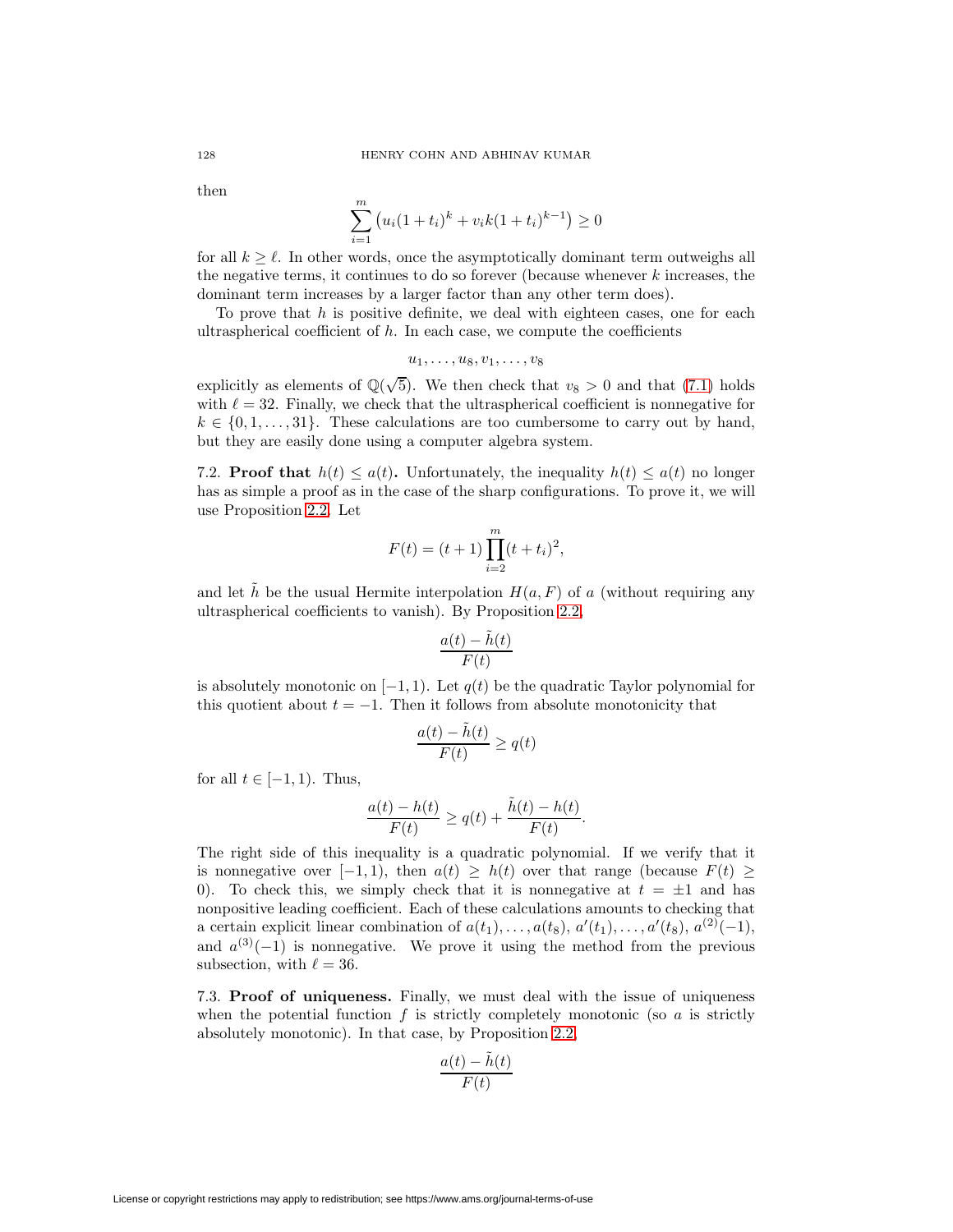is strictly absolutely monotonic on  $(-1, 1)$ , which implies that

$$
\frac{a(t) - \tilde{h}(t)}{F(t)} > q(t)
$$

for  $t \in (-1, 1)$ . Thus,  $a(t) - h(t)$  has roots only at  $t = t_i$  for some i. Uniqueness follows, because the vertices of the regular 600-cell are the only  $(4, 120, (1+\sqrt{5})/4)$ spherical code (see [Bő, p. 260] or [\[BD\]](#page-47-10)).

### 8. Other compact two-point homogeneous spaces

<span id="page-30-0"></span>The key property underlying our proofs is the two-point homogeneity of the sphere. Recall that a metric space is *two-point homogeneous* if for each  $r > 0$ , its isometry group acts transitively on ordered pairs of points at distance r. In this section we generalize Theorem [1.2](#page-5-1) to all compact, connected two-point homogeneous spaces. This generalization is parallel to the general setting for linear programming bounds in [\[CS,](#page-47-2) [Lev2,](#page-48-2) [Lev3\]](#page-48-7). It seems plausible that our results also generalize to the case of discrete two-point homogeneous spaces (see Chapter 9 of [\[CS\]](#page-47-2) for examples), but we have not investigated that possibility.

Let  $X$  be a compact, connected two-point homogeneous space with more than one point. Wang proved in [\[Wa\]](#page-49-11) that, up to changing to an equivalent metric (i.e., applying an invertible function to the metric),  $X$  is one of the following possibilities: a sphere, a real projective space, a complex projective space, a quaternionic projective space, or the octonionic projective plane, each with its standard metric. In other words, we use the round metric on the sphere, the Fubini-Study metric on real, complex, or quaternionic projective space, and the  $F_4$ -invariant metric on  $\mathbb{OP}^2$ (up to scaling, they are the unique two-point homogeneous Riemannian metrics on these spaces).

The octonionic projective plane  $\mathbb{OP}^2$  may be the least familiar of these possibilities; it cannot be defined as  $\mathbb{O}^3 \setminus \{0\}$  modulo the action of  $\mathbb{O}^*$  because of the nonassociativity of the octonions ( $\mathbb{O}^*$  is not a group and does not act on  $\mathbb{O}^3$ ). However, it can be defined using the exceptional Jordan algebra or as  $F_4/\text{Spin}(9)$ . There is no such space as  $\mathbb{OP}^3$ , because  $\mathbb{OP}^2$  does not satisfy the Desargues theorem. See [\[Ba\]](#page-47-11) for more details on octonionic projective geometry.

Normalize the metric  $d$  on  $X$  (the geodesic distance with respect to the Riemannian metric) so that the greatest distance between points is  $\pi$ . Just as we use inner products to measure distances between points on spheres, it is natural to use  $\cos d(x, y)$  instead of  $d(x, y)$ . In  $\mathbb{R}\mathbb{P}^n$ ,  $\mathbb{C}\mathbb{P}^n$ , or  $\mathbb{H}\mathbb{P}^n$  this function is easy to calculate: if we represent x and y by unit vectors in  $\mathbb{R}^{n+1}$ ,  $\mathbb{C}^{n+1}$ , or  $\mathbb{H}^{n+1}$ , respectively, then  $\cos d(x, y)=2|\langle x, y \rangle|^2 - 1$ , where the brackets denote the standard Hermitian form over  $\mathbb{R}, \mathbb{C}$ , or  $\mathbb{H}$ .

Spheres are *n*-point homogeneous for every *n*, but the other two-point homogeneous spaces are not even three-point homogeneous. One consequence is that configurations in projective space can frequently be deformed without changing the configurations in projective space can frequently be deformed without changing the distances between points. For example, for  $\tau \in \mathbb{C}$  with  $|\tau| = (1+\sqrt{5})/2$ , consider the configuration  $C_{\tau}$  consisting of the six points in  $\mathbb{CP}^2$  with homogeneous coordinates comiguration  $C_{\tau}$  consisting of the six points in  $C_{\tau}$  with homogeneous coordinates  $[\tau, 1, 0]$ ,  $[\tau, -1, 0]$ ,  $[1, 0, \tau]$ ,  $[-1, 0, \tau]$ ,  $[0, \tau, 1]$ , and  $[0, \tau, -1]$ . When  $\tau = (1 + \sqrt{5})/2$ , they are the images in  $\mathbb{RP}^2 \subset \mathbb{CP}^2$  of the vertices of a regular icosahedron in  $\mathbb{R}^3$ . The cosine of the distance between any two distinct points is  $-3/5$ , so the points form a regular simplex embedded in  $\mathbb{CP}^2$ . It will follow from Theorem [8.2](#page-32-0) that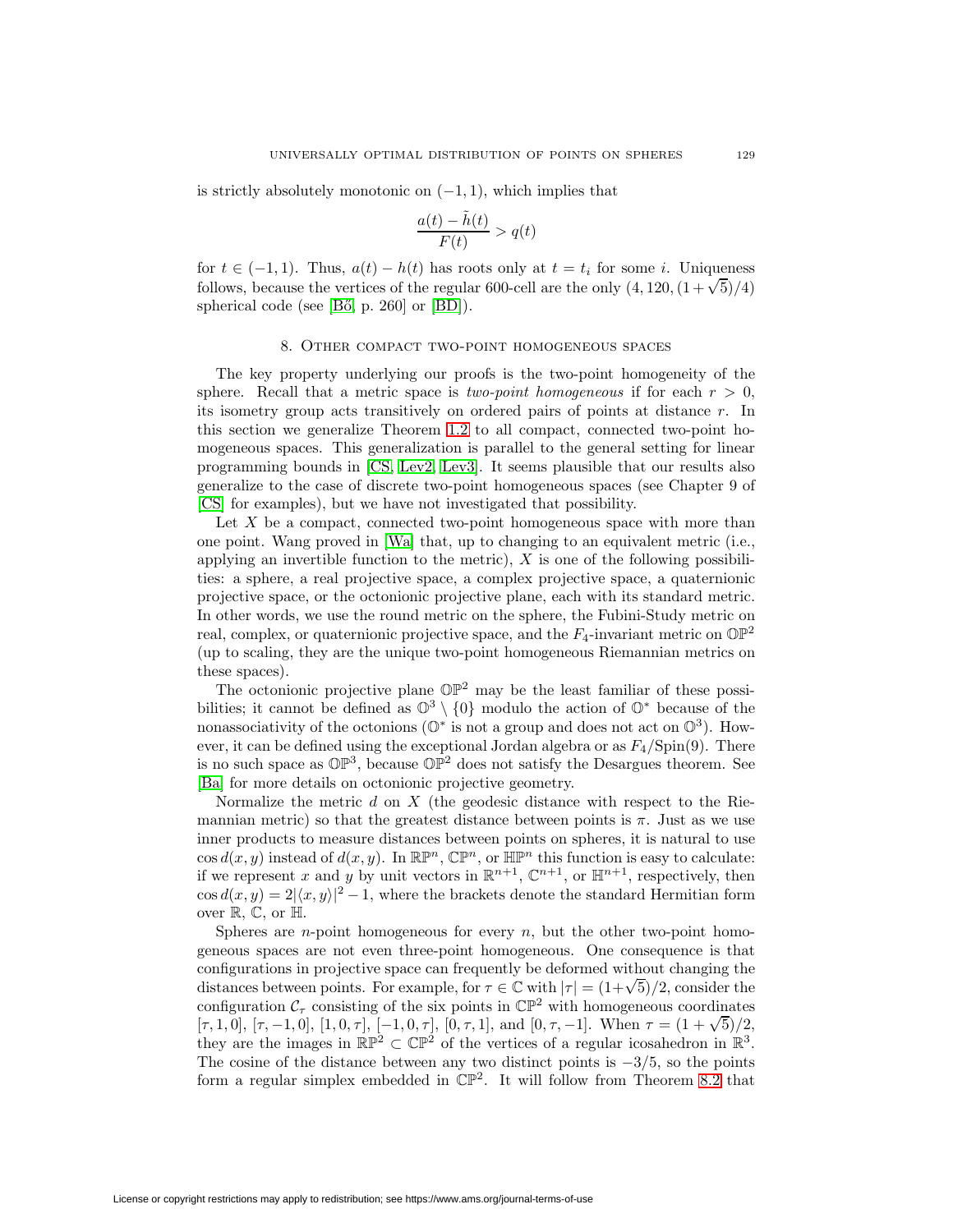each  $C_{\tau}$  is a universally optimal six-point code in  $\mathbb{CP}^2$ . Lemma [8.1](#page-31-0) shows that these configurations form a one-dimensional family. By contrast, positive-dimensional families of sharp configurations do not exist in spheres.

<span id="page-31-0"></span>**Lemma 8.1.** For  $|\tau| = |\tau'| = (1 + \sqrt{5})/2$ , there is an isometry of  $\mathbb{CP}^2$  mapping  $C_{\tau}$ to  $C_{\tau'}$  if and only if  $\tau/\tau'$  or  $\tau/\bar{\tau}'$  is a sixth root of unity.

*Proof.* The isometry group of  $\mathbb{CP}^2$  is generated by the action of  $U(3)$  on lines in  $\mathbb{C}^3$  together with complex conjugation. Complex conjugation sends  $C_{\tau}$  to  $C_{\bar{\tau}}$ , the diagonal unitary transformation that multiplies the j-th coordinate by  $e^{2\pi i j/3}$  sends  $C_{\tau}$  to  $C_{\tau e^{-2\pi i/3}}$ , and the identity map sends  $C_{\tau}$  to  $C_{-\tau}$ . In the other direction, if x, y, and z are unit vectors in the six lines in  $\mathbb{C}^3$  corresponding to the points of  $\mathcal{C}_{\tau}$ , then

$$
\langle x,y\rangle\langle y,z\rangle\langle z,x\rangle\in\left\{1,1/5,\pm 1/\big(5\sqrt{5}\big),\pm \tau^3/\big(|\tau|^2+1\big)^3,\pm \bar\tau^3/\big(|\tau|^2+1\big)^3\right\},
$$

and each of these values occurs (note that the triple product  $\langle x, y \rangle \langle y, z \rangle \langle z, x \rangle$  is independent of which unit vector is chosen in each line). Because  $|\tau|^3/(|\tau|^2+1)^3=$  $1/(5\sqrt{5})$ , the isometry class of  $C_{\tau}$  determines the set  $\{\pm 1, \pm \tau^3, \pm \bar{\tau}^3\}$ , and that proves the necessity of the condition in the lemma statement.

The potential functions we will consider are the absolutely monotonic functions of  $\cos d(x, y)$ . As in the case of the sphere, these functions can also be understood in terms of another metric, namely the *chordal distance*  $d_c(x, y) = \sin (d(x, y)/2)$ introduced for Grassmannians in [\[CHS\]](#page-47-12) (i.e.,  $\sqrt{1 - |x, y|^{2}}$  when x and y are represented by unit vectors as above). For motivation, recall that the Euclidean distance between two points separated by an angle of  $\theta$  on the unit sphere is  $2\sin(\theta/2)$ . For projective spaces, the chordal distance is most naturally expressed in terms of the orthogonal projection operators  $\Pi_x$  and  $\Pi_y$  onto the lines x and y. Then

$$
d_c(x,y) = \frac{|\Pi_x - \Pi_y|_F}{\sqrt{2}},
$$

where  $|\cdot|_F$  is the Frobenius norm, defined by

$$
|A|_F^2 = \sum_{i,j} |A_{i,j}|^2 = \text{tr}\,\bar{A}^t A.
$$

Absolutely monotonic functions of  $\cos d(x, y)$  are the same as completely monotonic functions of squared chordal distance, just as in the case of the unit sphere.

Let G be the isometry group of X. Then one can decompose  $L^2(X)$  as

$$
L^2(X) = \widehat{\bigoplus_{\ell \geq 0} V_{\ell}},
$$

where  $V_0, V_1, \ldots$  are certain finite-dimensional irreducible representations of G. This decomposition is unique because the summands are pairwise nonisomorphic. For each  $\ell$ , one can define a positive-definite kernel  $K_{\ell}$  on X as in the case of the sphere, and one can define a function  $C_{\ell}: [-1,1] \to \mathbb{R}$  such that

$$
K_{\ell}(x, y) = C_{\ell}(\cos d(x, y)).
$$

We index the representations  $V_{\ell}$  so that  $C_{\ell}$  is a polynomial of degree  $\ell$ . One can compute these polynomials explicitly (see for example [\[Gan,](#page-48-17) p. 178]). For projective spaces, the result is that  $C_{\ell}$  is a positive constant times the Jacobi polynomial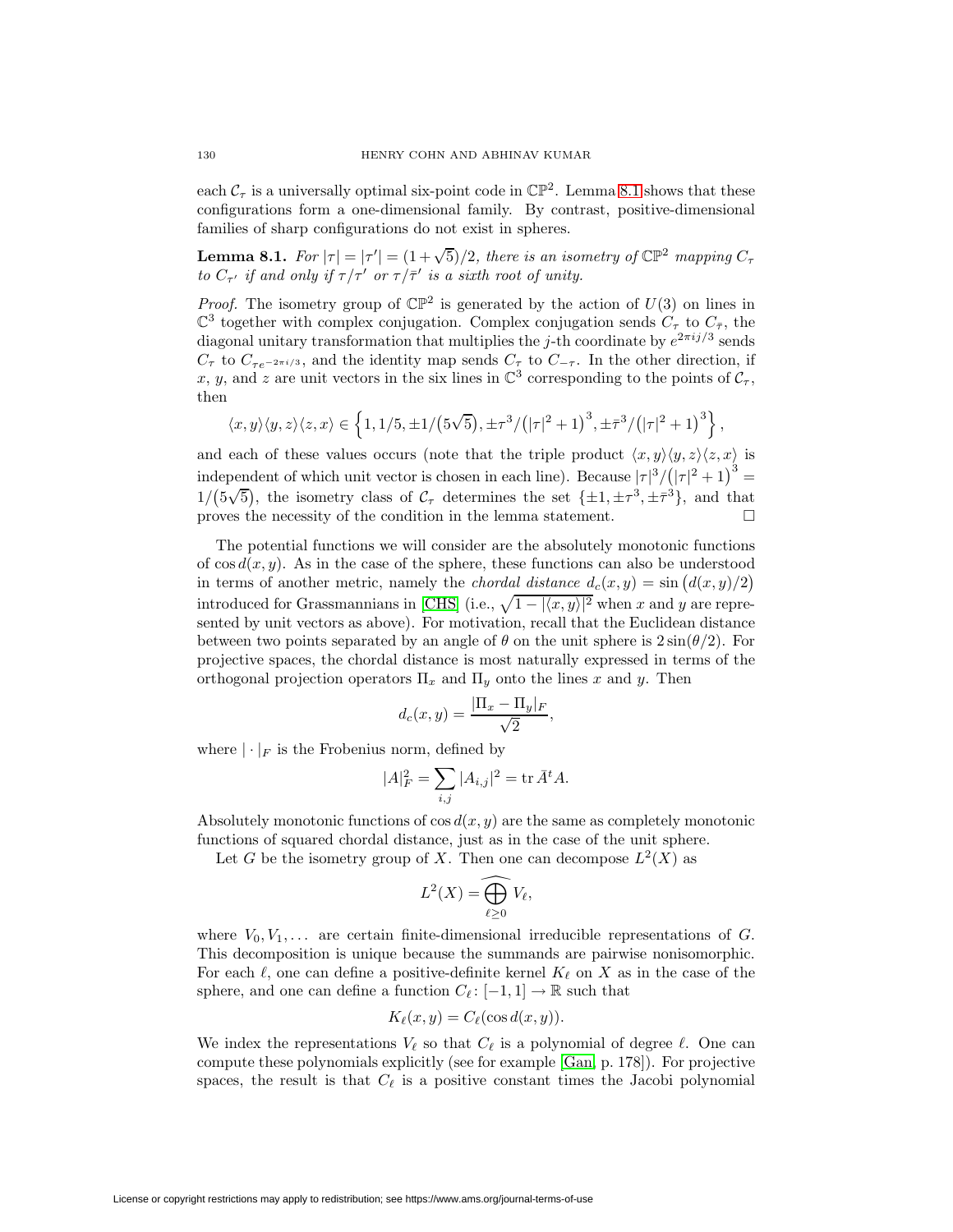$P_{\ell}^{(\alpha,\beta)}$ , where  $\alpha = n/2 - 1$ , n is the dimension of X as a real manifold, and  $\beta$  is  $-1/2$ , 0, 1, or 3 according to whether one is working over  $\mathbb{R}, \mathbb{C}, \mathbb{H}$ , or  $\mathbb{O}$ , respectively (i.e.,  $\beta = (\dim_{\mathbb{R}} A)/2-1$  for the algebra A). We define a *positive-definite* polynomial to be a nonnegative linear combination of  $C_0, C_1, \ldots$ .

An M-design in X is a finite subset  $\mathcal{C} \subset X$  such that for  $f \in V_i$  with  $1 \leq i \leq M$ ,

$$
\sum_{x \in \mathcal{C}} f(x) = 0.
$$

As in the case of spheres, being an M-design is also characterized by the requirement that

$$
\sum_{x,y \in \mathcal{C}} C_i(\cos d(x,y)) = 0
$$

for  $1 \leq i \leq M$ . For example, to verify that the configurations  $\mathcal{C}_{\tau}$  constructed above are 1-designs in  $\mathbb{CP}^2$ , one need only check that  $6C_1(1) + 30C_1(-3/5) = 0$ .

We say that a finite subset  $C \subset X$  is a *sharp configuration* if it is an M-design, m distances occur between distinct points in C, and  $M \geq 2m - 1 - \delta$ , where  $\delta = 1$  if there are two antipodal points in C and  $\delta = 0$  otherwise. By a pair of "antipodal points" we mean points separated by the greatest possible distance in  $X$ ; this condition is more subtle in projective spaces than in spheres, because it is no longer true that each point has a unique antipode.

This definition of a sharp configuration agrees with the previous one in the case of spheres. Here we merely require an antipodal sharp configuration to be a  $(2m-2)$ design, but in the case of spheres every antipodal  $(2m - 2)$ -design is automatically a  $(2m - 1)$ -design: by Theorem 7.4 of [\[DGS\]](#page-48-6), every point in such a design has an antipode if one does, and that suffices to make every odd-degree homogeneous polynomial sum to zero. On the other hand, some antipodal sharp configurations in projective space are only  $(2m - 2)$ -designs. For example, the  $D_4$ ,  $E_6$ , and  $E_7$ root systems give antipodal sharp configurations of 12, 36, and 63 points in  $\mathbb{RP}^3$ ,  $\mathbb{RP}^5$ , and  $\mathbb{RP}^6$ , respectively. For these codes  $m = 2$  (the cosines of the distances are  $-1$  and  $-1/2$ ), and they are 2-designs but not 3-designs. By contrast,  $E_8$  yields a 3-design in  $\mathbb{RP}^7$ .

<span id="page-32-0"></span>The following theorem generalizes Theorem [1.2](#page-5-1) and the results of Levenshtein from [\[Lev2\]](#page-48-2) (namely, that all sharp configurations are optimal codes):

**Theorem 8.2.** Let  $f: [-1, 1) \to \mathbb{R}$  be absolutely monotonic, and let  $C \subset X$  be a sharp configuration. If  $\mathcal{C}' \subset X$  is any subset satisfying  $|\mathcal{C}'| = |\mathcal{C}|$ , then

$$
\sum_{x,y\in\mathcal{C}',x\neq y}f(\cos d(x,y))\geq\sum_{x,y\in\mathcal{C},x\neq y}f(\cos d(x,y)).
$$

If f is strictly absolutely monotonic, then equality implies that  $\mathcal{C}'$  is a sharp configuration and that the same distances occur between points in  $C$  and  $C'$ .

Naturally, we call

$$
\sum_{y \in \mathcal{C}, x \neq y} f(\cos d(x, y))
$$

 $x, y$ 

the  $f$ -potential energy of  $\mathcal C$ . Strictly speaking, this definition conflicts with our earlier definition for the special case  $X = S^{n-1}$ , because previously we used functions of squared Euclidean distance as our potential functions. However, that should not cause any confusion: the Euclidean distance is twice the chordal distance, so this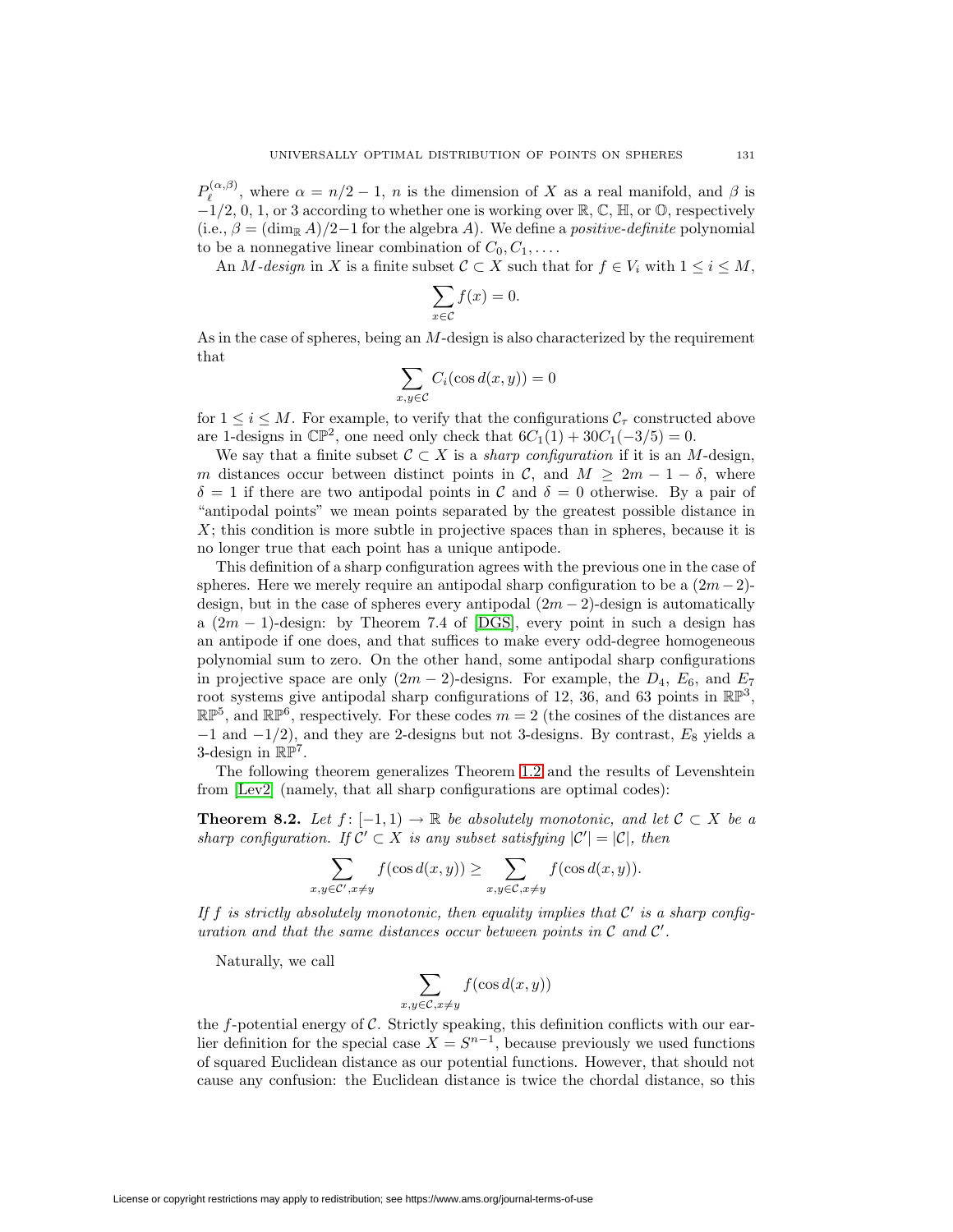change simply amounts to the difference between using the squared chordal distance and the cosine of the geodesic distance. In the terminology of Section [6,](#page-24-0) here we are dealing with the absolutely monotonic function  $a$  instead of the completely monotonic potential function, and thus our previous framework is equivalent to the current one in the case of  $S^{n-1}$ .

The proof of Theorem [8.2](#page-32-0) is parallel to the proof for spheres, so we merely sketch it here, with particular attention to arguments that require modification in projective space.

The linear programming bounds generalize in a straightforward manner, with essentially the same proof:

**Proposition 8.3.** Let  $f: [-1, 1) \rightarrow \mathbb{R}$  be any function. Suppose  $h: [-1, 1] \rightarrow \mathbb{R}$ is a polynomial such that  $h(t) \leq f(t)$  for all  $t \in [-1,1)$ , and suppose there are nonnegative coefficients  $\alpha_0, \ldots, \alpha_d$  such that h has the expansion

$$
h(t) = \sum_{i=0}^{d} \alpha_i C_i(t).
$$

Then every set of  $N$  points in  $X$  has  $f$ -potential energy at least

$$
N^2\alpha_0-Nh(1).
$$

We apply this proposition in the same way as before. Suppose first that  $\mathcal C$  is a  $(2m-1)$ -design, with m distances between distinct points in C. Let  $t_1 < \cdots < t_m$ be the cosines of those distances. As before, we construct the Hermite interpolating polynomial h of degree  $2m - 1$  that agrees with f to order 2 at each of  $t_1, \ldots, t_m$ . The proof that  $h(t) \leq f(t)$  for all  $t \in [-1, 1)$  is the same as in Lemma [6.1.](#page-25-1)

Define

$$
F(t) = \prod_{i=1}^{m} (t - t_i).
$$

The same proof as in Lemma [6.2](#page-25-0) shows that  $F$  is positive definite, and we apply an analogue of Lemma [6.3](#page-26-0) to express g in terms of a related family of orthogonal polynomials as  $p_m + \alpha p_{m-1}$ . To complete the proof that h is positive definite, we use the fact that the polynomials in that family are themselves positive definite, together with Theorem [3.1,](#page-15-1) to establish conductivity. Everything is completely parallel to the spherical case. Finally, because C is a  $(2m-1)$ -design and  $deg(h)$  =  $2m - 1$ , the lower bound for potential energy must be sharp. When f is strictly absolutely monotonic, the uniqueness argument is the same as before.

When  $t_1 = -1$  and C is a  $(2m - 2)$ -design but not a  $(2m - 1)$ -design, one must instead use first-order Hermite interpolation at  $t = -1$ , which complicates the proof. We can assume that  $m > 1$ , since if  $m = 1$ , then every pair of points in C is antipodal and Theorem [8.2](#page-32-0) visibly holds.

If we define

$$
F(t) = \prod_{i=2}^{m} (t - t_i),
$$

then the heart of the proof is the verification that  $(t+1)F(t)^2$  is strictly conductive, and everything else works exactly the same as before. Let  $q_0, q_1, \ldots$  be the monic orthogonal polynomials with respect to  $(1 - t^2) d\mu(t)$ , where  $\mu$  is the measure on  $[-1, 1]$  with respect to which the polynomials  $C_{\ell}$  are orthogonal. (Recall that they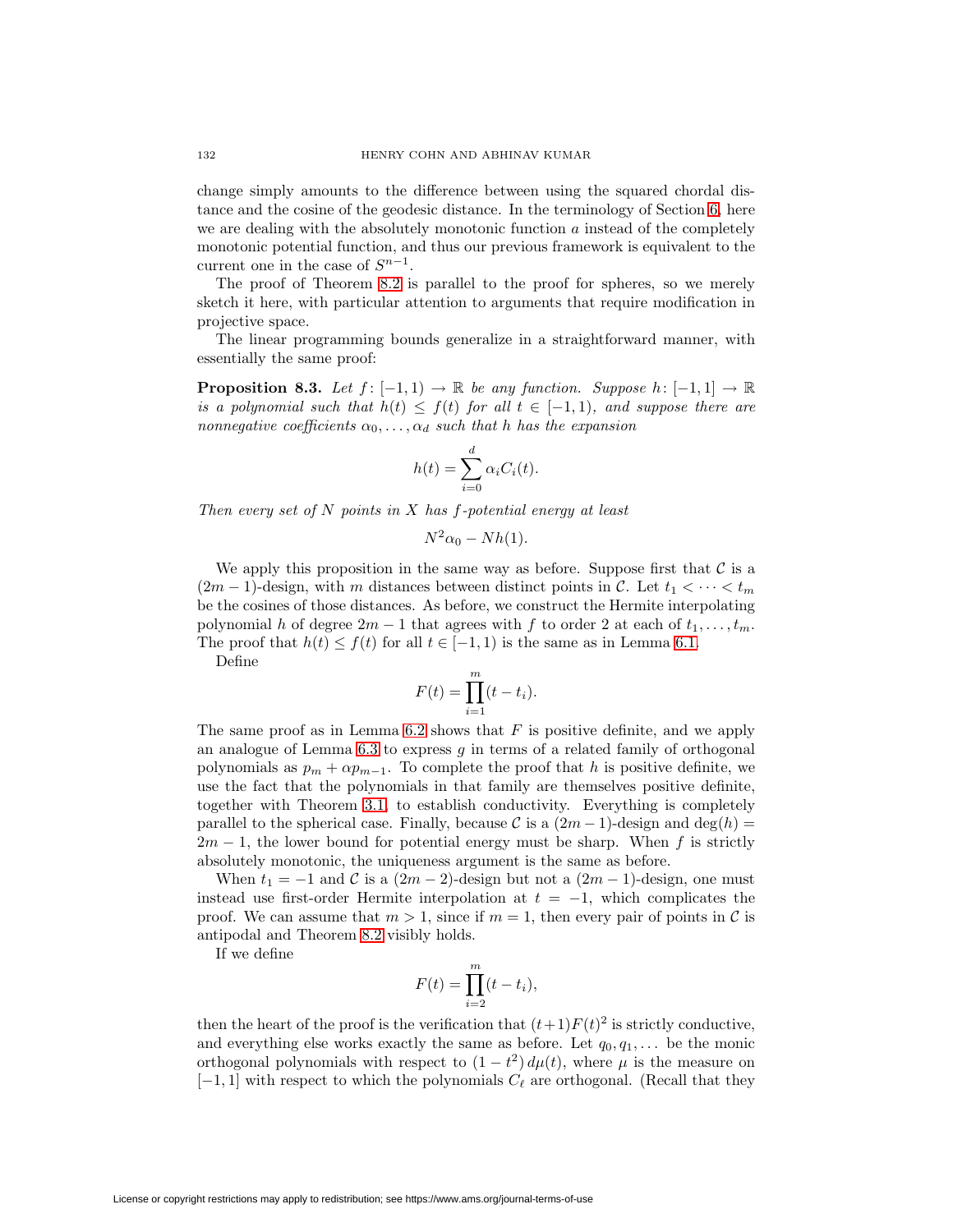are certain Jacobi polynomials  $P_{\ell}^{(\alpha,\beta)}$ . Then  $d\mu(t) = (1-t)^{\alpha}(1+t)^{\beta} dt$ .) The argument used to prove Lemma [6.3](#page-26-0) shows that  $F = q_{m-1} + \alpha q_{m-2}$  for some  $\alpha$ .

The most subtle part of the proof of Theorem [8.2](#page-32-0) is the proof that  $\alpha > 0$ . (If C were a  $(2m-1)$ -design, then  $\alpha$  would vanish.) We start with a crucial observation about the polynomials  $q_i$ :

#### <span id="page-34-2"></span>**Lemma 8.4.** For each i, the polynomial  $(t + 1)q_i(t)$  is strictly positive definite.

*Proof.* This polynomial is orthogonal to all polynomials of degree less than  $i$  with respect to  $(1-t) d\mu(t)$ , so for some constant c it equals  $p_{i+1}(t) + c p_i(t)$  in terms of the monic orthogonal polynomials for this measure. Setting  $t = -1$  shows that  $c \ge 0$ , because each  $p_j$  has all its roots in  $(-1, 1)$  and hence  $p_j(-1)$  has sign  $(-1)^j$ . As before, it follows from Lemma [3.3](#page-16-0) and Proposition [3.2](#page-15-0) that each  $p_j$  is strictly positive definite.

<span id="page-34-0"></span>**Lemma 8.5.** Let  $f(t)$  be a monic polynomial, with 0-th coefficient  $f_0$  in terms of  $C_0(t), C_1(t), \ldots$ .

- (1) If  $\deg(f) \leq 2m 2$  and  $f(t_i) = 0$  for  $1 \leq i \leq m$ , then  $f_0|\mathcal{C}| = f(1)$ .
- (2) If  $\deg(f)=2m-1$  and  $f(t_i)=0$  for  $1 \leq i \leq m$ , then  $f_0|\mathcal{C}| < f(1)$ .
- (3) If  $\deg(f) \leq 2m 2$  and  $f(t) \geq 0$  for  $-1 \leq t \leq 1$ , then  $f_0|\mathcal{C}| \geq f(1)$ .

Proof. Write

$$
f(t) = \sum_{i=0}^{\deg(f)} f_i C_i(t).
$$

In cases  $(1)$  and  $(2)$ ,

$$
\sum_{x,y \in \mathcal{C}} f\big(\cos d(x,y)\big) = |\mathcal{C}|f(1),
$$

while in case (3),

$$
\sum_{x,y \in \mathcal{C}} f\big(\cos d(x,y)\big) \ge |\mathcal{C}|f(1).
$$

On the other hand,

$$
\sum_{x,y \in C} f\big(\cos d(x,y)\big) = \sum_{i=0}^{\deg(f)} f_i \sum_{x,y \in C} C_i\big(\cos d(x,y)\big).
$$

The  $i = 0$  term yields  $f_0|\mathcal{C}|^2$ , while all terms with  $1 \leq i \leq 2m-2$  vanish because C is a  $(2m - 2)$ -design. In case (1) that yields  $f_0|\mathcal{C}| = f(1)$  and in case (3) it yields  $f_0|\mathcal{C}| \geq f(1)$ . Finally, in case (2) we have  $f_{2m-1} > 0$  because f is monic, so the  $i = 2m - 1$  term is positive (because C is not a  $(2m - 1)$ -design) and hence  $f_0|\mathcal{C}| < f(1).$ 

<span id="page-34-1"></span>**Lemma 8.6.** If f is a polynomial with  $\deg(f) \leq i$ , then  $(t + 1)f(t)q_i(t)$  has 0-th coefficient equal to  $f(1)$  times that of  $(t + 1)q_i(t)$  (in terms of  $C_0(t), C_1(t),...$ ).

*Proof.* The 0-th coefficient of a polynomial  $p(t)$  equals

$$
\frac{\int p(t) d\mu(t)}{\int d\mu(t)}.
$$
  
Divide  $f(t)$  by  $t-1$  to yield  $f(t) = g(t)(t-1) + f(1)$ , with  $\deg(g) < i$ . Then  

$$
\int (t+1) f(t) q_i(t) d\mu(t) = \int g(t) q_i(t) (1-t^2) d\mu(t) + f(1) \int (1+t) q_i(t) d\mu(t).
$$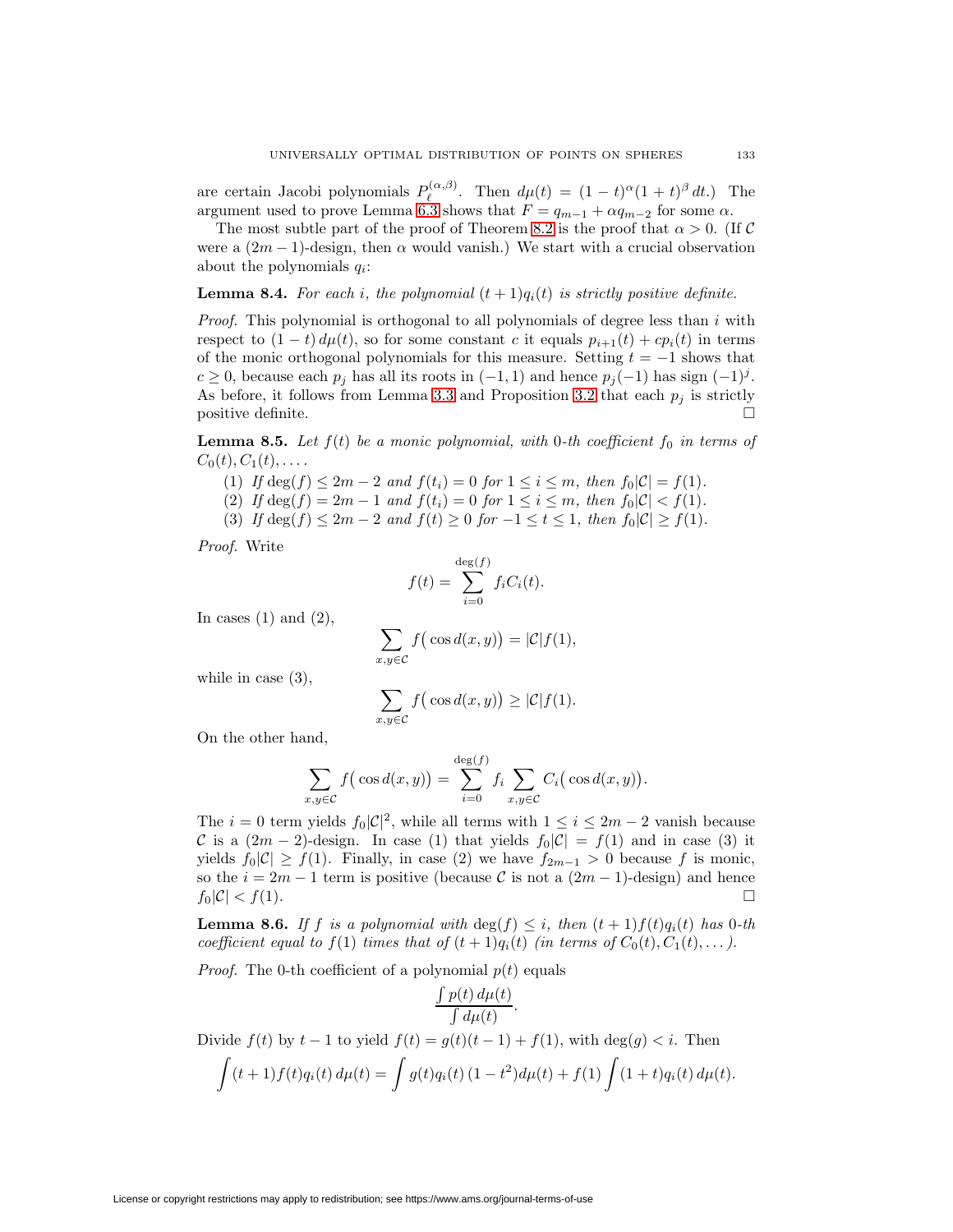Because  $q_i$  is orthogonal to all polynomials of degree less than i with respect to  $(1 - t^2)d\mu(t),$ 

$$
\int (t+1)f(t)q_i(t) d\mu(t) = f(1) \int (1+t)q_i(t) d\mu(t),
$$

which completes the proof.  $\Box$ 

Let  $\beta_i$  denote the 0-th coefficient of  $(t + 1)q_i(t)$  in terms of  $C_0(t), C_1(t), \ldots$ Taking  $f(t) = (t + 1)F(t)$  in case (1) of Lemma [8.5,](#page-34-0) we find that

$$
(\beta_{m-1} + \beta_{m-2}\alpha)|\mathcal{C}| = 2q_{m-1}(1) + 2q_{m-2}(1)\alpha.
$$

For an upper bound on  $|\mathcal{C}|$ , take  $f(t)=(t + 1)F(t)q_{m-1}(t)$  in case (2). By Lemma [8.6,](#page-34-1)

$$
|\mathcal{C}| < \frac{f(1)}{F(1)\beta_{m-1}} = \frac{2q_{m-1}(1)}{\beta_{m-1}}
$$

(because  $F(1)\beta_{m-1} > 0$ ). For a lower bound, take  $f(t)=(t + 1)q_{m-2}(t)^2$  in case (3). By Lemma [8.6,](#page-34-1)

$$
|\mathcal{C}| \ge \frac{f(1)}{q_{m-2}(1)\beta_{m-2}} = \frac{2q_{m-2}(1)}{\beta_{m-2}}
$$

(because  $q_{m-2}(1)\beta_{m-2} > 0$ ). We have shown that

$$
2q_{m-1}(1) - \beta_{m-1}|\mathcal{C}| > 0
$$

and

$$
2q_{m-2}(1) - \beta_{m-2}|\mathcal{C}| \leq 0,
$$

while

$$
2q_{m-1}(1) - \beta_{m-1}|\mathcal{C}| + \alpha(2q_{m-2}(1) - \beta_{m-2}|\mathcal{C}|) = 0.
$$

It follows that  $\alpha > 0$ .

To prove that  $(t+1)F(t)^2$  is strictly conductive using Lemma [5.3,](#page-23-0) we need only show that all its partial products

$$
(t+1)\prod_{i=2}^{j} (t-t_i)^2
$$

and

$$
(t+1)(t-t_{j+1})\prod_{i=2}^{j}(t-t_i)^2
$$

are strictly positive definite. That follows from Theorem [3.1,](#page-15-1) Lemma [8.4,](#page-34-2) and the fact that the set of nonnegative linear combinations of  $q_0, q_1, q_2, \ldots$  is closed under taking products (see [\[Gas\]](#page-48-18) for the most general case or Theorem 5.2 in [\[As,](#page-47-13) p. 44] for a simpler proof that applies to these orthogonal polynomials). Once the conductivity of  $(t+1)F(t)^2$  has been established, the rest of the proof of Theorem [8.2](#page-32-0) is essentially identical to that of Theorem [1.2.](#page-5-1)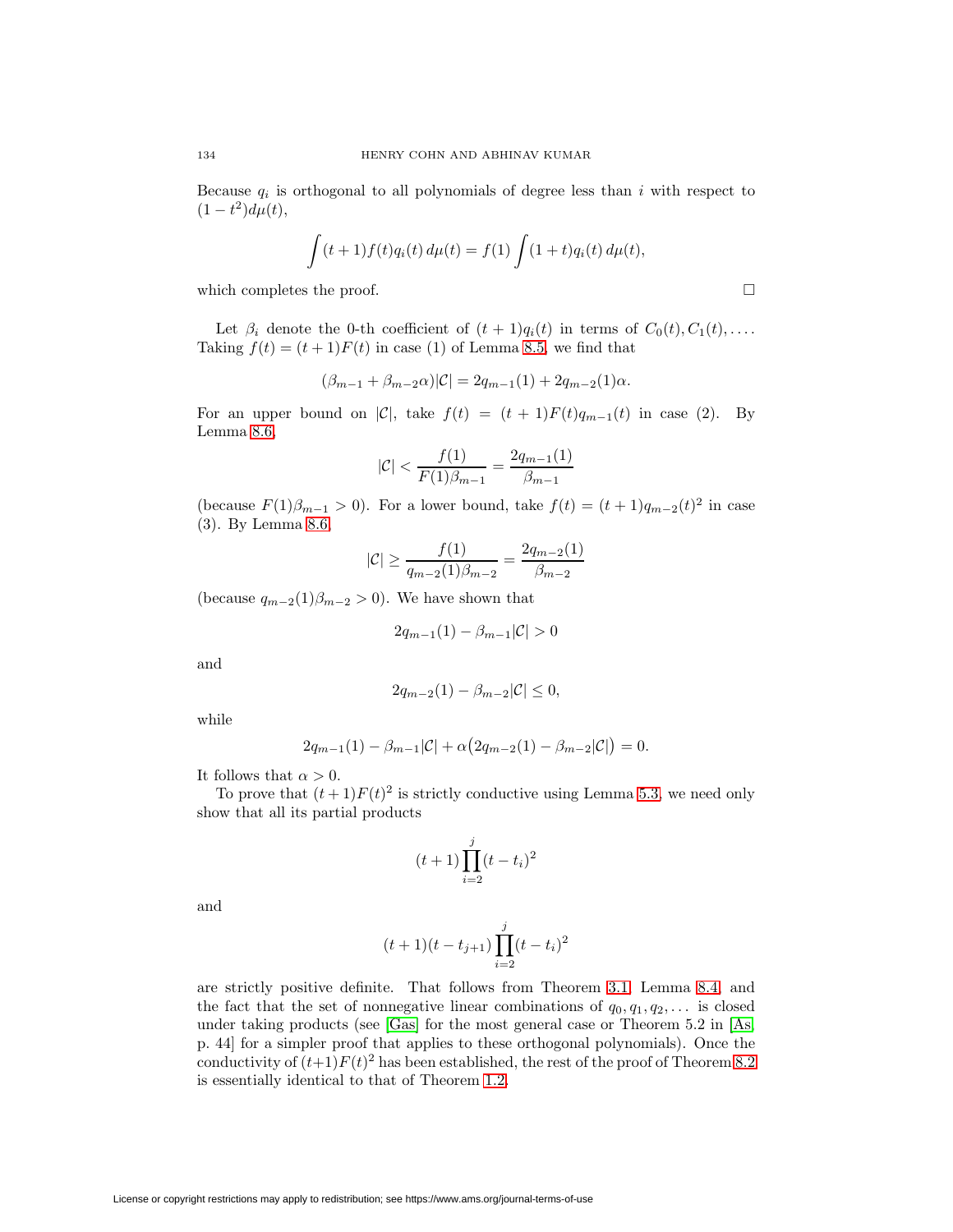#### 9. The Euclidean case

One can generalize Proposition [4.1](#page-20-0) to apply to configurations in Euclidean space. Here we outline this approach, which leads to an optimization problem reminiscent of the Beurling-Selberg extremal functions (see [\[V\]](#page-49-12)). We deal only with the case of periodic, discrete point configurations (unions of finitely many translates of a lattice), to avoid worries about how potential energy is defined in pathological cases.

Define the density of a periodic arrangement to be the number of points per unit volume in space. If the arrangement consists of the N translates  $\Lambda + v_1, \ldots, \Lambda + v_N$ of a lattice  $\Lambda \in \mathbb{R}^n$ , with  $v_j - v_k \notin \Lambda$  for  $j \neq k$ , then the density is  $N/\text{vol}(\mathbb{R}^n/\Lambda)$ . Given a potential function  $f: (0, \infty) \to [0, \infty)$ , define the *potential energy* of the packing to be

$$
\frac{1}{N} \sum_{1 \leq j,k \leq N} \sum_{x \in \Lambda, x+v_j-v_k \neq 0} f(|x+v_j-v_k|^2).
$$

Of course summing over all pairs of points in the packing would give a divergent sum (even this sum may diverge, in which case we say the potential energy is infinite). The potential energy is the average over all points in the configuration of the sum over all distances to other points. In particular, the same periodic arrangement can be written in terms of different  $\Lambda$  and  $v_1,\ldots,v_N$ , but the potential energy is independent of this choice.

For a different point of view, imagine placing finitely many points  $v_1, \ldots, v_N$  on the flat torus  $\mathbb{R}^n/\Lambda$ . The energy of a point is given by a sum over all geodesics connecting it to the other points or to itself, and the energy of the configuration is the average of this quantity over all the points.

Let  $B_R(0)$  denote the ball of radius R about 0. Given a configuration  $C \subset \mathbb{R}^n$ , let

<span id="page-36-0"></span>
$$
\mathcal{C}_R=\mathcal{C}\cap B_R(0).
$$

<span id="page-36-1"></span>**Lemma 9.1.** Let C be a periodic point configuration in  $\mathbb{R}^n$ . If the potential energy of  $C$  is finite, then it equals

$$
\lim_{R \to \infty} \frac{1}{|\mathcal{C}_R|} \sum_{x,y \in \mathcal{C}_R, x \neq y} f(|x-y|^2).
$$

The same holds even without the assumption that f is nonnegative, as long as  $f(x) = O((1+|x|)^{-n/2-\delta})$  for some  $\delta > 0$ .

*Proof.* Suppose C is the disjoint union of  $\Lambda + v_1, \ldots, \Lambda + v_N$  as above. Say a point in C has type j if it is in  $\Lambda + v_j$ . With each point  $x \in C$  we associate the sum

(9.1) 
$$
\sum_{y \in \mathcal{C}, y \neq x} f(|x - y|^2).
$$

This sum depends only on the type of x, and the definition of the  $f$ -potential energy of  $\mathcal C$  equals the average over all types of this quantity.

All these sums must converge, because of the bounds on  $f$  if  $f$  is not assumed nonnegative or else because of the hypothesis that the potential energy is finite. Let  $\varepsilon > 0$  be small, and choose K such that for x of each type,

$$
\sum_{y \in \mathcal{C}, |y-x| > K} |f(|x-y|^2)| \le \varepsilon.
$$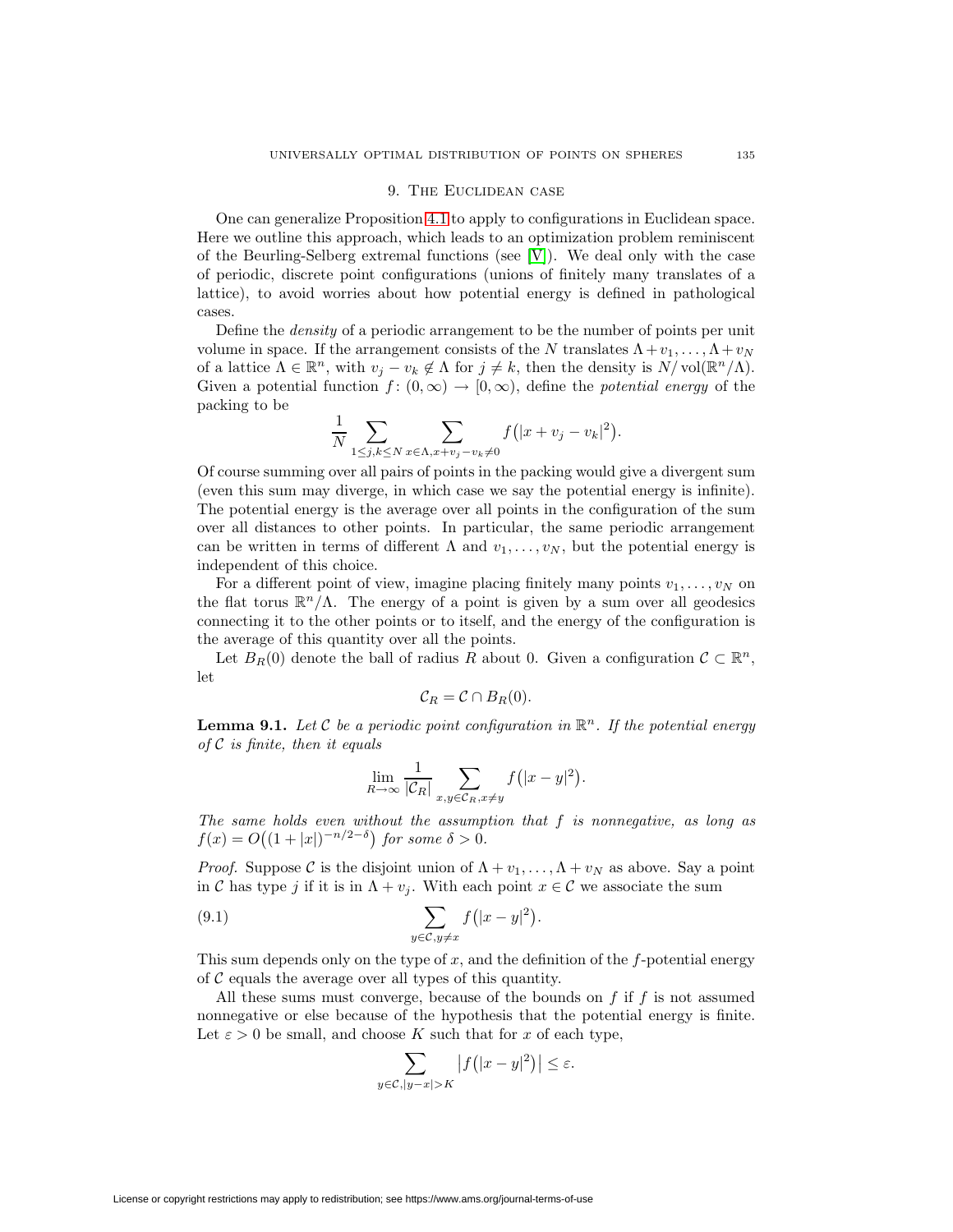In particular, summing in [\(9.1\)](#page-36-0) only over y such that  $|x - y| \leq K$  yields a partial sum within  $\varepsilon$  of the total sum.

In the sum

$$
\sum_{x,y \in \mathcal{C}_R, x \neq y} f(|x - y|^2),
$$

we can focus our attention on the points  $x \in B_{R-K}(0)$ , since the number in  $B_R(0)\setminus$  $B_{R-K}(0)$  is negligible compared to the number in  $B_{R-K}(0)$  (on the order of  $R^{n-1}$ ) rather than  $R^n$  as  $R \to \infty$ ). Each point contributes a bounded amount to the sum, so omitting the points in  $B_R(0) \setminus B_{R-K}(0)$  changes the sum by  $O(R^{n-1})$ .

For each  $x \in \mathcal{C}_{R-K}$ ,

$$
\sum_{y \in \mathcal{C}_R, y \neq x} f(|x - y|^2)
$$

is within  $\varepsilon$  of

$$
\sum_{y \in \mathcal{C}, y \neq x} f(|x - y|^2).
$$

The numbers of points of each type in  $C_{R-K}$  are equal, up to a factor of  $1+O(1/R)$ . Thus, for R large,

$$
\frac{1}{|\mathcal{C}_R|} \sum_{x,y \in \mathcal{C}_R, x \neq y} f(|x - y|^2)
$$

is  $O(1/R)$  plus a quantity within  $\varepsilon$  of the f-potential energy of C. Choosing  $\varepsilon$ arbitrarily small and R accordingly large completes the proof.  $\square$ 

The Euclidean analogue of Proposition [4.1](#page-20-0) is stated in terms of the Fourier transform on  $\mathbb{R}^n$ . We normalize the Fourier transform of an  $L^1$  function  $h: \mathbb{R}^n \to \mathbb{R}$ by

$$
\widehat{h}(t) = \int_{\mathbb{R}^n} h(x)e^{2\pi i \langle x, t \rangle} dx.
$$

<span id="page-37-0"></span>**Lemma 9.2.** Let C be a periodic point configuration in  $\mathbb{R}^n$ , with density  $\delta$ . If  $\varepsilon > 0$ is sufficiently small (depending on  $\mathcal{C}$ ), then

$$
\lim_{R \to \infty} \int_{B_{\varepsilon}(0)} \frac{\left| \sum_{x \in \mathcal{C}_R} e^{2\pi i \langle x, t \rangle} \right|^2}{|\mathcal{C}_R|} dt = \delta.
$$

*Proof.* We will prove that for  $\varepsilon > 0$  sufficiently small, if g is any radial, smooth function supported in  $B_{\varepsilon}(0)$ , then

$$
\lim_{R \to \infty} \int_{\mathbb{R}^n} \frac{\left| \sum_{x \in \mathcal{C}_R} e^{2\pi i \langle x, t \rangle} \right|^2}{|\mathcal{C}_R|} g(t) dt = \delta g(0).
$$

Because the characteristic function of a small ball can be bounded above and below by such functions, that will suffice to prove the lemma.

We expand the numerator of the integrand via

$$
\left|\sum_{x \in C_R} e^{2\pi i \langle x, t \rangle} \right|^2 = \sum_{x, y \in C_R} e^{2\pi i \langle x - y, t \rangle}.
$$

It follows that

$$
\int_{\mathbb{R}^n} \frac{\left|\sum_{x \in \mathcal{C}_R} e^{2\pi i \langle x, t \rangle}\right|^2}{|\mathcal{C}_R|} g(t) dt = \frac{1}{|\mathcal{C}_R|} \sum_{x, y \in \mathcal{C}_R} \widehat{g}(x - y).
$$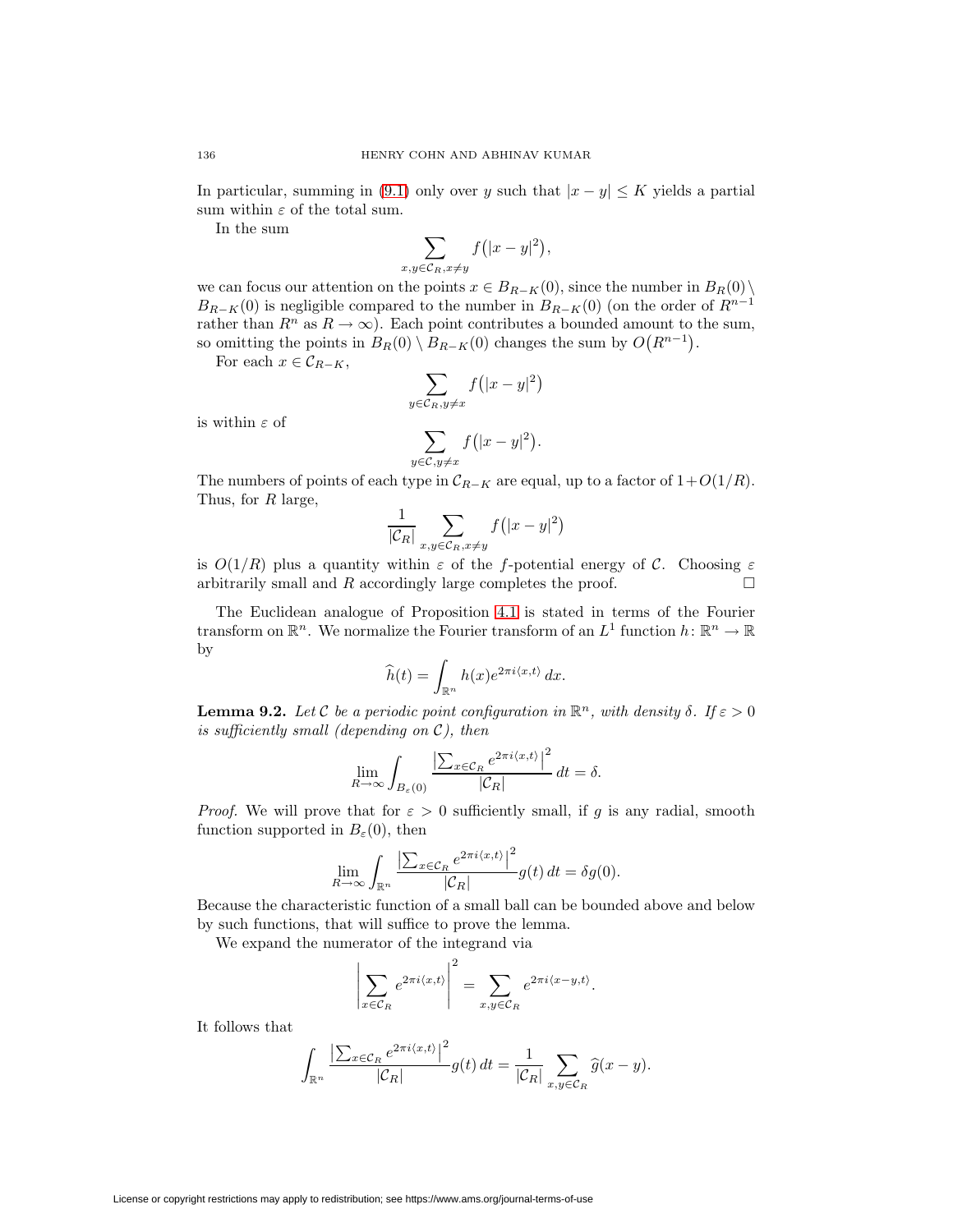Let C be the disjoint union of translates  $\Lambda + v_1, \ldots, \Lambda + v_N$  of a lattice  $\Lambda$ . It follows from Lemma [9.1](#page-36-1) that

$$
\lim_{R \to \infty} \frac{1}{|\mathcal{C}_R|} \sum_{x,y \in \mathcal{C}_R} \widehat{g}(x-y) = \frac{1}{N} \sum_{1 \le j,k \le N} \sum_{z \in \Lambda} \widehat{g}(z+v_j-v_k).
$$

(This quantity is not quite the same as that considered in Lemma [9.1,](#page-36-1) because we allow  $x = y$  or  $z + v_j - v_k = 0$  in the sum, but the extra terms amount to  $\hat{g}(0)$  on each side.)

Recall the Poisson summation formula, which states that for every Schwartz function  $h: \mathbb{R}^n \to \mathbb{R}$  and every  $v \in \mathbb{R}^n$ ,

$$
\sum_{z \in \Lambda} h(z + v) = \frac{1}{\text{vol}(\mathbb{R}^n/\Lambda)} \sum_{t \in \Lambda^*} \widehat{h}(t) e^{-2\pi i \langle v, t \rangle},
$$

where

$$
\Lambda^* = \{ t \in \mathbb{R}^n : \langle t, z \rangle \in \mathbb{Z} \text{ for all } z \in \Lambda \}
$$

is the dual lattice. (See Appendix A of [\[CK2\]](#page-47-14) for the standard proof.) Taking  $h = \hat{g}$ yields

$$
\frac{1}{N} \sum_{1 \leq j,k \leq N} \sum_{z \in \Lambda} \widehat{g}(z + v_j - v_k) = \frac{1}{N \operatorname{vol}(\mathbb{R}^n/\Lambda)} \sum_{t \in \Lambda^*} g(t) \left| \sum_{1 \leq j \leq N} e^{2\pi i \langle v_j, t \rangle} \right|^2.
$$

If the support of g is sufficiently small, then only the  $t = 0$  term contributes to the right side, and it equals  $\delta g(0)$  because  $N/\text{vol}(\mathbb{R}^n/\Lambda) = \delta$ .

<span id="page-38-0"></span>**Proposition 9.3.** Let  $f : (0, \infty) \to [0, \infty)$  be any function. Suppose  $h : \mathbb{R}^n \to \mathbb{R}$ satisfies  $h(x) \leq f(|x|^2)$  for all  $x \in \mathbb{R}^n \setminus \{0\}$  and is the Fourier transform of a function  $g \in L^1(\mathbb{R}^n)$  such that  $g(t) \geq 0$  for all  $t \in \mathbb{R}^n$ . Then every periodic configuration in  $\mathbb{R}^n$  with density  $\delta$  has f-potential energy at least

$$
\delta\big(\liminf_{t\to 0}g(t)\big)-h(0).
$$

Without loss of generality, one can assume that  $g$  and  $h$  are radial functions (replace  $g$  with the average of its rotations about the origin). For simplicity of notation, we typically write  $g = h$ . That is justified because g is in fact the Fourier transform of h as a tempered distribution (when these functions are radial; of course in general  $g(t) = h(-t)$ , but note that we have not assumed that h is integrable and thus it is not clear that

$$
\int_{\mathbb{R}^n} h(x)e^{2\pi i \langle x,t\rangle} dx
$$

converges. By contrast,  $h(x)$  does equal

$$
\int_{\mathbb{R}^n} \widehat{h}(t) e^{2\pi i \langle x, t \rangle} dt.
$$

Proof. Define

$$
\ell = \liminf_{t \to 0} g(t).
$$

Let  $\varepsilon > 0$ , and choose  $\eta > 0$  such that  $g(t) \geq \ell - \varepsilon$  whenever  $|t| \leq \eta$ .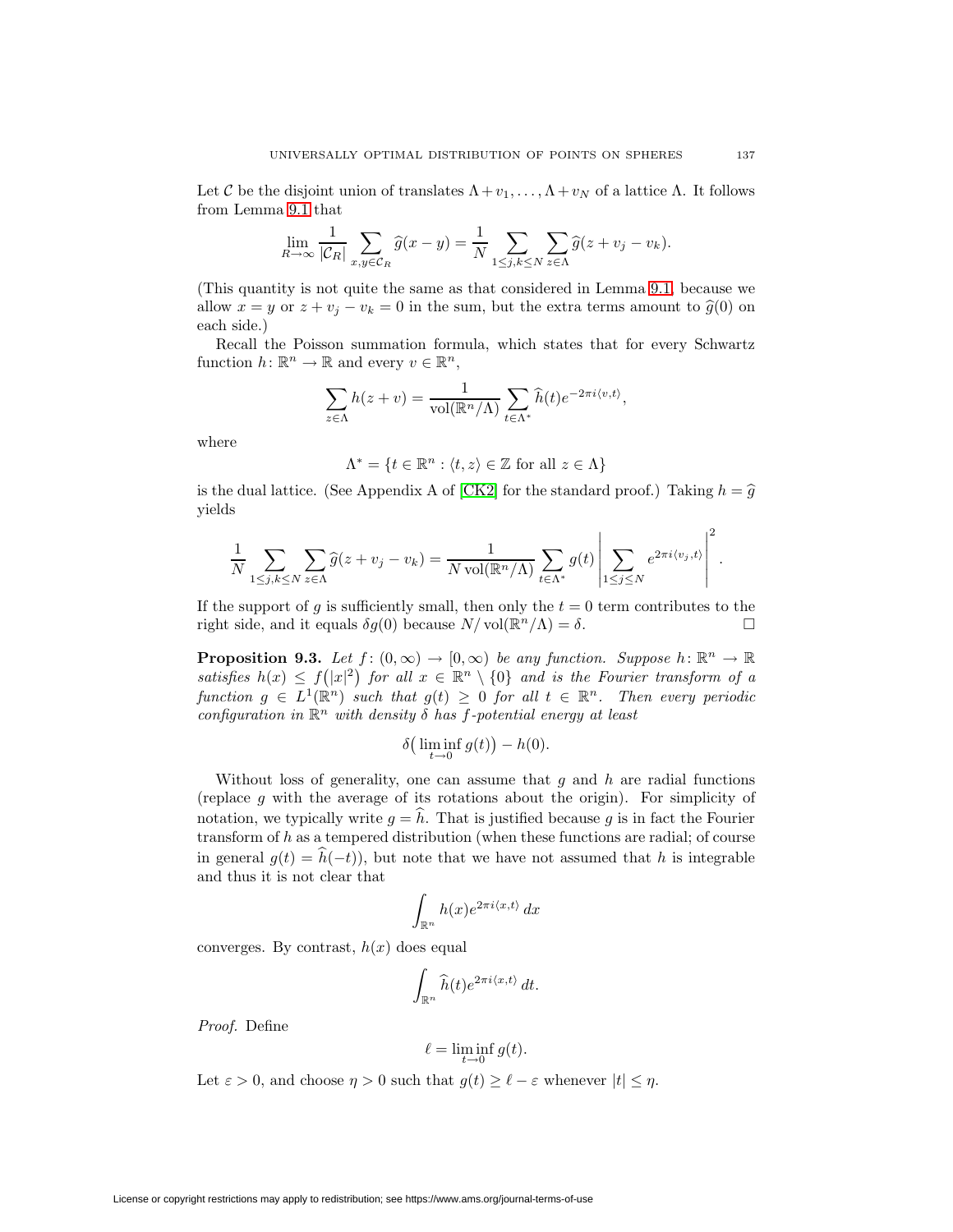Let C be a periodic configuration with density  $\delta$ . By Lemma [9.1,](#page-36-1) the f-potential energy is

$$
\lim_{R \to \infty} \frac{1}{|\mathcal{C}_R|} \sum_{x,y \in \mathcal{C}_R, x \neq y} f(|x-y|^2).
$$

Because  $h(x) \le f(|x|^2)$  for all  $x \neq 0$ ,

$$
\frac{1}{|\mathcal{C}_R|} \sum_{x,y \in \mathcal{C}_R, x \neq y} f(|x-y|^2) \geq -h(0) + \frac{1}{|\mathcal{C}_R|} \sum_{x,y \in \mathcal{C}_R} h(x-y).
$$

On the other hand,

$$
\frac{1}{|\mathcal{C}_R|} \sum_{x,y \in \mathcal{C}_R} h(x-y) = \frac{1}{|\mathcal{C}_R|} \sum_{x,y \in \mathcal{C}_R} \int_{\mathbb{R}^n} g(t) e^{2\pi i \langle x-y,t \rangle} dt
$$
  

$$
= \int_{\mathbb{R}^n} g(t) \frac{\left| \sum_{x \in \mathcal{C}_R} e^{2\pi i \langle x,t \rangle} \right|^2}{|\mathcal{C}_R|} dt
$$
  

$$
\geq \int_{B_{\eta}(0)} (\ell - \varepsilon) \frac{\left| \sum_{x \in \mathcal{C}_R} e^{2\pi i \langle x,t \rangle} \right|^2}{|\mathcal{C}_R|} dt.
$$

In the limit as  $R \to \infty$ , Lemma [9.2](#page-37-0) implies that the potential energy is at least

 $-h(0) + \delta(\ell - \varepsilon),$ 

if  $\eta$  is sufficiently small. Because  $\varepsilon$  can be taken to be arbitrarily small, the desired lower bound follows.

This proposition is closely analogous to the linear programming bounds for sphere packing introduced in  $[CE]$  (see also  $[Co, CK1, CK2]$  $[Co, CK1, CK2]$  $[Co, CK1, CK2]$ ). The proof given here is somewhat different, because we have arranged it to minimize the hypotheses on h. If one is willing to assume stronger hypotheses, namely bounds on the decay rates of  $h$  and  $h$ , then one can give a proof closer to that in [\[CE\]](#page-47-15) by moving the Poisson summation from the proof of Lemma [9.2](#page-37-0) into that of Proposition [9.3.](#page-38-0)

Analogously to the case of Proposition [4.1,](#page-20-0) one can derive the bounds from [\[CE\]](#page-47-15) (with weaker hypotheses than in that paper) by setting

$$
f(r) = \begin{cases} \infty & \text{for } r < 1 \text{, and} \\ 0 & \text{otherwise.} \end{cases}
$$

Then one concludes that the sphere centers in a packing with balls of radius 1/2 must have density at most  $h(0)/h(0)$  (assuming h is continuous at 0).

<span id="page-39-0"></span>Let  $\Lambda_2$ ,  $\Lambda_8$ , and  $\Lambda_{24}$  denote the hexagonal lattice in  $\mathbb{R}^2$ , the  $E_8$  root lattice in  $\mathbb{R}^8$ , and the Leech lattice in  $\mathbb{R}^{24}$ , respectively.

**Conjecture 9.4.** Let  $n \in \{2, 8, 24\}$ , and let  $f : (0, \infty) \to \mathbb{R}$  be completely monotonic and satisfy  $f(x) = O(|x|^{-n/2-\epsilon})$  as  $|x| \to \infty$  for some  $\varepsilon > 0$ . Then there exists a function h that satisfies the hypotheses of Proposition [9.3](#page-38-0) and proves that  $\Lambda_n$  has the least f-potential energy of any periodic configuration in  $\mathbb{R}^n$  with its density.

One consequence of this conjecture is that these lattices are universally optimal configurations in Euclidean space. That appears to be a rare property, which provably fails for lattices in dimensions 3, 5, 6, and 7. The unique optimal lattices in those dimensions are the  $A_3$ ,  $D_5$ ,  $E_6$ , and  $E_7$  root lattices (see [\[Mar\]](#page-48-19)). Each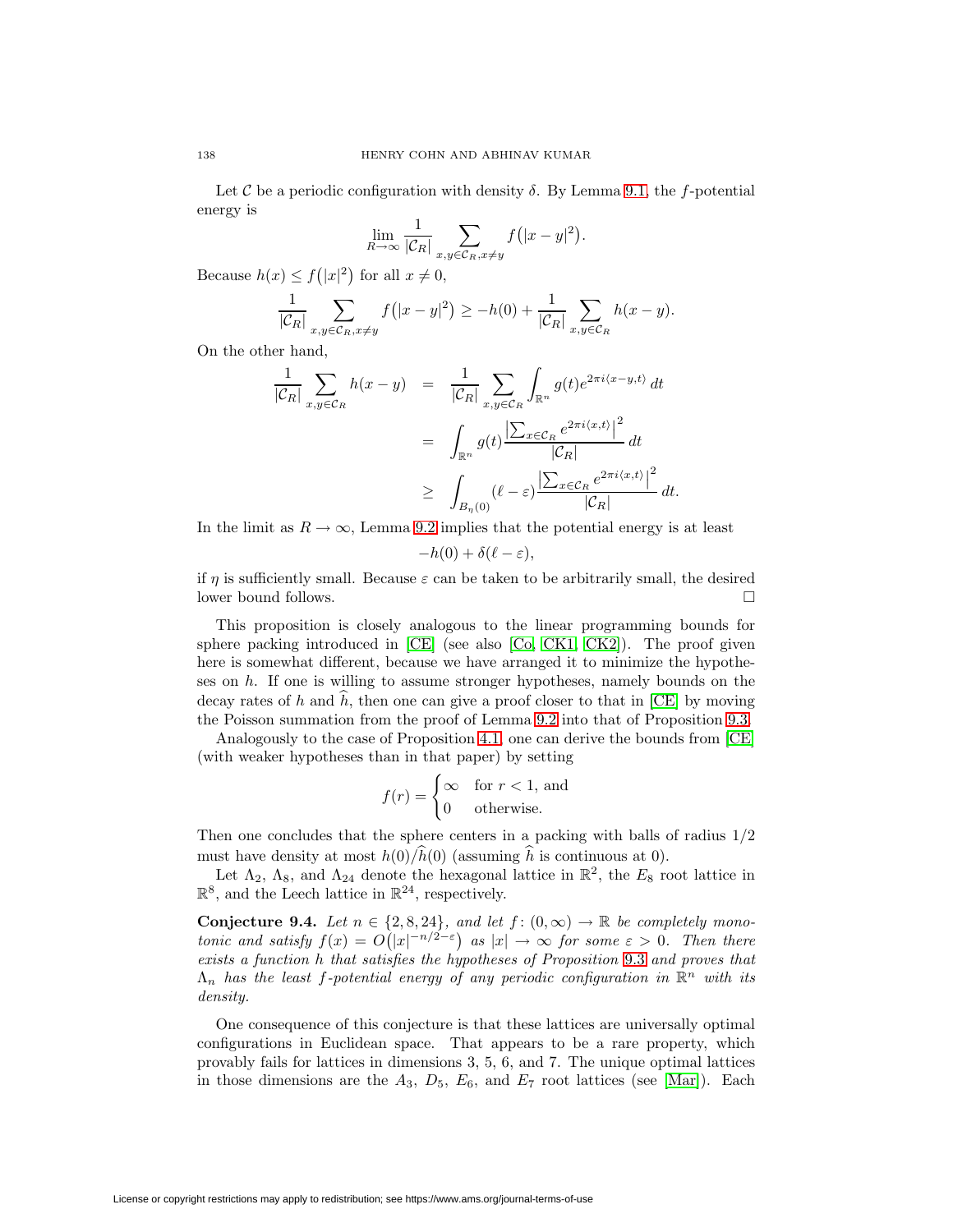of these lattices has higher energy than its dual lattice for the potential function  $f(x) = e^{-x}$ , when both lattices are rescaled to have unit density.

Montgomery proved in [\[Mo\]](#page-48-20) that the hexagonal lattice is universally optimal among all lattices in  $\mathbb{R}^2$ , but that is a weaker assertion than universal optimality among all periodic point configurations. Sarnak and Strömbergsson conjectured in  $[SS]$  that  $D_4$ ,  $E_8$ , and the Leech lattice are universally optimal among lattices and proved that they are local optima. Perhaps one could combine their theorem with the techniques in this paper and [\[CK1\]](#page-47-17) to prove that  $E_8$  and  $\Lambda_{24}$  are the global minima among lattices in their dimensions.

If true, Conjecture [9.4](#page-39-0) implies that  $E_8$  and the Leech lattice are the densest sphere packings in their dimensions, by using the potential function  $f(r)=1/r^s$ with s large. (The density of a sphere packing is the fraction of space covered by the spheres; unfortunately this terminology conflicts with the density of a point configuration. We will refer to these numbers as the "packing density" and "point density" to avoid confusion.) The potential energy of any periodic packing is asymptotic to

$$
\frac{K}{r_{\min}^{2s}}
$$

as  $s \to \infty$ , where  $r_{\min}$  is the smallest distance between distinct points and K is the average number of points at distance  $r_{\rm min}$  from a point in the packing (i.e., the average kissing number if one centers balls of radius  $r_{\rm min}/2$  at the points of the arrangement to form a sphere packing). Universal optimality implies that  $r_{\min}$ must be as large as possible for a periodic configuration of point density 1, which means the packing density is maximized. Thus, Conjecture [9.4](#page-39-0) implies that no periodic packing can exceed the packing density of  $E_8$  or the Leech lattice, and therefore no packing can (see Appendix A of [\[CE\]](#page-47-15)).

Furthermore, Conjecture [9.4](#page-39-0) implies that  $E_8$  and the Leech lattice are the unique densest periodic packings in  $\mathbb{R}^8$  and  $\mathbb{R}^{24}$ . In the notation used above, any equally dense periodic packing must have at least as large an average kissing number K, or the potential energy would be lower. Because  $E_8$  and  $\Lambda_{24}$  have the greatest possible kissing numbers in their dimensions and those kissing configurations are unique (see Chapters 13 and 14 of [\[CS\]](#page-47-2)), the kissing configurations in the hypothetical packing are determined up to orthogonal transformations. However, those orthogonal transformations may be nontrivial, so it is not obvious that the packing is uniquely determined.

**Lemma 9.5.** For  $n = 8$  or  $n = 24$ , there is a unique sphere packing in  $\mathbb{R}^n$  such that each kissing configuration is the  $\Lambda_n$  kissing configuration.

*Proof.* Without loss of generality, suppose one sphere is centered at a point in  $\Lambda_n$ and the spheres tangent to it are centered at the nearest points in  $\Lambda_n$ . We must prove that each sphere is centered at a point of  $\Lambda_n$ . Call a sphere center good if it is in  $\Lambda_n$  and the same is true for all spheres tangent to it, and call one point a neighbor of another if they are the centers of tangent spheres. By assumption, at least one point is good; call it the origin. We will prove that all neighbors of good points are also good. It follows that all points in the packing are good. To see why, suppose x is not good with  $|x|$  minimal. Then x must have a neighbor y with  $|y| < |x|$ , since otherwise a suitable scalar multiple of x (chosen between x and the origin to match the minimal distance of the packing) could be included with the neighbors of x to increase the kissing number in  $\mathbb{R}^n$ ; the reason is that every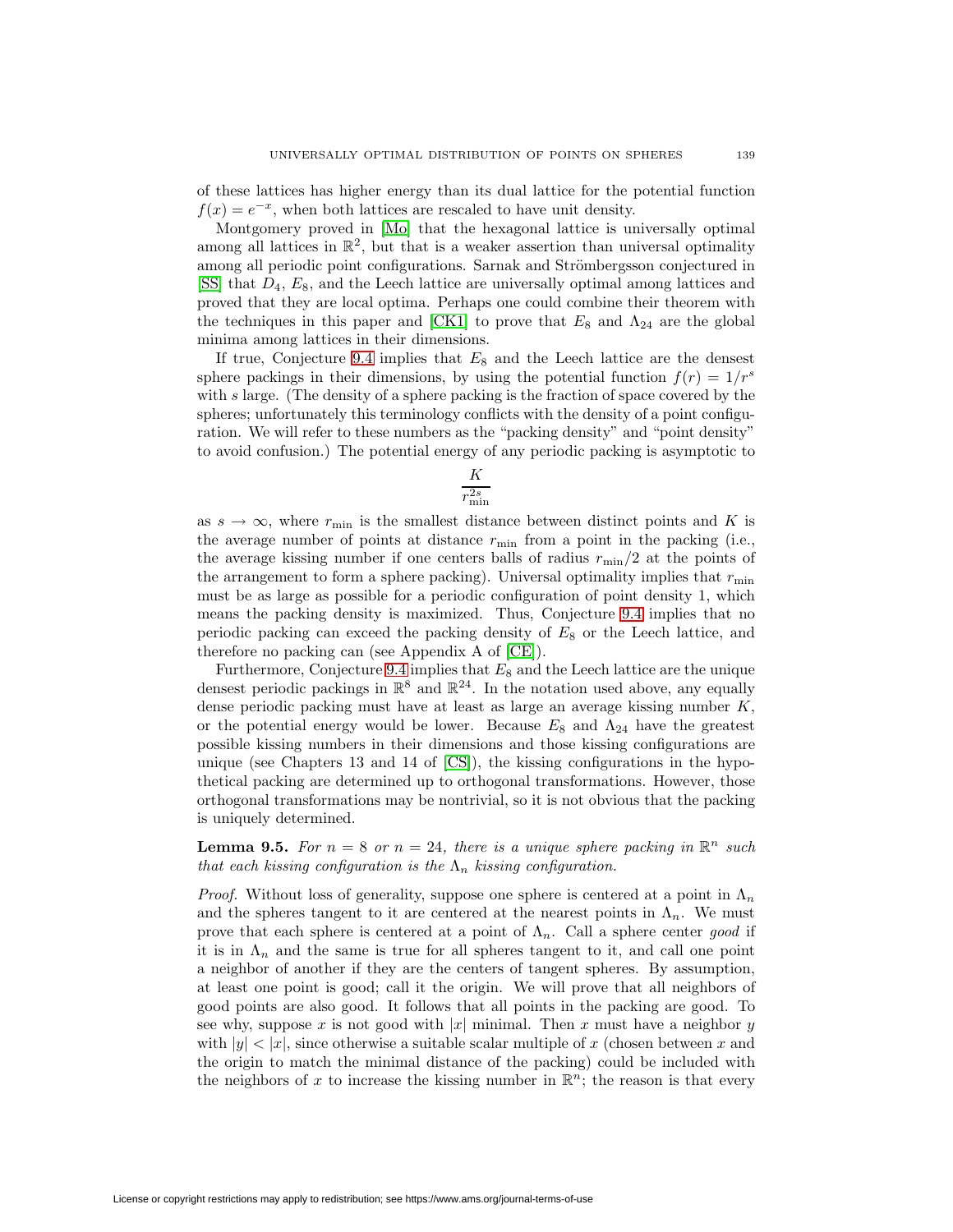neighbor of x would be on or outside the sphere of radius  $|x|$  and hence at least as far from the new point as x is. The smaller neighbor  $y$  is good by assumption, which implies that  $x$  is good.

It remains to prove that all neighbors of good points are good. Suppose  $x$  is good and  $y$  is a neighbor of  $x$ . We must show that there is a unique way to arrange the neighbors of y (namely, as points of  $\Lambda_n$ ). The positions of the common neighbors of x and y are already determined, because x is good. It would suffice to show that every isometry of  $\mathbb{R}^n$  that fixes x and y and preserves the set of common neighbors must preserve  $\Lambda_n$ , because any two possible kissing arrangements about  $y$  are related by such an isometry. (They are related by some isometry fixing  $y$ by the uniqueness of the kissing configuration. Because the symmetry group acts transitively on the neighbors (see Lemma 1.10 in [\[Eb,](#page-48-21) p. 25] and Theorem 27 in [\[CS,](#page-47-2) p. 288]), we may assume that x is fixed as well, and it follows that the set of common neighbors is also preserved.) For  $n = 8$  we will show that this is true; for  $n = 24$  it is false, but we will prove a slightly weaker statement that will still suffice.

Without loss of generality, we can translate the origin so that  $y = 0$ . When  $n = 8$ , x and its 56 common neighbors with 0 span  $E_8$ , so every orthogonal transformation that preserves x and the common neighbors clearly preserves  $E_8$ . That completes the proof by showing that the kissing arrangements about two neighbors can only be in one orientation relative to each other.

When  $n = 24$ , x and its 4600 common neighbors with 0 do not span  $\Lambda_{24}$  (their span cannot contain any vector that has an odd inner product with  $x$ ). Instead, they span a sublattice L of index 2, as is not hard to check using Figure 4.12 in [\[CS,](#page-47-2) p. 133] (with  $x = (4, -4, 0, \ldots, 0)/\sqrt{8}$ ). This lattice contains all the minimal vectors from  $\Lambda_{24}$  that have even inner product with x, and it contains twice the minimal vectors from  $\Lambda_{24}$  that have inner product  $\pm 1$  with x.

The dual lattice

$$
L^* = \{ w \in \mathbb{R}^n : \langle w, z \rangle \in \mathbb{Z} \text{ for all } z \in L \}
$$

contains L (because L is integral), and considering covolumes shows that  $[L^* : L] =$ 4. The Leech lattice is contained in  $L^*$ , as is the vector  $x/2$ , and they must generate  $L^*$  because they generate a lattice in which L has index 4.

Every orthogonal transformation that preserves  $x$  and the set of 4600 common neighbors preserves  $L$  and hence  $L^*$ . That means the kissing configuration of our packing at 0 must be contained among the vectors of norm 4 in  $L^*$ , because there exists such an orthogonal transformation that yields the Leech kissing configuration, which is contained in  $L^*$ . Besides the minimal vectors of  $\Lambda_{24}$ , the only other possibilities are the vectors of the form  $\pm(x/2-z)$  where z is a minimal vector of  $\Lambda_{24}$  satisfying  $\langle x, z \rangle = 1$ . (Any vector in  $L^*$  but not  $\Lambda_{24}$  must be of the form  $x/2-w$  with  $w \in \Lambda_{24}$ . A short calculation shows that if  $|x/2-w|^2 = 4$ , then either  $w = z$  with  $|z|^2 = 4$  and  $\langle x, z \rangle = 1$  or  $w = x - z$  for such a z.)

The kissing configuration must contain all the minimal vectors of  $L$ , namely the minimal vectors of  $\Lambda_{24}$  that have even inner product with x, because L is preserved under the transformation to the Leech kissing configuration. It must then either contain  $\pm z$  for all  $z \in \Lambda_{24}$  with  $|z|^2 = 4$  and  $\langle x, z \rangle = 1$ , in which case it is simply all the minimal vectors in  $\Lambda_{24}$ , or it must contain all the vectors  $\pm(x/2-z)$  for such z. (If it contains one of the points  $\pm z$ , then it contains all of them because any one of them together with L spans  $\Lambda_{24}$  and hence the orthogonal transformation would be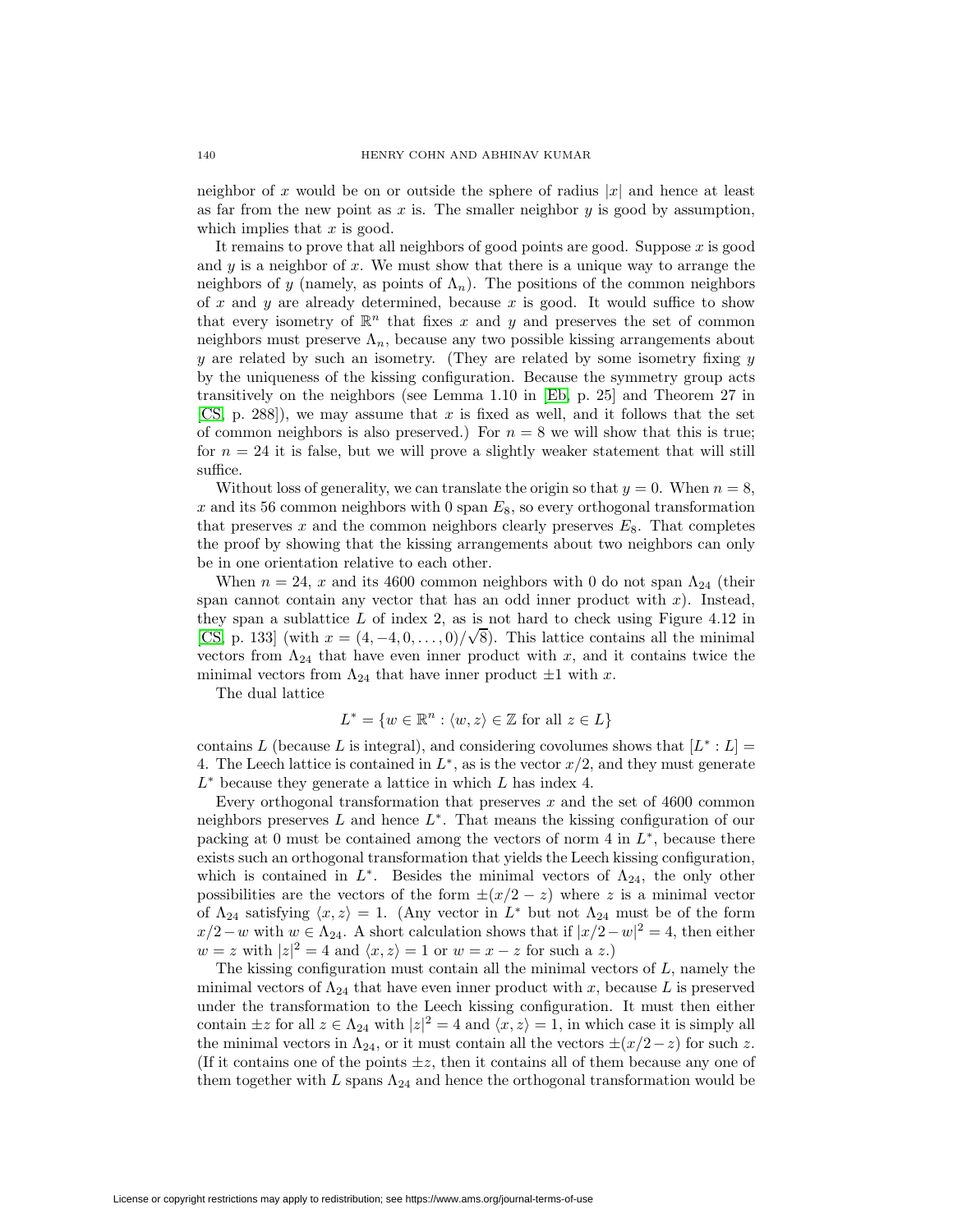a symmetry of  $\Lambda_{24}$ .) One can check as follows that the second possibility is indeed a valid kissing configuration about 0. If  $r$  denotes reflection in the hyperplane through the origin orthogonal to x, then the map  $z \mapsto -r(z)$  preserves L, maps x to x, and interchanges the two kissing configurations.

We have shown that there are only two distinct kissing configurations about 0 that both contain  $x$  and the 4600 common neighbors. Fortunately, only the first can occur in the sphere packing. Suppose the kissing configuration about 0 contained  $x/2 - z$  with  $z \in \Lambda_{24}$ ,  $|z|^2 = 4$ , and  $\langle x, z \rangle = 1$ . Because x is good, its kissing configuration contains the point  $x - z$ , which is so close to  $x/2 - z$  that the spheres centered at those points would overlap. That contradiction rules out the second case, so 0 must be good as well, which completes the proof.  $\Box$ 

Under Conjecture [9.4,](#page-39-0) let  $h_s$  prove a sharp bound for  $f(r)=1/r^s$ . It seems likely that, when suitably rescaled,  $h_s$  converges as  $s \to \infty$  to a function that proves a sharp bound in the setting of [\[CE\]](#page-47-15). (One can check that this holds for the functions constructed below when  $n = 1$ .) That would put the mysterious functions from that paper into a broader context and exhibit them as limits of families of functions.

We have not been able to prove Conjecture [9.4,](#page-39-0) but we can prove the onedimensional analogue. Of course, minimizing potential energy in  $\mathbb{R}^1$  is completely trivial, so this result has no interesting geometric consequences. However, it is not obvious that Proposition [9.3](#page-38-0) proves a sharp bound even in this trivial case, so we view its sharpness as an argument in favor of Conjecture [9.4.](#page-39-0)

<span id="page-42-0"></span>**Proposition 9.6.** Let  $f : (0, \infty) \to \mathbb{R}$  be completely monotonic and satisfy  $f(x) =$  $O(|x|^{-1/2-\varepsilon})$  for some  $\varepsilon > 0$  as  $|x| \to \infty$ . Then there exists a function  $h: \mathbb{R} \to \mathbb{R}$ such that  $h(x) \le f(x^2)$  for all  $x \in \mathbb{R} \setminus \{0\}$ , h is the Fourier transform of a continuous function  $h: \mathbb{R} \to \mathbb{R}$  with support in  $[-1, 1]$ ,  $h(t) \geq 0$  for all  $t \in \mathbb{R}$ , and

$$
\widehat{h}(0) - h(0) = \sum_{k \in \mathbb{Z} \setminus \{0\}} f(k^2).
$$

For notational convenience, define  $\tilde{f}(x) = f(x^2)$  for  $x \in \mathbb{R} \setminus \{0\}$  (and let  $\tilde{f}'(x) =$  $2xf'(x^2)$  denote its derivative). Then we can take

$$
h(x) = \sum_{k \in \mathbb{Z} \setminus \{0\}} \widetilde{f}(k) \left( \frac{\sin \pi (x - k)}{\pi (x - k)} \right)^2 + \sum_{k \in \mathbb{Z} \setminus \{0\}} \widetilde{f}'(k) \frac{\left(\sin \pi (x - k)\right)^2}{\pi^2 (x - k)}
$$

$$
-2 \left( \frac{\sin \pi x}{\pi x} \right)^2 \sum_{k=1}^{\infty} (\widetilde{f}(k) + k \widetilde{f}'(k)).
$$

(Of course we define  $h(x)$  by continuity when  $x \in \mathbb{Z}$ .) By the mean value theorem and the fact that  $f'$  is increasing and nonpositive,

$$
\left|\frac{f(x) - f(x/2)}{x/2}\right| \ge |f'(x)|,
$$

which implies that  $|xf'(x)| = O(|x|^{-1/2-\epsilon})$ ; thus, the sum of  $k \tilde{f}'(k)$  in the definition of h converges, because  $\tilde{f}'(k) = 2kf'(k^2)$ .

We have no reason to think that these functions are the only ones that prove a sharp bound in Proposition [9.3](#page-38-0) for  $n = 1$ , but they are the only ones we know how to construct. We prove below that they satisfy the properties listed in Proposition [9.6.](#page-42-0)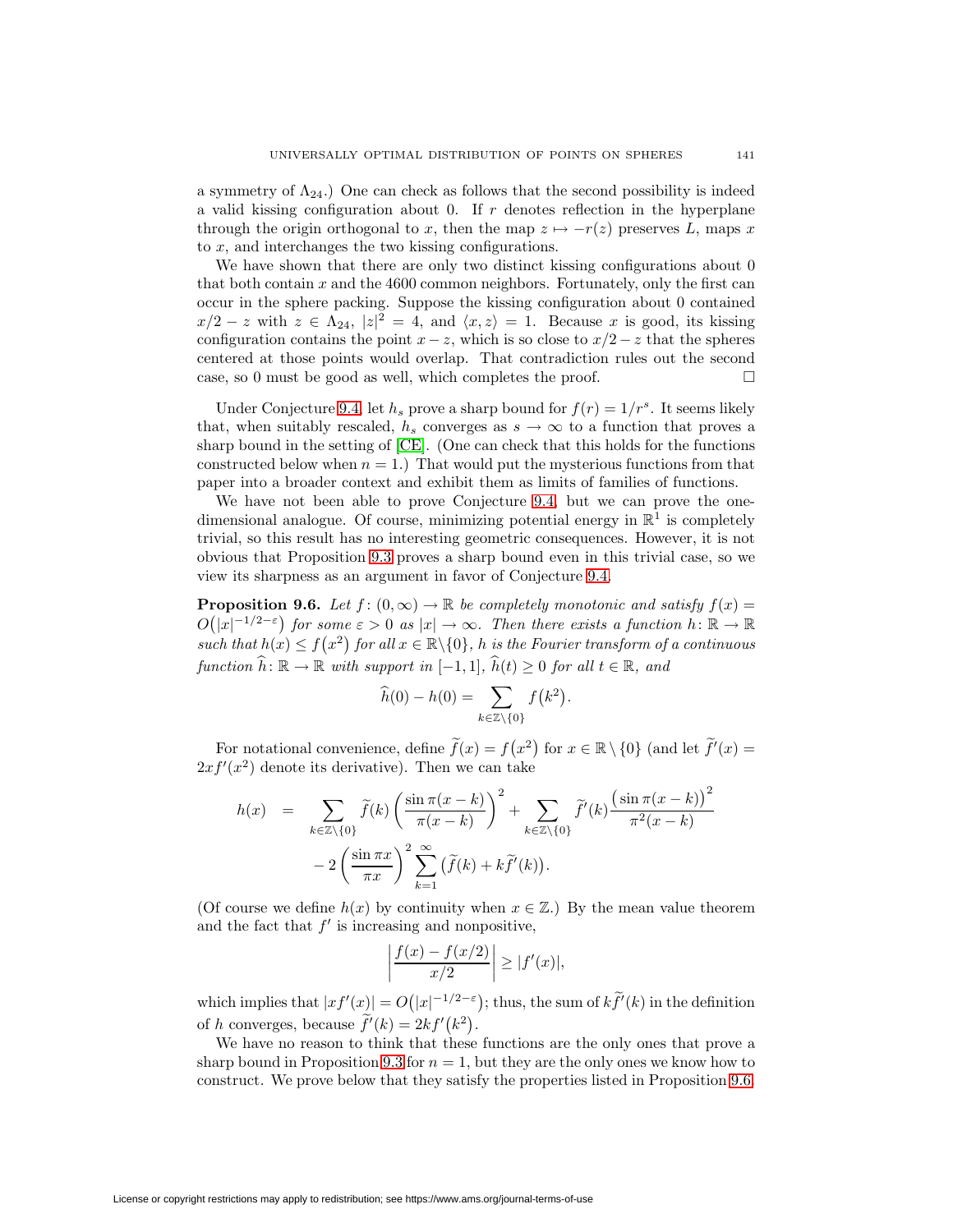The construction of  $h$  is based on a variant of the Shannon sampling theorem for band-limited functions (see Theorem 9 in [\[V\]](#page-49-12) for the particular interpolation formula we use). It is natural to search for a function  $h$  such that  $h$  vanishes outside [−1, 1], by analogy with the one-dimensional construction in Section 5 of [\[CE\]](#page-47-15). One can reconstruct such a function from its values and derivatives at the integers, assuming  $h$  is integrable, via

$$
h(x) = \sum_{k \in \mathbb{Z}} h(k) \left( \frac{\sin \pi (x - k)}{\pi (x - k)} \right)^2 + \sum_{k \in \mathbb{Z}} h'(k) \frac{\left(\sin \pi (x - k)\right)^2}{\pi^2 (x - k)}.
$$

We will not require this general fact, but it is important motivation for the definition of h.

It is easy to check from the definition of h that  $h(k) = \tilde{f}(k)$  and  $h'(k) = \tilde{f}'(k)$ for  $k \in \mathbb{Z} \setminus \{0\}$ . These conditions are necessary if h is to prove a sharp bound in Proposition [9.3.](#page-38-0) We also have  $h'(0) = 0$  (in fact, h is even). However, the value of  $h(0)$ , which is given by

$$
h(0) = -2\sum_{k=1}^{\infty} (\widetilde{f}(k) + k\widetilde{f}'(k)),
$$

is more mysterious. Setting  $h(0) = f(0)$  would make no sense, because  $f(0) = f(0)$ , which is frequently undefined. The value we have chosen for  $h(0)$  makes h have the right properties, but we know no motivation for it that does not rely on some calculation.

Because

$$
\left(\frac{\sin \pi x}{\pi x}\right)^2 = \int_{-1}^1 (1 - |t|) e^{2\pi i t x} dt
$$

and

$$
\frac{(\sin \pi x)^2}{\pi^2 x} = \int_{-1}^1 \frac{\operatorname{sgn} t}{2\pi i} e^{2\pi i t x} dt,
$$

h is the Fourier transform of a function h supported on  $[-1, 1]$ . Because h is even, h is also even, so it suffices to compute  $h(t)$  for  $t \in [0, 1]$ . (Of course the simplification is inessential, but it avoids absolute value signs.) For such  $t$ , one finds that

$$
\hat{h}(t) = 2(1-t) \sum_{k=1}^{\infty} \tilde{f}(k) \cos 2\pi kt - \frac{1}{\pi} \sum_{k=1}^{\infty} \tilde{f}'(k) \sin 2\pi kt \n- 2(1-t) \sum_{k=1}^{\infty} (\tilde{f}(k) + k\tilde{f}'(k)).
$$

One motivation for the value of  $h(0)$  is that if one formally computes  $\hat{h}'(1)$ , one gets the answer 0. However, we do not require this fact and make no attempt to justify it.

To complete the proof of Proposition [9.6,](#page-42-0) we must prove that  $h(x) \le f(x^2)$  for all  $x \neq 0$  and  $h(t) \geq 0$  for all t. One potential approach is to reduce to the case of  $f(x) = e^{-cx}$  with  $c > 0$ : by Bernstein's theorem (Theorem 12b in [\[Wid,](#page-49-1) p. 161]), there exists a weakly increasing function  $\alpha: [0, \infty) \to \mathbb{R}$  such that for all  $x > 0$ ,

$$
f(x) = \int_0^\infty e^{-cx} \, d\alpha(c).
$$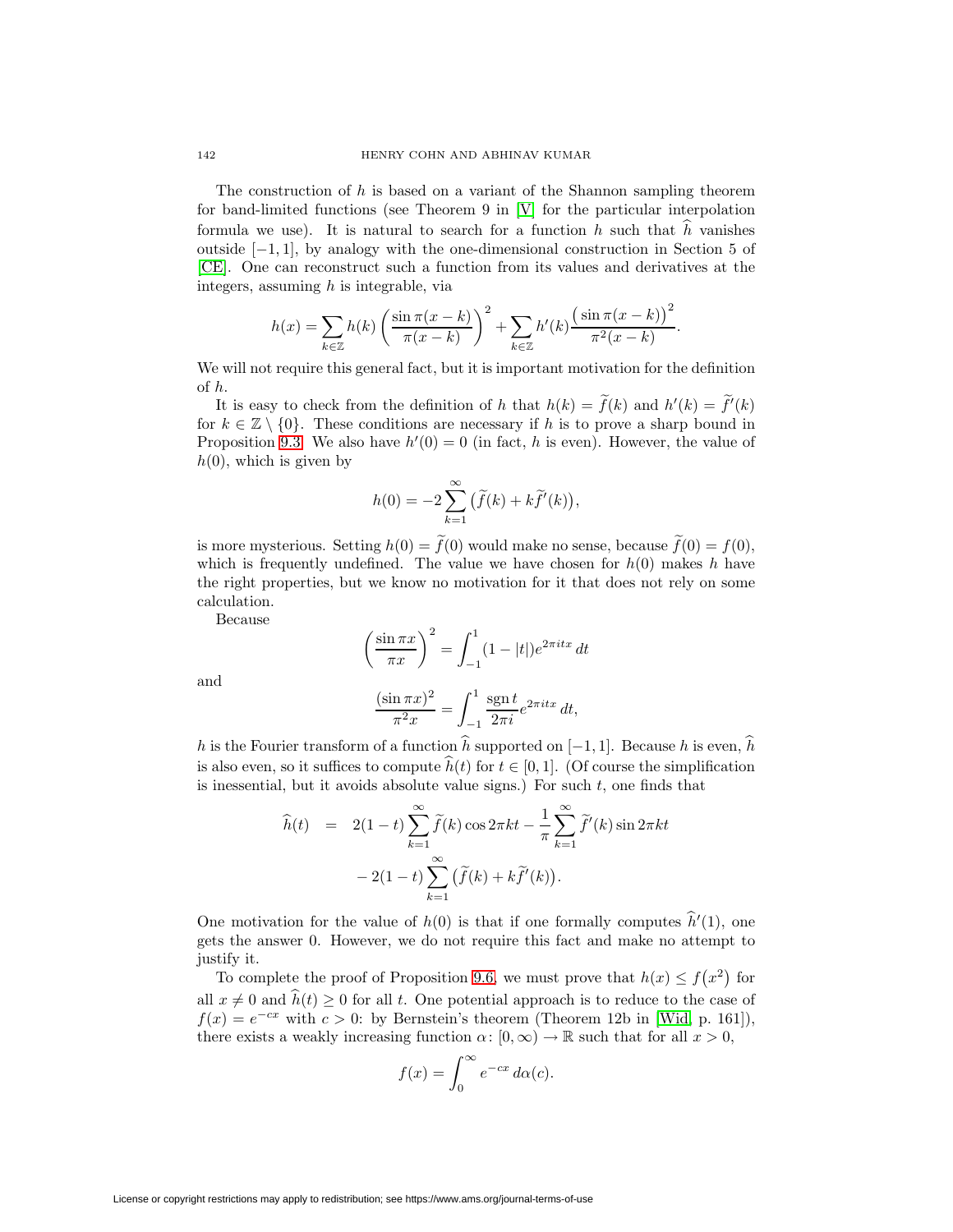We can thus assume without loss of generality that  $f(x) = e^{-cx}$  with  $c > 0$ . (There is no contribution from  $c = 0$  because if there were, then f would not decay at infinity.) To see that the inequalities we need are preserved under this reduction, we must check that integration over  $c$  commutes with the sums over  $k$  in the formulas for  $h$  and  $h$ . That follows from Fubini's theorem.

We have not fully carried out this approach, but it is likely possible. For the less we have not rany carried out this approach, but it is intery possible. For the ress<br>general case of  $f(x) = e^{-c\sqrt{x}}$ , which corresponds to the special case when not only f but also  $x \mapsto f(x^2)$  is completely monotonic, the inequality  $h(x) \le f(x^2)$  is very nearly proved in Theorem 8 of [\[GV\]](#page-48-22), which constructs similar functions to solve a related optimization problem. That paper does not contain precisely the inequality we need, but a simple modification of the techniques used there suffices, and one can furthermore prove that  $h(t) \geq 0$  by computing h explicitly and manipulating it. This proof suffices for potential functions f such that  $x \mapsto f(x^2)$  is completely monotonic, but it is somewhat complicated and unilluminating.

Here we check these inequalities (and hence prove Proposition [9.6\)](#page-42-0) via a more conceptual approach, by proving that they follow from the corresponding assertions about codes on  $S^1$  by taking limits. Consider N points on  $S^1$ , under the completely monotonic potential function  $g$ ; we will define  $g$  in terms of  $f$  shortly. In the proof of Theorem [1.2,](#page-5-1) we constructed an auxiliary function  $h_{N,g}$  that proved a sharp bound for the g-potential energy in Proposition [4.1.](#page-20-0) When  $N$  is odd, one can write it down explicitly as follows. Define  $F(t)=(T<sub>N</sub> (t) - 1)/(t - 1)$ , where  $T<sub>N</sub>$  is the N-th Chebyshev polynomial, given by  $T_N(\cos \theta) = \cos N\theta$ . (The roots of F are the inner products other than 1 in the regular N-gon.)

**Lemma 9.7.** When N is odd,

$$
h_{N,g}(t) = \frac{F(t)}{N^2} \sum_{r: F(r) = 0} \frac{a_r + b_r(t - r)}{(t - r)^2},
$$

where

$$
a_r = 2(1 - r)^2(1 + r)g(2 - 2r)
$$

and

$$
b_r = -4(1-r)^2(1+r)g'(2-2r) - 2(1-r)(1+2r)g(2-2r).
$$

The sum is over all roots  $r$  of  $F$ , each included only once despite the fact that they are double roots. The proof of this formula amounts to verifying that the right side is the Hermite interpolation of  $t \mapsto g(2-2t)$  to second order at the roots of F, which is a straightforward calculation. (The case of even N differs slightly because one must treat the single root  $r = -1$  of F differently. We will assume without loss of generality that  $N$  is odd, but the even case can easily be handled by the same techniques.)

We define  $q$  by

$$
g(x) = f\left(\frac{N^2x}{4\pi^2}\right).
$$

The motivation is that as  $N \to \infty$ ,

$$
g(2 - 2\cos(2\pi x/N)) = \widetilde{f}((N/\pi)\sin(\pi x/N)) \to \widetilde{f}(x),
$$

which suggests the following lemma.

License or copyright restrictions may apply to redistribution; see https://www.ams.org/journal-terms-of-use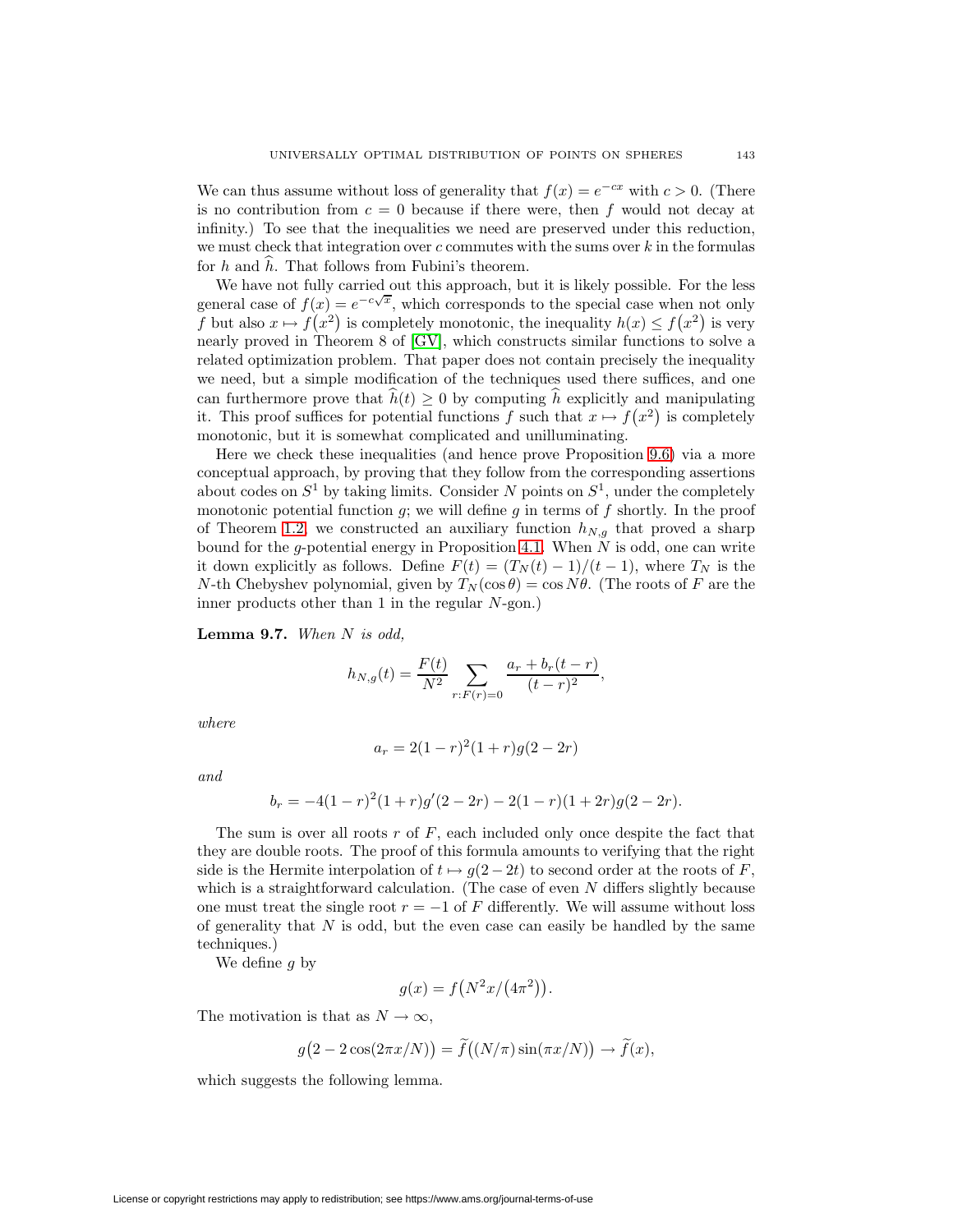<span id="page-45-0"></span>**Lemma 9.8.** For  $g(x) = f(N^2x/(4\pi^2))$ , we have

$$
\lim_{N \to \infty} h_{N,g} \big( \cos(2\pi x/N) \big) = h(x)
$$

as  $N \to \infty$  with N odd.

The same is also true for  $N$  even, but we will not need it. Note that Lemma  $9.8$ makes no assertion as to the uniformity of the convergence (pointwise convergence will suffice for our purposes).

Proof. At a formal level, it follows from taking limits term by term and using

$$
\lim_{N \to \infty} \frac{g'(2 - 2\cos(2\pi x/N))}{(N/(2\pi))^2} = \frac{\tilde{f}'(x)}{2x}
$$

and

$$
\lim_{N \to \infty} \frac{F\big(\cos(2\pi x/N)\big)}{N^2} = \left(\frac{\sin \pi x}{\pi x}\right)^2
$$

that  $h_{N,g}(\cos(2\pi x/N))$  converges to

$$
\left(\frac{\sin \pi x}{\pi x}\right)^2 \sum_{k=1}^{\infty} \left(\widetilde{f}(k) \left(\frac{2kx - k^2}{(x-k)^2} - \frac{2kx + k^2}{(x+k)^2}\right) + \widetilde{f}'(k) \left(\frac{k^2}{x-k} - \frac{k^2}{x+k}\right)\right),
$$

which is equal to  $h(x)$ . (The roots of F are of the form  $\cos(2\pi k/N)$ , which is how the sum over  $r$  becomes a sum over  $k$ .) To prove rigorously that

$$
\lim_{N \to \infty} h_{N,g} \big( \cos(2\pi x/N) \big) = h(x),
$$

one must justify taking the limit term by term.

To do so, we will apply the dominated convergence theorem. Set

$$
r = \cos(2\pi k/N) = 1 - 2\sin^2(\pi k/N)
$$

for  $0 < k < N/2$ , and turn the sum over r in the formula for  $h_{N,g}(t)$  into a sum over all  $k > 0$  by including zero terms for all larger k. Let  $t = 1 - 2 \sin^2(\pi x/N)$ . We will prove that the k-th term in the sum is  $O(k^{-1-2\varepsilon})$  in absolute value, where the implicit constant is independent of N. (Of course this calculation uses  $f(x) =$  $O(|x|^{-1/2-\varepsilon})$  and  $f'(x) = O(|x|^{-3/2-\varepsilon})$ .) Because

<span id="page-45-1"></span>
$$
\sum_{k=1}^{\infty} k^{-1-2\varepsilon}
$$

converges, taking limits term by term is justified by the dominated convergence theorem.

One can calculate that the  $k$ -th term is given by

$$
(9.2) \quad \frac{a_r + b_r(t-r)}{(t-r)^2} = \frac{2(2s_k^2 - 1 + 3(s_x/s_k)^2 - 4s_x^2)}{(1 - (s_x/s_k)^2)^2} f_k - \frac{4N^2 s_k^2 (1 - s_k^2)}{\pi^2 (1 - (s_x/s_k)^2)} f'_k,
$$

where to save space we write

$$
s_x = \sin(\pi x/N),
$$
  
\n
$$
s_k = \sin(\pi k/N),
$$
  
\n
$$
f_k = f((N/\pi)^2 \sin^2(\pi k/N)),
$$
  
\n
$$
s' = \frac{f((N/\sqrt{N})^2 + 2(-1/\sqrt{N}))}{N}
$$

and

$$
f'_{k} = f'((N/\pi)^{2} \sin^{2}(\pi k/N)).
$$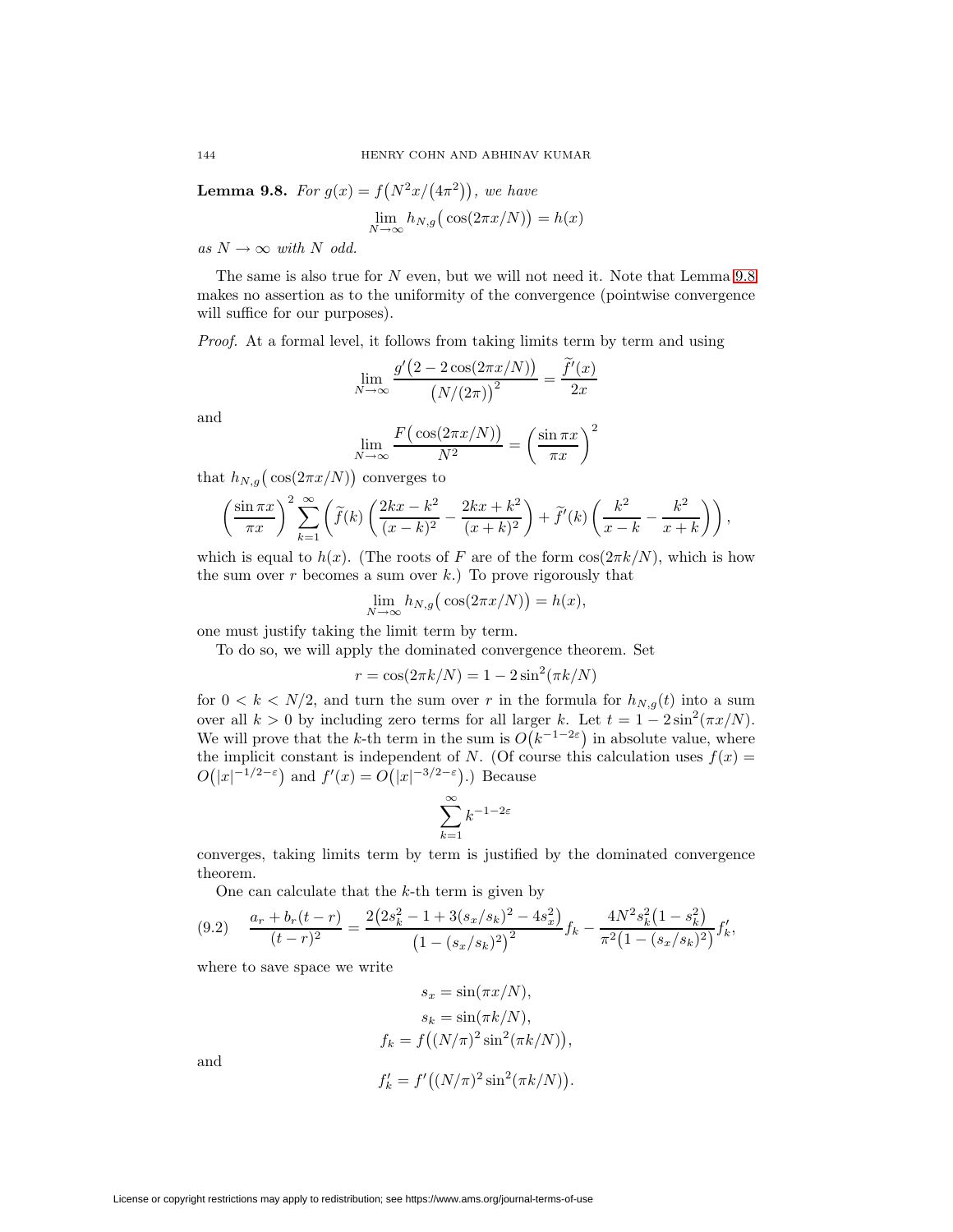We always have  $0 < k < N/2$ , and for fixed x we have  $0 < x < N/2$  whenever N is sufficiently large relative to x. It follows that  $s_k$  and  $s_x$  are always within fixed constant factors of  $\pi k/N$  and  $\pi x/N$ , respectively. If k is also sufficiently large relative to x, then examining [\(9.2\)](#page-45-1) and applying  $N^2 s_k^2 = O(k^2)$  shows that the right side is  $O(k^{-1-2\varepsilon})$  in absolute value, where the implicit constant is independent of  $N$ .

The desired inequalities for  $h$  and  $h$  now follow easily. For each  $N$ ,

$$
h_{N,g}(\cos(2\pi x/N)) \le g(2 - 2\cos(2\pi x/N)),
$$

so it follows in the limit as  $N\to\infty$  that

$$
h(x) \le \tilde{f}(x),
$$

as desired. For the other inequality, we apply Bochner's theorem, which says that a continuous function h on R is the Fourier transform of a nonnegative,  $L<sup>1</sup>$  function (which is of course uniquely determined by  $h$ , up to a set of measure 0) if and only if h is positive definite, in the sense that for all  $x_1, \ldots, x_\ell \in \mathbb{R}$ , the  $\ell \times \ell$ matrix whose i, j entry is  $h(x_i - x_j)$  is positive semidefinite. (See [\[St,](#page-49-14) p. 124] or [\[R,](#page-48-23) p. 303].) That property follows immediately from the corresponding property of  $h_{N,g}$ , because the set of positive-semidefinite matrices is closed. This completes the proof of Proposition [9.6.](#page-42-0)

#### Acknowledgements

We thank Eiichi Bannai, Charles Doran, Noam Elkies, Gabriele Nebe, Andreas Strömbergsson, Frank Vallentin, and Günter Ziegler for their valuable comments and suggestions on our manuscript.

#### Appendix A. Uniqueness of spherical codes

<span id="page-46-0"></span>Uniqueness of the N-gon is trivial. For the simplex, cross polytope, icosahedron, and 600-cell, uniqueness follows from analyzing the case of equality in the Bőrőczky bound (see [Bő, p. 260], or see [\[BD\]](#page-47-10) for another proof for the 600-cell). For the  $(24, 196560, 1/2), (23, 4600, 1/3), (8, 240, 1/2),$  and  $(7, 56, 1/3)$  spherical codes, uniqueness was proved by Bannai and Sloane in [\[BS\]](#page-47-18) (see also Chapter 14 of [\[CS\]](#page-47-2)). For the  $(6, 27, 1/4)$ ,  $(5, 16, 1/5)$ ,  $(22, 275, 1/6)$ ,  $(21, 162, 1/7)$ , and  $(22, 100, 1/11)$ codes, uniqueness follows from results in the theory of strongly regular graphs. In each case there are only two distinct inner products other than 1, so one can form a graph out of the vertices by making edges correspond to one particular inner product (one obtains one of two complementary graphs, which encode the same information). Using Theorem 7.4 and Lemma 7.3 from [\[DGS\]](#page-48-6) one proves that these graphs are strongly regular and determines their parameters. In each case there are unique strongly regular graphs with these parameters. For the  $(6, 27, 1/4)$  and  $(5, 16, 1/5)$  codes, see Theorem 10.6.4 and Lemma 10.9.4 in [\[GR\]](#page-48-5); the remaining cases are dealt with in [\[CGS\]](#page-47-3). It follows that the Gram matrices of the corresponding point configurations are uniquely determined, so the configurations are determined up to orthogonal transformations.

For the  $(23, 552, 1/5)$  code, uniqueness follows from the uniqueness of the regular two-graph on 276 vertices. In any  $(23, 552, 1/5)$  code, the linear programming bounds show that only the inner products  $-1$  and  $\pm 1/5$  occur. Such a code thus gives rise to an arrangement of 276 equiangular lines in  $\mathbb{R}^{23}$ , which corresponds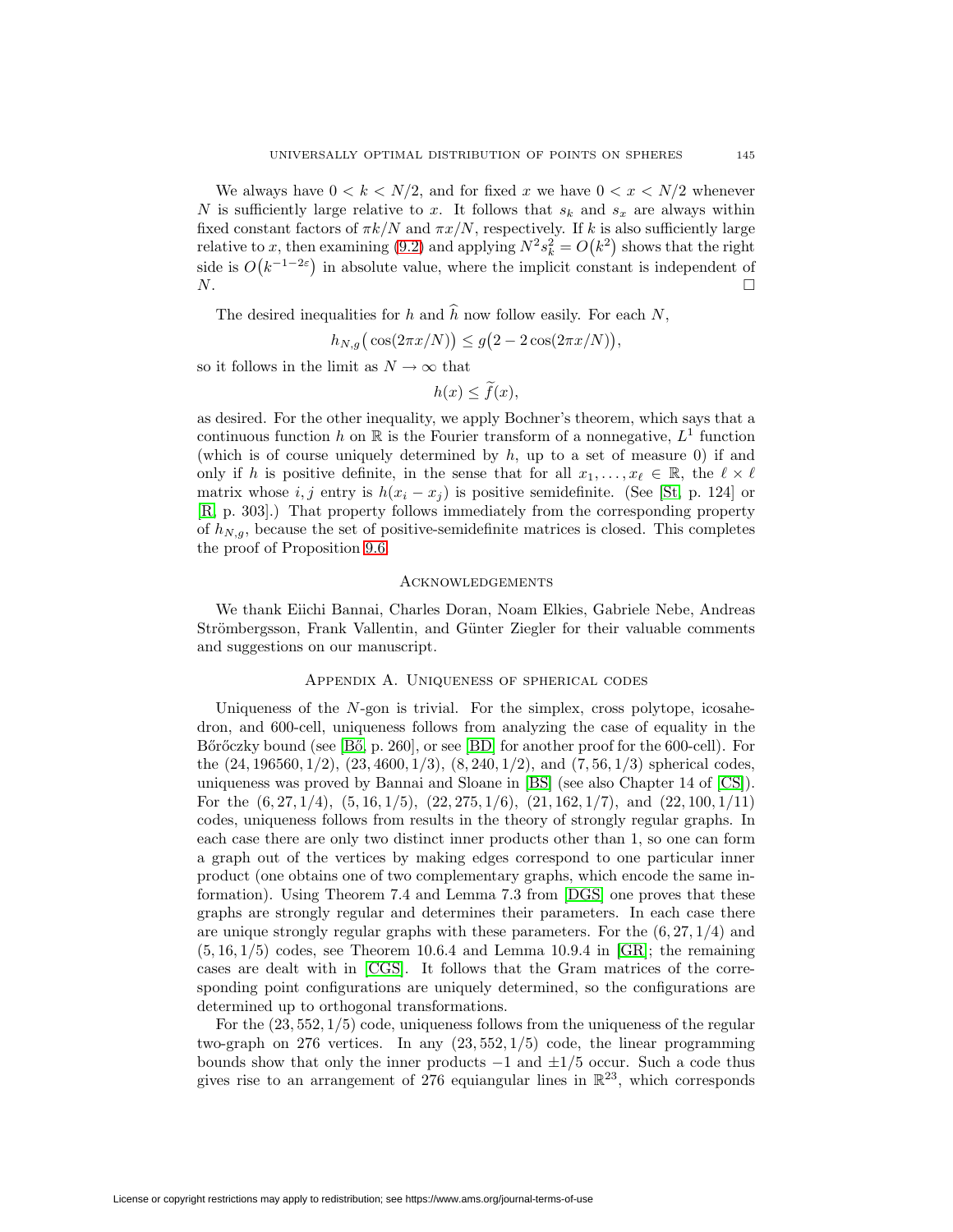to a regular two-graph on 276 vertices. (See Chapter 11 of [\[GR\]](#page-48-5) for background on two-graphs and equiangular line arrangements.) Goethals and Seidel proved in [\[GS\]](#page-48-24) that it is unique, which implies the uniqueness of the (23, 552, 1/5) code.

The last remaining case is the  $(22, 891, 1/4)$  spherical code. A proof of its uniqueness is implicit in [\[Cu\]](#page-47-19) (based on results from [\[SY\]](#page-49-15)). For an alternative proof using the techniques of Bannai and Sloane, see [\[CK3\]](#page-47-20).

#### **REFERENCES**

- <span id="page-47-0"></span>[An1] N. N. Andreev, An extremal property of the icosahedron, East J. Approx. 2 (1996), 459–462. M[R1426716 \(97m:52022\)](http://www.ams.org/mathscinet-getitem?mr=1426716)
- <span id="page-47-1"></span>[An2] N. N. Andreev, *Location of points on a sphere with minimal energy* (Russian), Tr. Mat. Inst. Steklova **219** (1997), 27–31; translation in Proc. Steklov Inst. Math. **219** (1997), 20–24. M[R1642295 \(99i:52019\)](http://www.ams.org/mathscinet-getitem?mr=1642295)
- <span id="page-47-5"></span>[An3] N. N. Andreev, A spherical code (Russian), Uspekhi Mat. Nauk **54** (1999), 255–256; translation in Russian Math. Surveys **54** (1999), 251–253. M[R1706807](http://www.ams.org/mathscinet-getitem?mr=1706807)
- <span id="page-47-9"></span>[AAR] G. Andrews, R. Askey, and R. Roy, Special Functions, Encyclopedia of Mathematics and its Applications **71**, Cambridge University Press, Cambridge, 1999. M[R1688958](http://www.ams.org/mathscinet-getitem?mr=1688958) [\(2000g:33001\)](http://www.ams.org/mathscinet-getitem?mr=1688958)
- <span id="page-47-13"></span>[As] R. Askey, Orthogonal Polynomials and Special Functions, Society for Industrial and Applied Mathematics, Philadelphia, Pennsylvania, 1975. M[R0481145 \(58:1288\)](http://www.ams.org/mathscinet-getitem?mr=0481145)
- <span id="page-47-11"></span>[Ba] J. Baez, The octonions, Bull. Amer. Math. Soc. (N.S.) **39** (2002), 145–205, arXiv: math.RA/0105155; see also errata in Bull. Amer. Math. Soc. **42** (2005), 213. M[R1886087](http://www.ams.org/mathscinet-getitem?mr=1886087) [\(2003f:17003\);](http://www.ams.org/mathscinet-getitem?mr=1886087) M[R2132837](http://www.ams.org/mathscinet-getitem?mr=2132837)
- <span id="page-47-4"></span>[BMV] E. Bannai, A. Munemasa, and B. Venkov, The nonexistence of certain tight spherical designs, Algebra i Analiz **16** (2004), 1–23. M[R2090848 \(2005e:05022\)](http://www.ams.org/mathscinet-getitem?mr=2090848)
- <span id="page-47-18"></span>[BS] E. Bannai and N. J. A. Sloane, Uniqueness of certain spherical codes, Canad. J. Math. **33** (1981), no. 2, 437–449. M[R0617634 \(83a:94020\)](http://www.ams.org/mathscinet-getitem?mr=0617634)
- <span id="page-47-6"></span>[Bő] K. Bőrőczky, Packing of spheres in spaces of constant curvature, Acta Math. Acad. Sci. Hung. **32** (1978), 243–261. M[R0512399 \(80h:52014\)](http://www.ams.org/mathscinet-getitem?mr=0512399)
- <span id="page-47-8"></span>[B˝oJr] K. B˝or˝oczky, Jr., Finite packing and covering, Cambridge Tracts in Mathematics **154**, Cambridge University Press, Cambridge, 2004. M[R2078625 \(2005g:52045\)](http://www.ams.org/mathscinet-getitem?mr=2078625)
- <span id="page-47-10"></span>[BD] P. Boyvalenkov and D. Danev, Uniqueness of the 120-point spherical 11-design in four dimensions, Arch. Math. (Basel) **77** (2001), no. 4, 360–368. M[R1853553 \(2002f:05045\)](http://www.ams.org/mathscinet-getitem?mr=1853553)
- <span id="page-47-3"></span>[CGS] P. J. Cameron, J. M. Goethals, and J. J. Seidel, Strongly regular graphs having strongly regular subconstituents, J. Algebra **55** (1978), 257–280. M[R0523457 \(81d:05034\)](http://www.ams.org/mathscinet-getitem?mr=0523457)
- <span id="page-47-16"></span>[Co] H. Cohn, New upper bounds on sphere packings II , Geom. Topol. **6** (2002), 329–353, arXiv:math.MG/0110010. M[R1914571 \(2004b:52032\)](http://www.ams.org/mathscinet-getitem?mr=1914571)
- <span id="page-47-15"></span>[CE] H. Cohn and N. D. Elkies, New upper bounds on sphere packings I , Ann. of Math. **157** (2003), 689–714, arXiv:math.MG/0110009. M[R1973059 \(2004b:11096\)](http://www.ams.org/mathscinet-getitem?mr=1973059)
- <span id="page-47-17"></span>[CK1] H. Cohn and A. Kumar, Optimality and uniqueness of the Leech lattice among lattices, preprint, 2003, arXiv:math.MG/0403263.
- <span id="page-47-14"></span>[CK2] H. Cohn and A. Kumar, The densest lattice in twenty-four dimensions, Electron. Res. Announc. Amer. Math. Soc. **10** (2004), 58–67, arXiv:math.MG/0408174. M[R2075897](http://www.ams.org/mathscinet-getitem?mr=2075897) [\(2005e:11089\)](http://www.ams.org/mathscinet-getitem?mr=2075897)
- <span id="page-47-20"></span>[CK3] H. Cohn and A. Kumar, Uniqueness of the (22, 891, 1/4) spherical code, preprint, 2004, arXiv:math.MG/0607448.
- <span id="page-47-7"></span>[CCEK] H. Cohn, J. H. Conway, N. D. Elkies, and A. Kumar, The D<sub>4</sub> root system is not universally optimal, preprint, 2004, arXiv:math.MG/0607447.
- <span id="page-47-12"></span>[CHS] J. Conway, R. Hardin, and N. J. A. Sloane, Packing lines, planes, etc.: packings in Grassmannian spaces, Experiment. Math. **5** (1996), 139–159. M[R1418961 \(98a:52029\)](http://www.ams.org/mathscinet-getitem?mr=1418961)
- <span id="page-47-2"></span>[CS] J. Conway and N. J. A. Sloane, Sphere Packings, Lattices and Groups, third edition, Grundlehren der Mathematischen Wissenschaften **290**, Springer-Verlag, New York, 1999. M[R1662447 \(2000b:11077\)](http://www.ams.org/mathscinet-getitem?mr=1662447)
- <span id="page-47-19"></span>[Cu] H. Cuypers, A note on the tight spherical 7-design in  $\mathbb{R}^{23}$  and 5-design in  $\mathbb{R}^{7}$ , Des. Codes Cryptogr. **34** (2005), 333–337. M[R2128339 \(2005k:05058\)](http://www.ams.org/mathscinet-getitem?mr=2128339)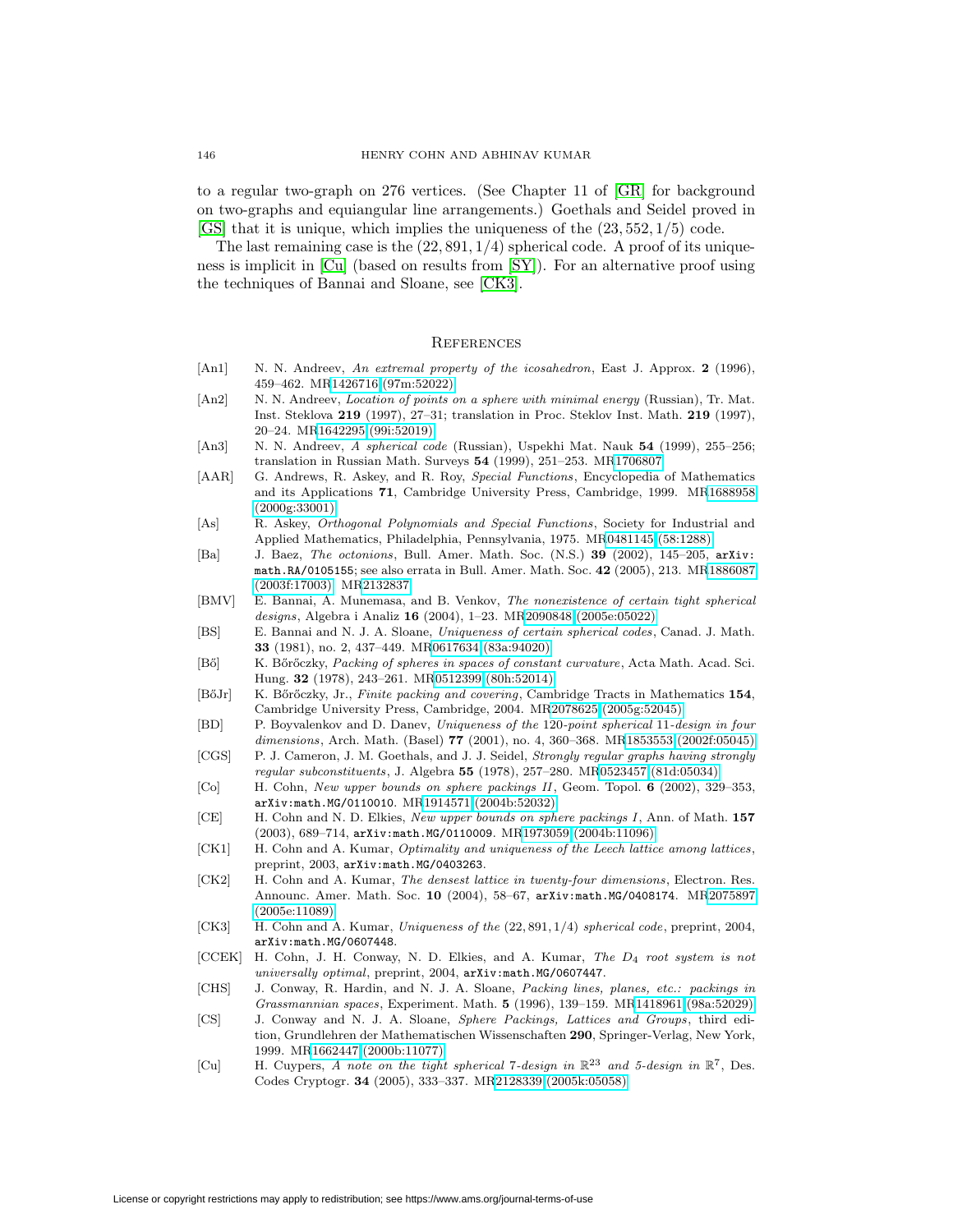- <span id="page-48-12"></span>[D] P. J. Davis, Interpolation and Approximation, Blaisdell Publishing Company, New York, 1963. M[R0157156 \(28:393\)](http://www.ams.org/mathscinet-getitem?mr=0157156)
- <span id="page-48-6"></span>[DGS] P. Delsarte, J. Goethals, and J. Seidel, Spherical codes and designs, Geometriae Dedicata **6** (1977), 363–388. M[R0485471 \(58:5302\)](http://www.ams.org/mathscinet-getitem?mr=0485471)
- <span id="page-48-21"></span>[Eb] W. Ebeling, Lattices and codes. A course partially based on lectures by F. Hirzebruch, second edition, Advanced Lectures in Mathematics, Friedr. Vieweg & Sohn, Braunschweig, 2002. M[R1938666 \(2003i:11093\)](http://www.ams.org/mathscinet-getitem?mr=1938666)
- <span id="page-48-8"></span>[El] N. Elkies, Optimal codes in homogeneous spaces, unpublished manuscript, 1995.
- <span id="page-48-17"></span>[Gan] R. Gangolli, Positive definite kernels on homogeneous spaces and certain stochastic processes related to Lévy's Brownian motion of several parameters, Ann. Inst. H. Poincaré Sect. B (N.S.) **3** (1967), 121–226. M[R0215331 \(35:6172\)](http://www.ams.org/mathscinet-getitem?mr=0215331)
- <span id="page-48-18"></span>[Gas] G. Gasper, Linearization of the product of Jacobi polynomials I , Canad. J. Math. **22** (1970), 171–175. M[R0257433 \(41:2084\)](http://www.ams.org/mathscinet-getitem?mr=0257433)
- <span id="page-48-5"></span>[GR] C. Godsil and G. Royle, Algebraic Graph Theory, Graduate Texts in Mathematics **207**, Springer-Verlag, New York, 2001. M[R1829620 \(2002f:05002\)](http://www.ams.org/mathscinet-getitem?mr=1829620)
- <span id="page-48-24"></span>[GS] J. Goethals and J. Seidel, The regular two-graph on 276 vertices, Discrete Math. **12** (1975), 143–158. M[R0384597 \(52:5471\)](http://www.ams.org/mathscinet-getitem?mr=0384597)
- <span id="page-48-22"></span>[GV] S. W. Graham and J. D. Vaaler, A class of extremal functions for the Fourier transform, Trans. Amer. Math. Soc. **265** (1981), no. 1, 283–302. M[R0607121 \(82i:42008\)](http://www.ams.org/mathscinet-getitem?mr=0607121)
- <span id="page-48-3"></span>[H] R. Hartshorne, Algebraic Geometry, Graduate Texts in Mathematics **52**, Springer-Verlag, New York, 1977. M[R0463157 \(57:3116\)](http://www.ams.org/mathscinet-getitem?mr=0463157)
- <span id="page-48-13"></span>[HJ] R. A. Horn and C. R. Johnson, Matrix Analysis, Cambridge University Press, 1985. M[R0832183 \(87e:15001\)](http://www.ams.org/mathscinet-getitem?mr=0832183)
- <span id="page-48-15"></span>[KL] G. A. Kabatiansky and V. I. Levenshtein, Bounds for packings on a sphere and in space (Russian), Problemy Peredaˇci Informacii **14** (1978), 3–25; translation in Problems of Information Transmission **14** (1978), no. 1, 1–17. M[R0514023 \(58:24018\)](http://www.ams.org/mathscinet-getitem?mr=0514023)
- <span id="page-48-0"></span>[KY1] A. V. Kolushov and V. A. Yudin, On the Korkin-Zolotarev construction (Russian), Diskret. Mat. **6** (1994), 155–157; translation in Discrete Math. Appl. **4** (1994), 143–146. M[R1273240 \(95j:52033\)](http://www.ams.org/mathscinet-getitem?mr=1273240)
- <span id="page-48-1"></span>[KY2] A. V. Kolushov and V. A. Yudin, Extremal dispositions of points on the sphere, Anal. Math. **23** (1997), 25–34. M[R1630001 \(99f:41039\)](http://www.ams.org/mathscinet-getitem?mr=1630001)
- <span id="page-48-11"></span>[Lee] J. Leech, Equilibrium of sets of particles on a sphere, Math. Gaz. **41** (1957), 81–90. M[R0086325 \(19:165b\)](http://www.ams.org/mathscinet-getitem?mr=0086325)
- <span id="page-48-9"></span>[Lev1] V. I. Levenshtein, On bounds for packings in n-dimensional Euclidean space (Russian), Dokl. Akad. Nauk SSSR **245** (1979), 1299–1303; translation in Soviet Math. Dokl. **20** (1979), 417–421. M[R0529659 \(80d:52017\)](http://www.ams.org/mathscinet-getitem?mr=0529659)
- <span id="page-48-2"></span>[Lev2] V. I. Levenshtein, Designs as maximum codes in polynomial metric spaces, Acta Appl. Math. **29** (1992), 1–82. M[R1192833 \(93j:05012\)](http://www.ams.org/mathscinet-getitem?mr=1192833)
- <span id="page-48-7"></span>[Lev3] V. I. Levenshtein, Universal bounds for codes and designs, in Handbook of Coding The-ory, Vol. I, North-Holland, Amsterdam, 1998, pages 499-648. M[R1667942](http://www.ams.org/mathscinet-getitem?mr=1667942)
- <span id="page-48-4"></span>[Man] Yu. I. Manin, Cubic Forms: Algebra, Geometry, Arithmetic, second edition, North-Holland Mathematical Library **4**, North-Holland, Amsterdam, 1986. M[R0833513](http://www.ams.org/mathscinet-getitem?mr=0833513) [\(87d:11037\)](http://www.ams.org/mathscinet-getitem?mr=0833513)
- <span id="page-48-19"></span>[Mar] J. Martinet, Perfect lattices in Euclidean spaces, Grundlehren der Mathematischen Wissenschaften **327**, Springer-Verlag, Berlin, 2003. M[R1957723 \(2003m:11099\)](http://www.ams.org/mathscinet-getitem?mr=1957723)
- <span id="page-48-16"></span>[MRRW] R. J. McEliece, E. R. Rodemich, H. C. Rumsey, Jr., and L. R. Welch, New upper bounds on the rate of a code via the Delsarte-MacWilliams inequalities, IEEE Trans. Information Theory **23** (1977), 157–166. M[R0439403 \(55:12296\)](http://www.ams.org/mathscinet-getitem?mr=0439403)
- <span id="page-48-20"></span>[Mo] H. Montgomery, Minimal theta functions, Glasgow Math. J. **30** (1988), 75–85. M[R0925561 \(89d:11029\)](http://www.ams.org/mathscinet-getitem?mr=0925561)
- <span id="page-48-10"></span>[OS] A. M. Odlyzko and N. J. A. Sloane, New bounds on the number of unit spheres that can touch a unit sphere in n dimensions, J. Combin. Theory Ser. A **26** (1979), 210–214. M[R0530296 \(81d:52010\)](http://www.ams.org/mathscinet-getitem?mr=0530296)
- <span id="page-48-14"></span>[PS] G. Pólya and G. Szegő, Problems and theorems in analysis, Vol. II, revised and enlarged translation by C. E. Billigheimer of the fourth German edition, Springer-Verlag, New York-Heidelberg, 1976. M[R0465631 \(57:5529\)](http://www.ams.org/mathscinet-getitem?mr=0465631)
- <span id="page-48-23"></span>[R] W. Rudin, Functional Analysis, second edition, McGraw-Hall, New York, 1991. M[R1157815 \(92k:46001\)](http://www.ams.org/mathscinet-getitem?mr=1157815)